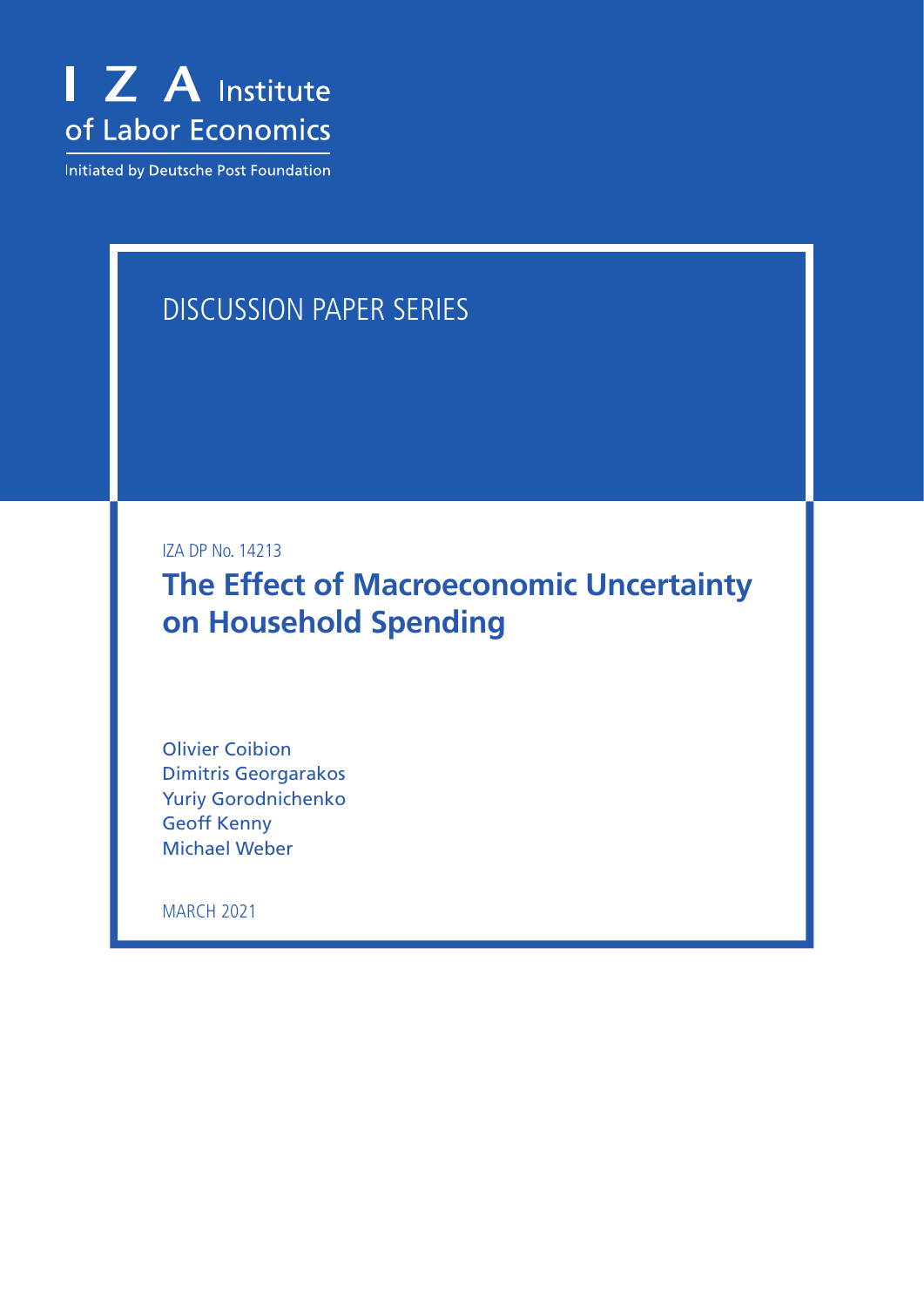

Initiated by Deutsche Post Foundation

# DISCUSSION PAPER SERIES

IZA DP No. 14213

# **The Effect of Macroeconomic Uncertainty on Household Spending**

**Olivier Coibion** *UT Austin and NBER*

**Dimitris Georgarakos** *European Central Bank*

**Yuriy Gorodnichenko** *UC Berkeley, NBER and IZA*

**Geoff Kenny** *European Central Bank*

**Michael Weber** *University of Chicago and NBER*

MARCH 2021

Any opinions expressed in this paper are those of the author(s) and not those of IZA. Research published in this series may include views on policy, but IZA takes no institutional policy positions. The IZA research network is committed to the IZA Guiding Principles of Research Integrity.

The IZA Institute of Labor Economics is an independent economic research institute that conducts research in labor economics and offers evidence-based policy advice on labor market issues. Supported by the Deutsche Post Foundation, IZA runs the world's largest network of economists, whose research aims to provide answers to the global labor market challenges of our time. Our key objective is to build bridges between academic research, policymakers and society.

IZA Discussion Papers often represent preliminary work and are circulated to encourage discussion. Citation of such a paper should account for its provisional character. A revised version may be available directly from the author.

ISSN: 2365-9793

**IZA – Institute of Labor Economics**

| Schaumburg-Lippe-Straße 5-9 | Phone: +49-228-3894-0       |             |
|-----------------------------|-----------------------------|-------------|
| 53113 Bonn, Germany         | Email: publications@iza.org | www.iza.org |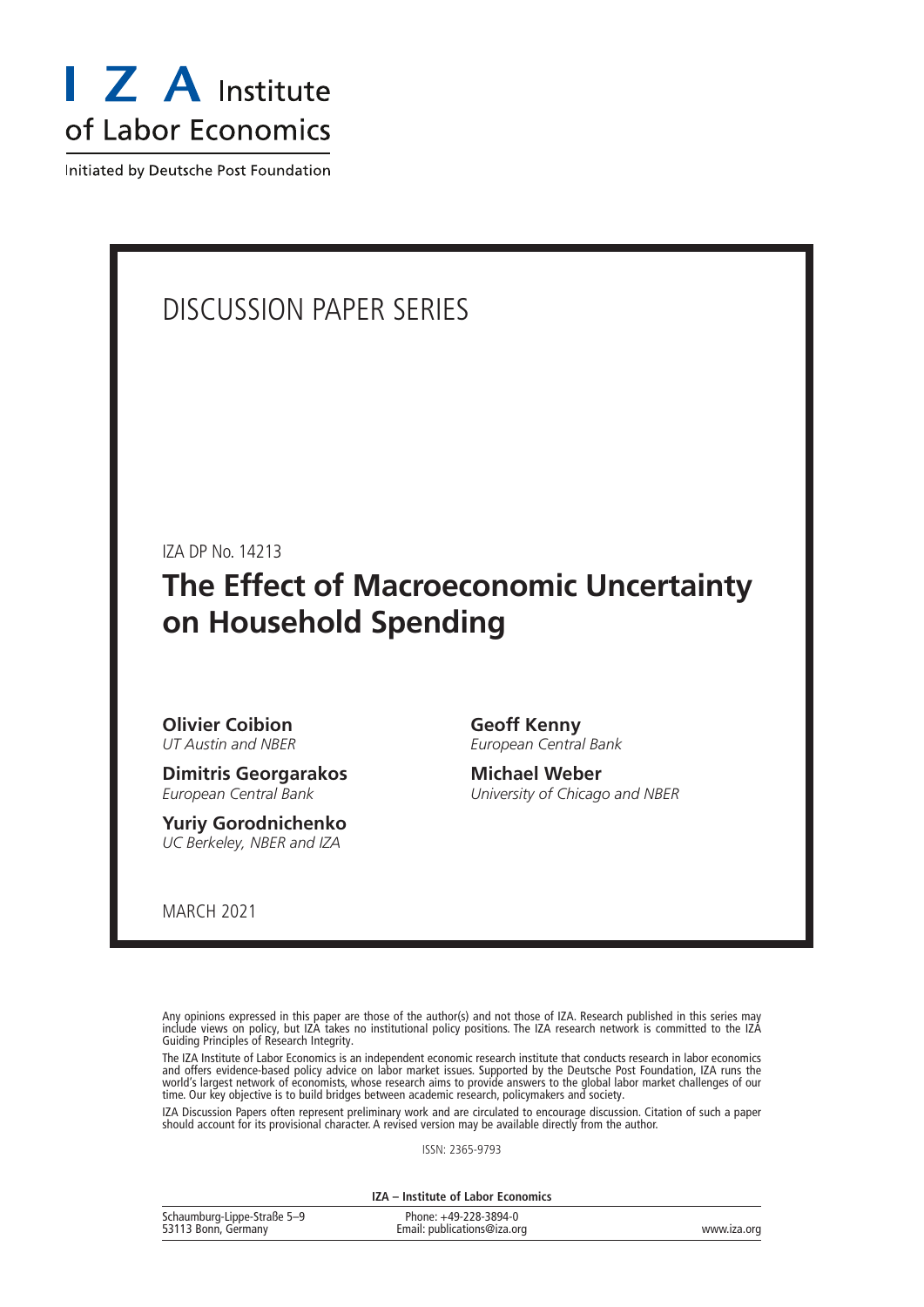# ABSTRACT

# **The Effect of Macroeconomic Uncertainty on Household Spending\***

Using a new survey of European households, we study how exogenous variation in the macroeconomic uncertainty perceived by households affects their spending decisions. We use randomized information treatments that provide different types of information about the first and/or second moments of future economic growth to generate exogenous changes in the perceived macroeconomic uncertainty of some households. The effects on their spending decisions relative to an untreated control group are measured in follow-up surveys. Higher macroeconomic uncertainty induces households to reduce their spending on non-durable goods and services in subsequent months as well as to engage in fewer purchases of larger items such as package holidays or luxury goods. Moreover, uncertainty reduces household propensity to invest in mutual funds. These results support the notion that macroeconomic uncertainty can impact household decisions and have large negative effects on economic outcomes.

| <b>JEL Classification:</b> | E3, E4, E5                                                   |
|----------------------------|--------------------------------------------------------------|
| Keywords:                  | uncertainty, household spending, household finance, surveys, |
|                            | randomized control trial                                     |

## **Corresponding author:**

Yuriy Gorodnichenko Department of Economics University of California, Berkeley 530 Evans Hall #3880 Berkeley, CA 94720-3880 USA E-mail: ygorodni@econ.berkeley.edu

<sup>\*</sup> We thank Justus Meyer for excellent research assistance. The views expressed in this paper are those of the authors and do not necessarily reflect the views of the European Central Bank or any other institution with which the authors are affiliated.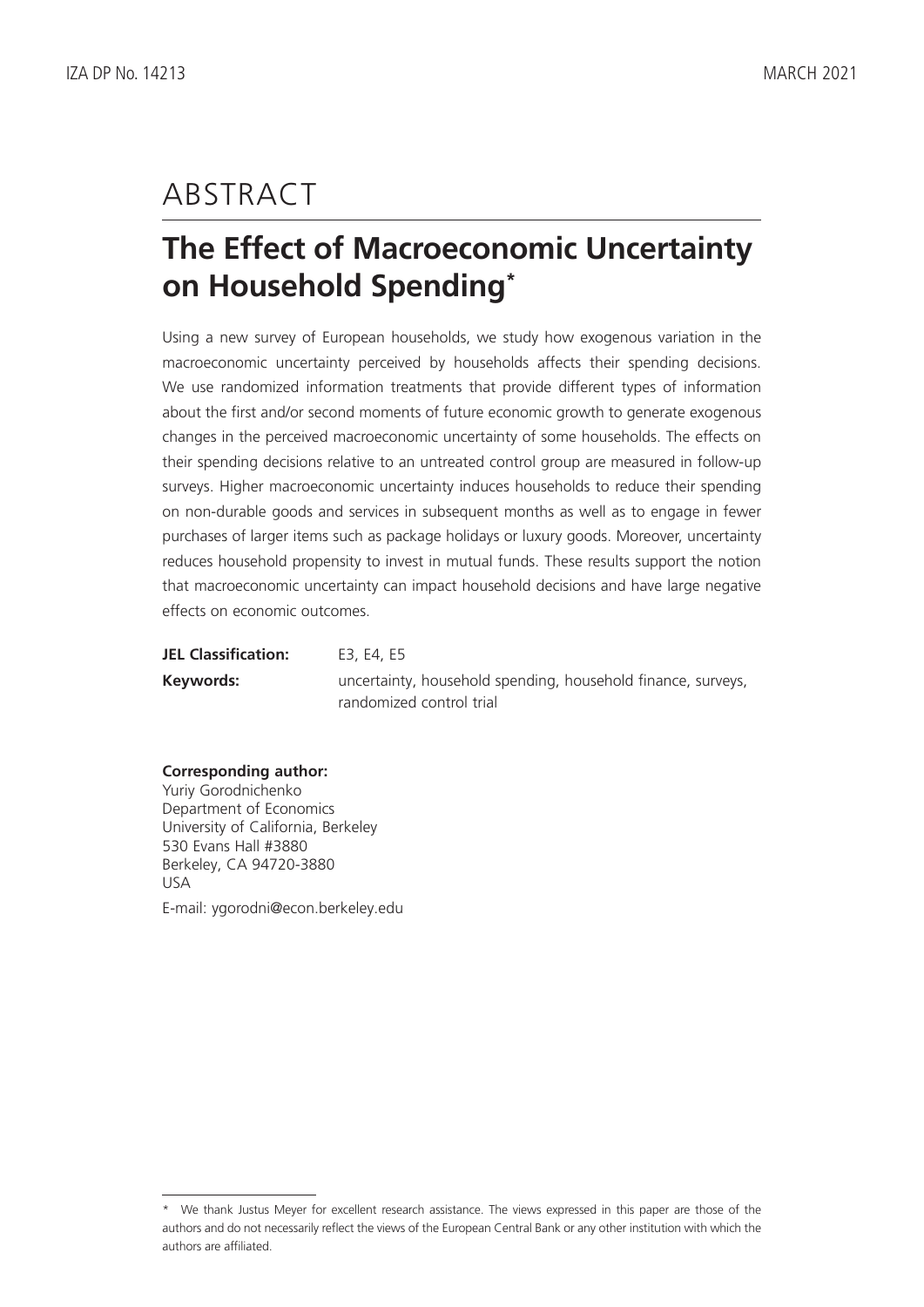"*Volatility, according to some measures, has been over five times as high over the past six months as it was in the first half of 2007. The resulting uncertainty has almost surely contributed to a decline in spending."* CEA Chair Christina Romer (2009)

#### **1 Introduction**

"Almost surely." The idea that high uncertainty induces households to spend less and firms to reduce their investment and employment is intuitive and consistent with many theoretical models. It is also omnipresent in policymakers' discussions of the economy, particularly during times of crisis. Yet, as emphasized in Bloom's (2014) survey of the literature on uncertainty, the empirical evidence on these channels is at best "suggestive" and "more empirical work on the effects of uncertainty would be valuable, particularly work which can identify clear causal relationships." In this paper, we use randomized control trials (RCTs) in a new large cross-country survey of European households to induce exogenous variation in the macroeconomic uncertainty perceived by households and study the *causal* effects of the resulting change in uncertainty on their spending relative to that of untreated households. We find that higher uncertainty leads to sharply reduced spending by households on both non-durables and services in subsequent months as well as on some durable and luxury goods and services. In short, we provide direct causal evidence that the "almost surely" can be safely dropped: higher uncertainty makes households spend less on average.

Our results are based on a new, population-representative survey of households in Europe implemented by the European Central Bank (ECB). This survey spans the six largest euro area countries and thousands of households. In September 2020, we made use of the significant dispersion in professional forecasts about GDP growth in the euro area and implemented information treatments to randomly selected subsets of respondents to affect their expectations and uncertainty about future economic growth. Some treatments primarily affected first moments of household expectations (e.g., by telling them about average professional forecasts of future GDP growth), some affected the second moments of their expectations (e.g., by telling them about the uncertainty in professional forecasts of future GDP growth), and some affected both (e.g., by telling them both about the average level and the uncertainty in professional forecasts of future growth). The differential effects of these information treatments on the first and second moments of households' growth expectations allow us to identify *exogenous* variation in the perceived macroeconomic uncertainty of households. With follow-up surveys that measured household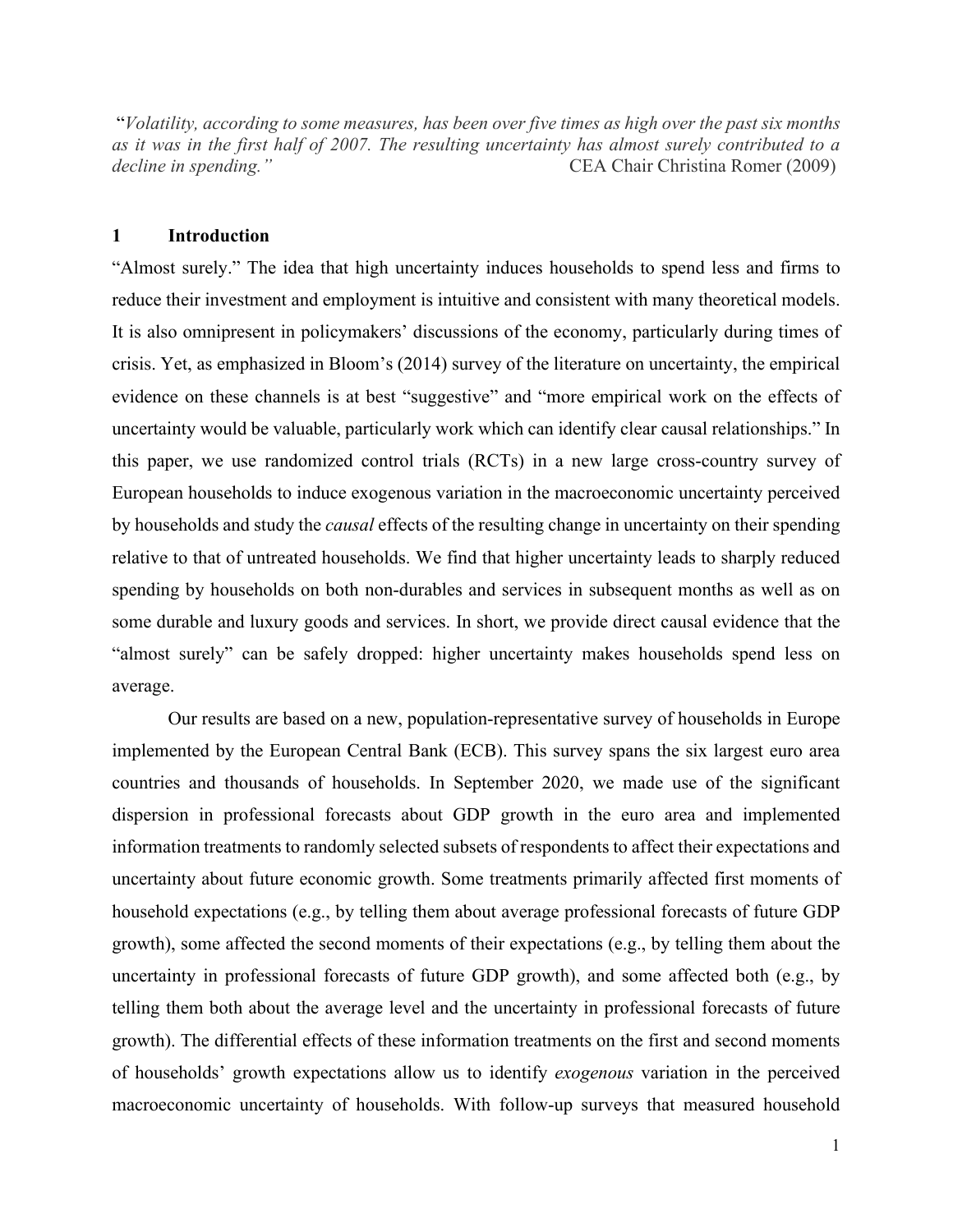spending along different dimensions, we can then characterize the extent to which changes in uncertainty drive household spending decisions.

Our main result is that higher uncertainty, holding constant the first moment of expectations, reduces the spending of households over the next several months. The effect is economically large. In contrast, we find little effect of the first moment of expectations on household spending. As emphasized in Bloom (2014), a central challenge in the uncertainty literature has been separately identifying the effects of expectations about first and second moments, since most large uncertainty events are also associated with significant deteriorations in the expected economic outlook. Our results suggest that, at least when it comes to households, it is uncertainty that is driving declines in spending rather than concerns about the expected path of the economy. These declines in spending stemming from rising uncertainty mainly regard discretionary spending such as health and personal care products and services, entertainment, holidays and luxury goods. Spending is most affected by uncertainty for those individuals working in riskier sectors, as well as households whose investment portfolios are most exposed to risky financial assets. We also find that when individuals face higher uncertainty, they report that they would be less likely to allocate new financial investments to mutual funds or cryptocurrencies. These results indicate that macroeconomic uncertainty affects not just spending decisions but also likely portfolio allocations. On the other hand, we show that (exogenously induced) uncertainty does not influence household attitudes towards investing in real estate.

These results contribute to a growing literature on uncertainty building on the seminal work of Bloom (2009). Work in this literature has focused empirically on how to measure uncertainty and quantify the effect of uncertainty on aggregate conditions (e.g., Bloom et al. 2018; Baker, Bloom and Davis 2016; Jurado, Ludvigson and Ng 2015; Berger, Dew-Becker and Giglio 2019) and theoretically on understanding the different channels through which uncertainty can affect decision-making (e.g., Leduc and Liu 2016, Basu and Bundick 2017). Much of this work has emphasized the effect of uncertainty on firms' decisions (Guiso and Parigi 1999; Bloom, Bond and van Reenen 2007; Baker, Bloom and Davis 2016; Gulen and Ion 2016). There has been more limited research with mixed results on how households respond to uncertainty. Ben-David et al. (2018), for example, find that U.S. households who are more uncertain about future economic outcomes are more cautious in their consumption and investment decisions, while Khan and Knotek (2011) conclude that uncertainty shocks have only modest effects, at best, on household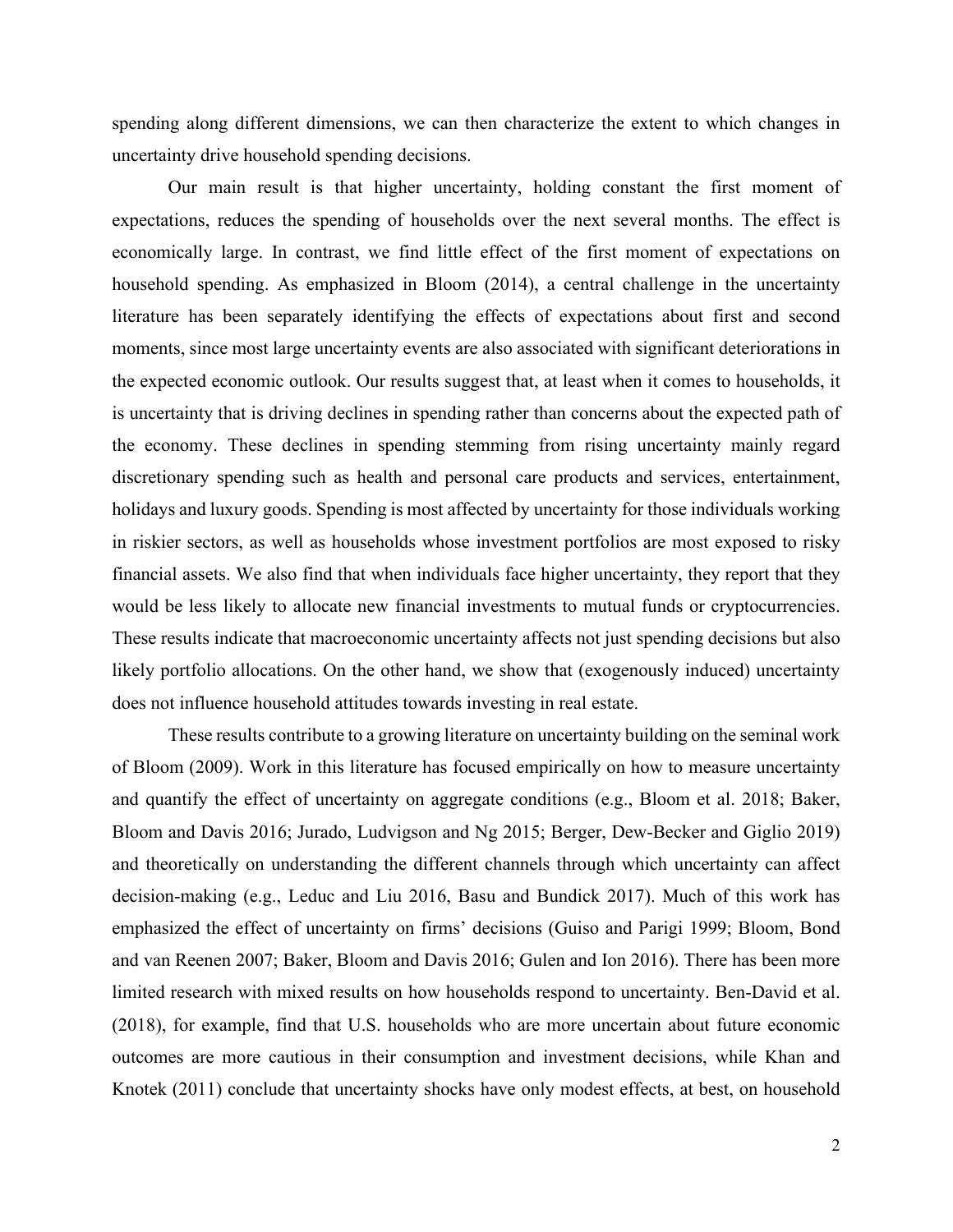spending. Christelis et al. (2020b), using Dutch survey data, find that household uncertainty about future consumption induces a strong precautionary savings behavior. Dietrich et al. (2020) consider the possible implications of the rise in uncertainty during the COVID-19 pandemic.

A key challenge in the uncertainty literature is identifying exogenous variation in uncertainty, since large uncertainty episodes are typically associated with events that affect first moments as well as second moments (e.g., 9/11 attacks, Brexit, etc.). Baker, Bloom, and Terry (2020) utilize natural experiments like political shocks or natural disasters to try to identify uncertainty shocks. A more common strategy is to utilize timing restrictions in VARs (e.g., Caldara et al. 2016, Jurado, Ludvigson and Ng 2015, Bachmann, Elstner and Sims 2013). In contrast to this earlier body of work, we apply RCT methods to help identify exogenous changes in uncertainty. To the best of our knowledge, we are the first to apply such methods to create exogenous variation in the uncertainty of households that can then be used to characterize how uncertainty affects spending and portfolio decisions. Moreover, given that we use micro data we can explore the likely heterogeneous effects that uncertainty has across various population segments.

Our paper is part of a broader research agenda that is incorporating RCT methods in large scale surveys of households and firms to address macroeconomic questions. Roth and Wohlfart (2020), for example, use information treatments about the economic outlook to study how households' expectations about future growth affect their consumption plans. Armantier et al. (2016) and Cavallo, Cruces and Perez-Truglia (2017) study how different types of information about inflation or monetary policy affect households' inflation expectations. Coibion, Gorodnichenko and Weber (2019) and Coibion et al. (2019) follow a similar strategy to show that exogenous variation in households' inflation expectations affect their subsequent spending decisions. Coibion, Gorodnichenko and Kumar (2018) use RCT methods to study how firms' expectations affect their subsequent pricing, investment and employment decisions. Relative to this earlier body of work, we are the first to use this identification strategy to characterize how economic uncertainty affects the spending decisions of households and their investment attitudes.

Our RCT results exploit a new monthly survey of households that provides harmonized information across the six largest euro area countries (Belgium, Germany, France, Italy, the Netherlands and Spain). The survey offers nationally representative data with interviews of approximately 10,000 households per wave. The survey covers a wide range of questions on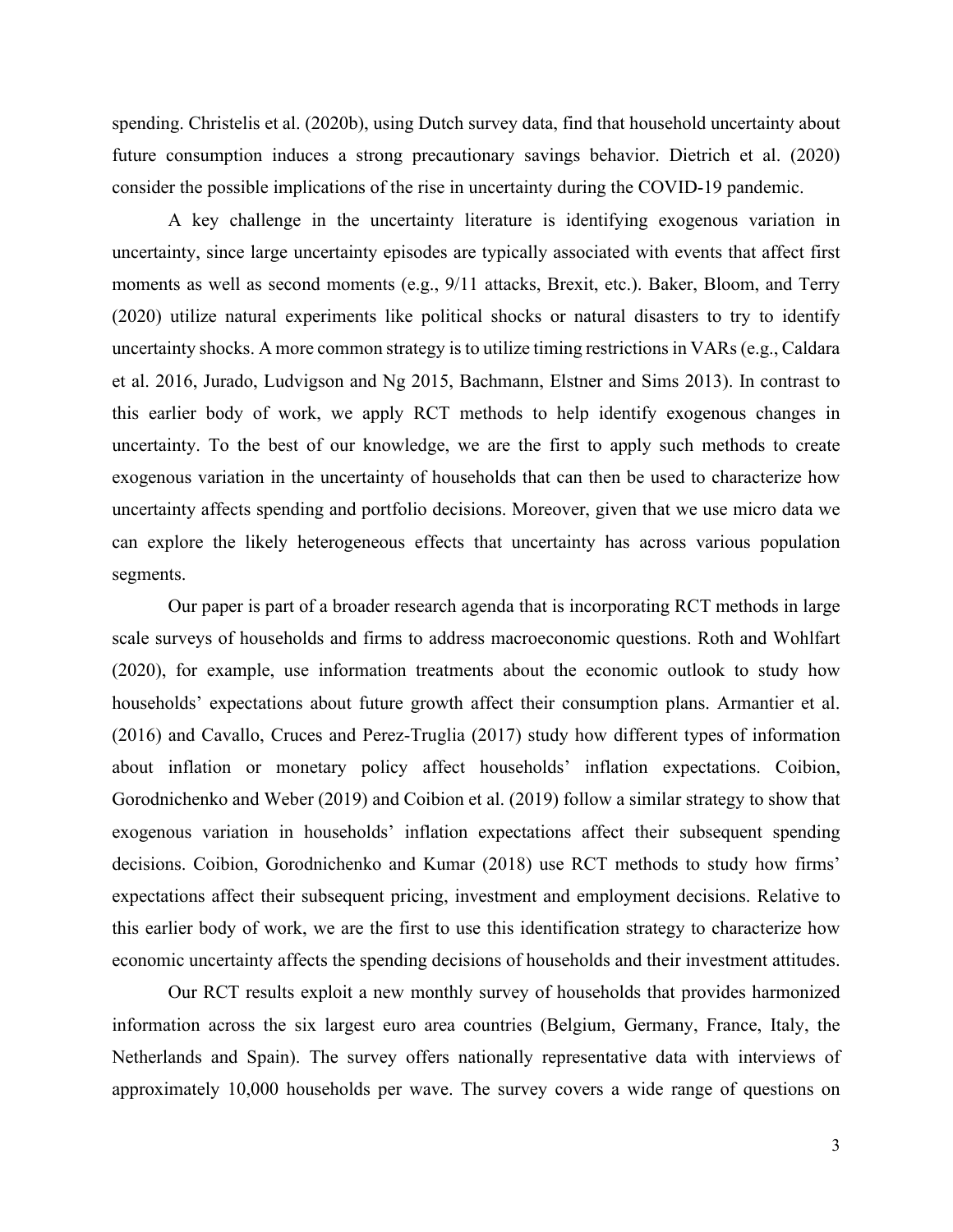household expectations and behavior, similar to the coverage of the Survey of Consumer Expectations run by the New York Federal Reserve, but its scale is significantly larger. In September 2020, we were able to implement a special-purpose survey beyond the regular survey modules. In this special survey, randomly selected households were provided with certain types of information (or no information) about either euro area GDP growth, uncertainty about that future growth, or country-specific measures of growth. Subsequent waves in October 2020 and January 2021 allowed us to assess whether household spending and investment varied with the information treatments.

Our results support one of the main mechanisms via which uncertainty is thought to affect macroeconomic outcomes. The clear evidence we document on household spending speaks directly to policy discussions involving the extent to which high levels of uncertainty may depress economic activity. Our treatments provide information to households about forecasts and disagreement among professional forecasters for euro area growth without any reference to COVID-19. As we show, these information treatments introduce sufficient variation in household expectations and uncertainty to identify the effects of *both* the first and second moments on household behaviour. The COVID-19 epidemic has been associated with exceptionally high levels of uncertainty for certain groups of households and has contributed to a reduction in their spending (Binder 2020). Yet, our inference is not driven by pandemic-induced uncertainty *per se* as households impacted by the pandemic are equally represented in the control and treatment groups. Still, our treatments may introduce proportionally higher macroeconomic uncertainty to households that are susceptible to the effects of COVID-19. In view of this, we also use our approach to shed light on such heterogeneous treatment effects by considering households with a different exposure to COVID-19 (e.g., split households by sector of employment).

The paper is organized as follows. Section 2 describes the survey. Section 3 presents results on how the information treatments affect expectations. Section 4 then provides evidence on the extent to which exogenous changes in uncertainty change household spending and investment decisions. Section 5 concludes.

## **2. Data and Survey Design**

We use micro data from the ECB's Consumer Expectations Survey (CES), a new online highfrequency panel survey measuring euro area consumer expectations and behavior. The new survey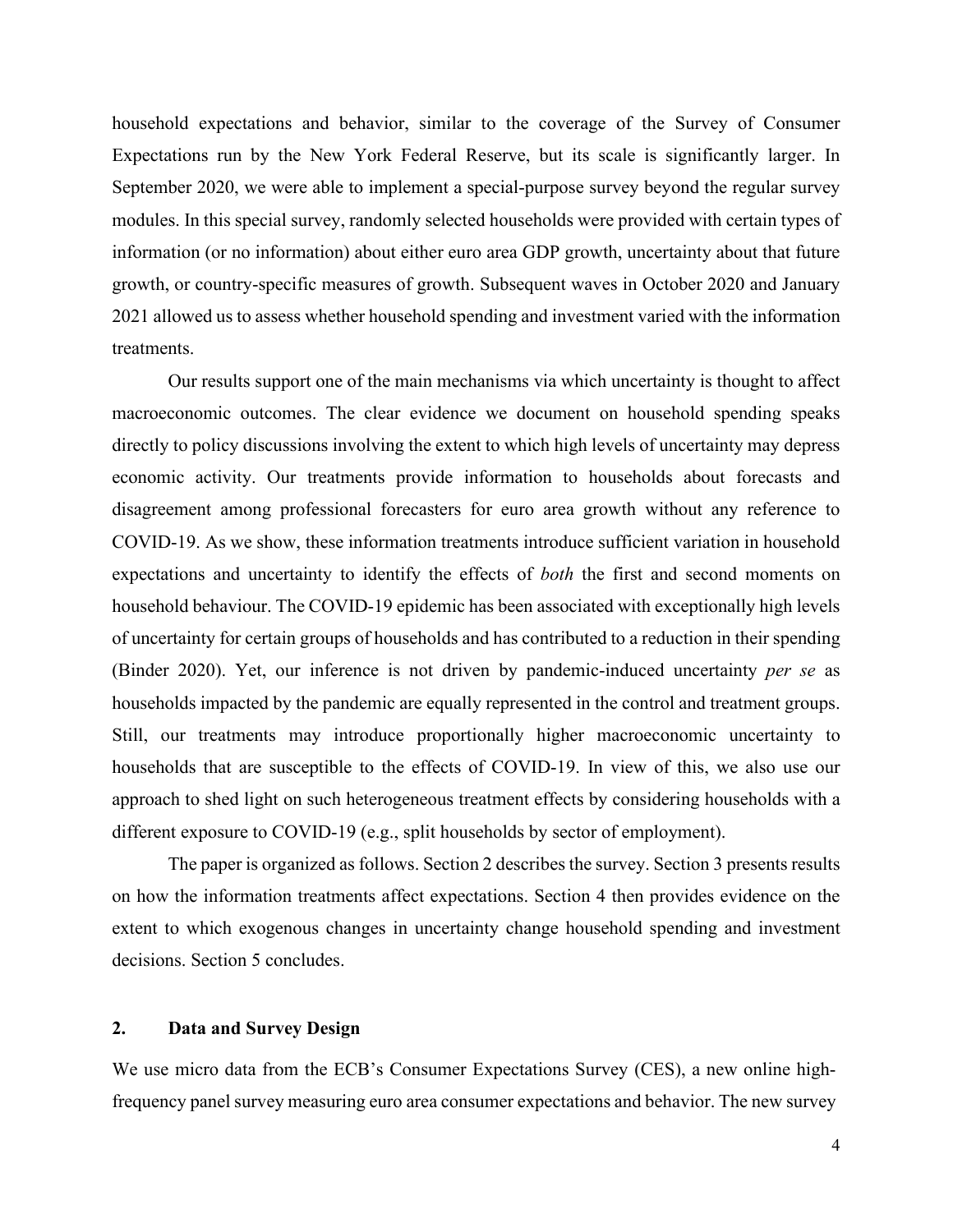builds on recent international experiences and advances in survey methodology and design, as reflected, for example, in the New York Fed's Survey of Consumer Expectations (SCE). The CES has a number of novel features that make it easier to explore the transmission of economic shocks in the euro area via the household sector. In what follows we provide a brief summary of the main survey features. Georgarakos and Kenny (2021) provide a more detailed description of the CES and ECB (2021) contains a first evaluation of the survey.

The CES was launched in a pilot phase in January 2020 and quickly achieved its target sample size of approximately 10,000 households by April 2020. Households are interviewed on a monthly basis in the six largest euro area economies: Belgium, France, Germany, Italy, the Netherlands and Spain. The sample is comprised of anonymized household-level responses from approximately 2,000 households in France, Germany, Spain and Italy and 1,000 households in Belgium and the Netherlands. Respondents are invited to answer online questionnaires every month and leave the panel between 12 and 18 months after joining. Three out of four participants in the four largest euro area countries are recruited by phone via random dialing while the remainder are drawn from existing samples. Survey weights are employed to help ensure that the data are nationally representative. As the six countries currently covered by the CES account collectively for more than 85% of the euro area GDP, the survey also provides good coverage for the overall household sector in the euro area.

Each respondent completes a background questionnaire upon survey recruitment. This provides a range of important information that hardly changes on a monthly frequency (e.g., family situation, household annual income, accumulated wealth). More time-sensitive information, e.g., on expectations, is collected in a series of monthly, quarterly and special-purpose questionnaires. Our results are based on four specific waves of the survey (August, September and October 2020 as well as January 2021). The September wave was augmented to incorporate a special-purpose survey in which we implemented our RCT and asked additional questions.

[Table 1](#page-31-0) provides descriptive statistics about respondents. For example, the average age of the respondent is 49 and the average household after-tax income is 34.4 thousand euro per year for an average household size of 2.6. Around 46% of respondents are working full-time with another 13% working part-time, 24% are out of the labor force, while the remaining 17% are either looking for a job or on leave from work (either temporarily or long-term). Most respondents are quite educated, with 53% reporting that they had completed some tertiary schooling.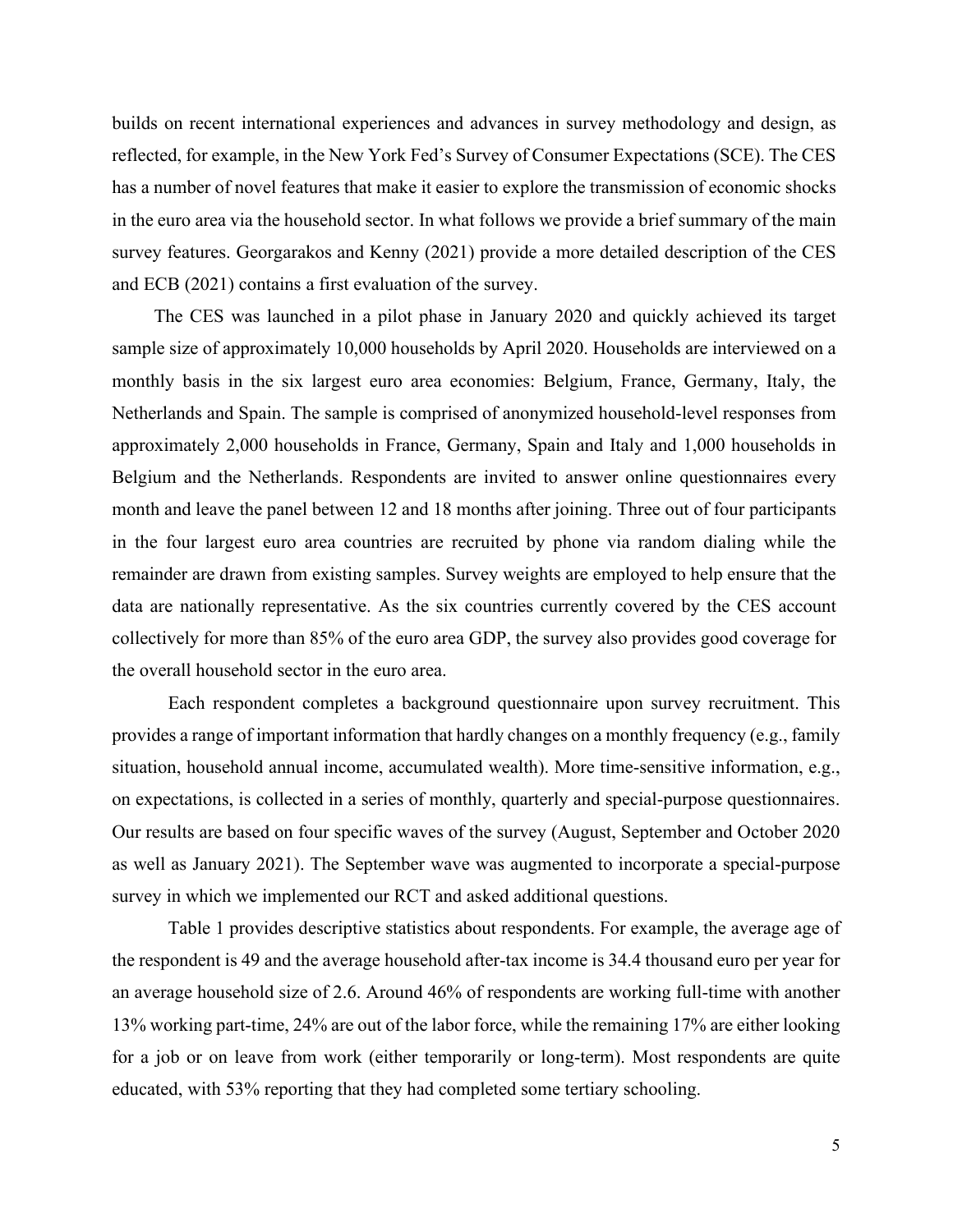The additional questions focus partly on the expectations of households about aggregate economic growth, both in levels and in terms of uncertainty. To measure their initial beliefs about euro area growth, we first ask the following question (Appendix C provides the detailed translated questionnaire):

*"Please give your best guess about the lowest growth rate (your prediction for the most pessimistic scenario for the euro area growth rate over the next 12 months) and the highest growth rate (your most optimistic prediction)."*

From the answers about how low and how high economic growth (denoted with  $y_m$  and  $y_M$ respectively) could potentially be, we compute the moments of the subjective distribution of economic growth by assuming that it follows a simple triangular distribution around  $(y_m + y_M)/2$ (see Guiso, Jappelli and Pistaferri 2002). Based on the elicited values for  $y_m$ ,  $y_M$ , we compute the household-specific mean forecast of growth and the uncertainty in their forecast as the standard deviation of the distribution of expected economic growth. The formulas of these statistics are reported in Appendix B.<sup>1</sup>

Summary statistics from this question are reported in [Table 2.](#page-32-0) We present both the raw mean, uncertainty, and cross-sectional standard deviations across all respondents and within each country, as well as Huber-robust versions of these moments to systematically control for outliers. The average forecast of growth of the euro area was around 0.2% with a large standard deviation of 12.3%. Using robust methods yields a mean forecast of 1.5% and a cross-sectional standard deviation of 6.5%, indicating pervasive disagreement across households. Households are also very uncertain, with the Huber-robust average household level of uncertainty being 1.5%. But just as with the mean forecasts, there is a lot of heterogeneity across households in the amount of uncertainty associated with their forecasts, indicating that some households are quite confident in their beliefs while others are extremely uncertain.

This heterogeneity in beliefs can also be seen in Figure 1. Panel A plots the distribution of mean forecasts across all countries as well as by country, and Panel B does the same for the

<sup>&</sup>lt;sup>1</sup> Following their answers to this question, respondents are also asked a more cognitively demanding question, namely to assign a probability of growth being higher than the average of the two: *"What do you think is the percentage chance that the growth rate of the euro area economy over the next 12 months will be greater than ([low growth rate]+[high growth rate])/2%?"* We use this information to calculate a split triangular distribution and we check the robustness of our baseline results when such distribution is assumed; e.g., compare [Table 4](#page-34-0) (symmetric triangular distribution) and [Appendix Table 3](#page-46-0) (flexible triangular distribution).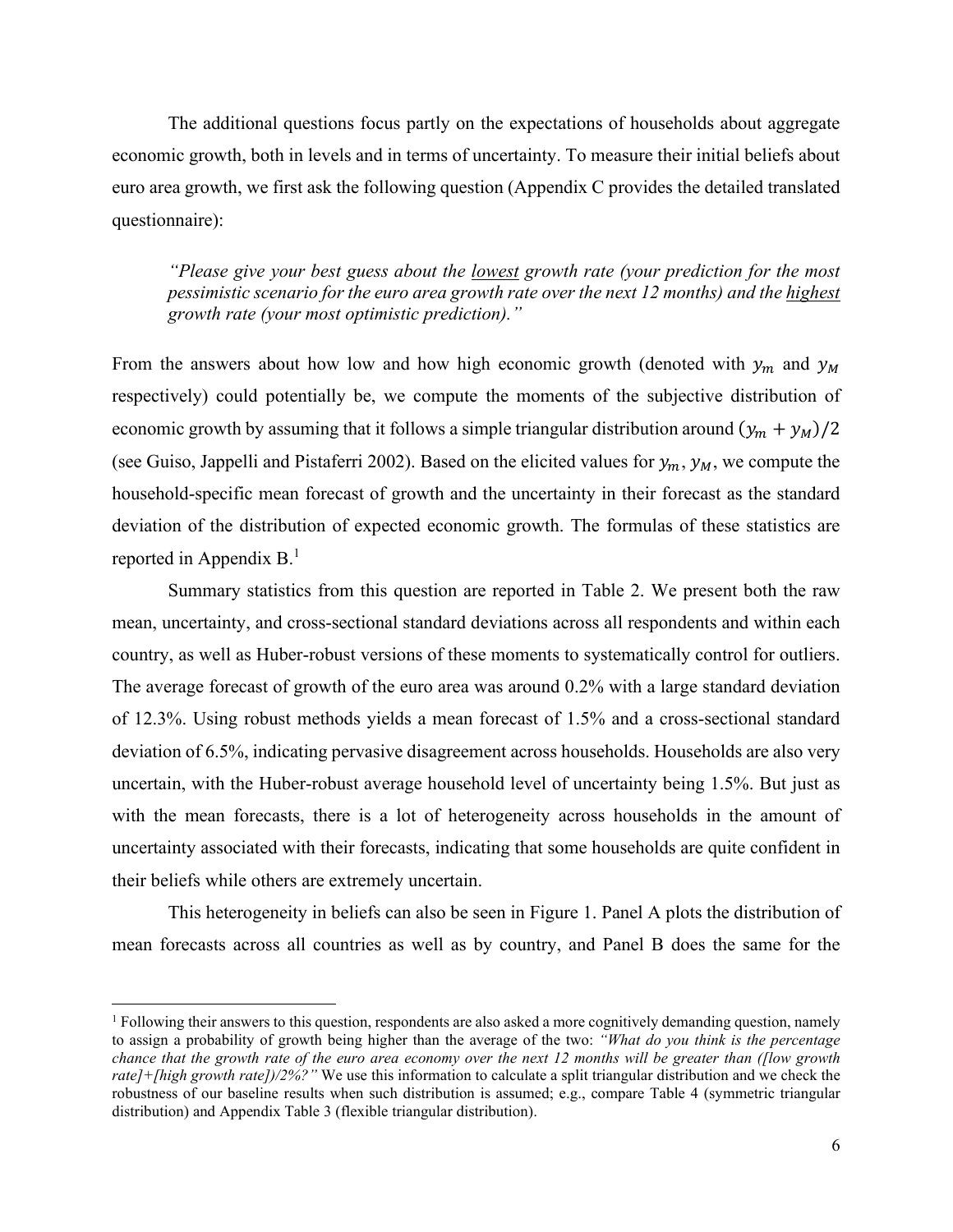distribution of uncertainty in forecasts. In terms of mean forecasts, we can observe some significant differences across countries. For example, the mean forecasts of Belgian and Dutch households are significantly more pessimistic than those of Italian and Spanish households although the cross-sectional dispersion in forecasts is broadly similar. Panel B confirms that while many households are relatively confident in their forecasts, there is a large tail of people who report much more uncertainty in their forecasts about future euro area growth. Germans report the highest level of uncertainty on average, after adjusting for outliers, but all countries display significant heterogeneity in the degree of macroeconomic uncertainty across their citizens. Generally, households with more extreme negative/positive views for the growth rate of GDP in the euro area have higher uncertainty in their forecasts [\(Appendix Figure 1\)](#page-43-0).

Following the initial measurement of household views about the macroeconomic outlook for the euro area, the information treatment was implemented. Households were randomly allocated to one of five groups. The first was a control group that received no information. The second group (Treatment 1) was told about the average professional forecast for euro area growth:

# *"The average prediction among professional forecasters is that the euro area economy will grow at a rate of 5.6% in 2021. By historical standards, this is a strong growth."*

The treatment includes both a quantitative forecast (5.6% for 2021) as well as a qualitative one ("strong growth"). The combination of quantitative and qualitative information was designed to provide a clear positive signal about the first moment to recipients.

The third group (Treatment 2) received information about the amount of disagreement across professional forecasters. Specifically, the information provided was

*"Professional forecasters are uncertain about economic growth in the euro area in 2021, with the difference between the most optimistic and the most pessimistic predictions being 4.8 percentage points. By historical standards, this is a big difference."* 

As with the previous information treatment, the statement includes both quantitative and qualitative information about disagreement. The purpose was to make clear that the provided level of disagreement across professionals was high because households might not be familiar with the extent to which professionals disagree about the outlook. This treatment was therefore explicitly meant to make clear to households that the economic outlook was particularly uncertain. One should also note that the two quoted numbers in the first two treatment arms (5.6 and 4.8) look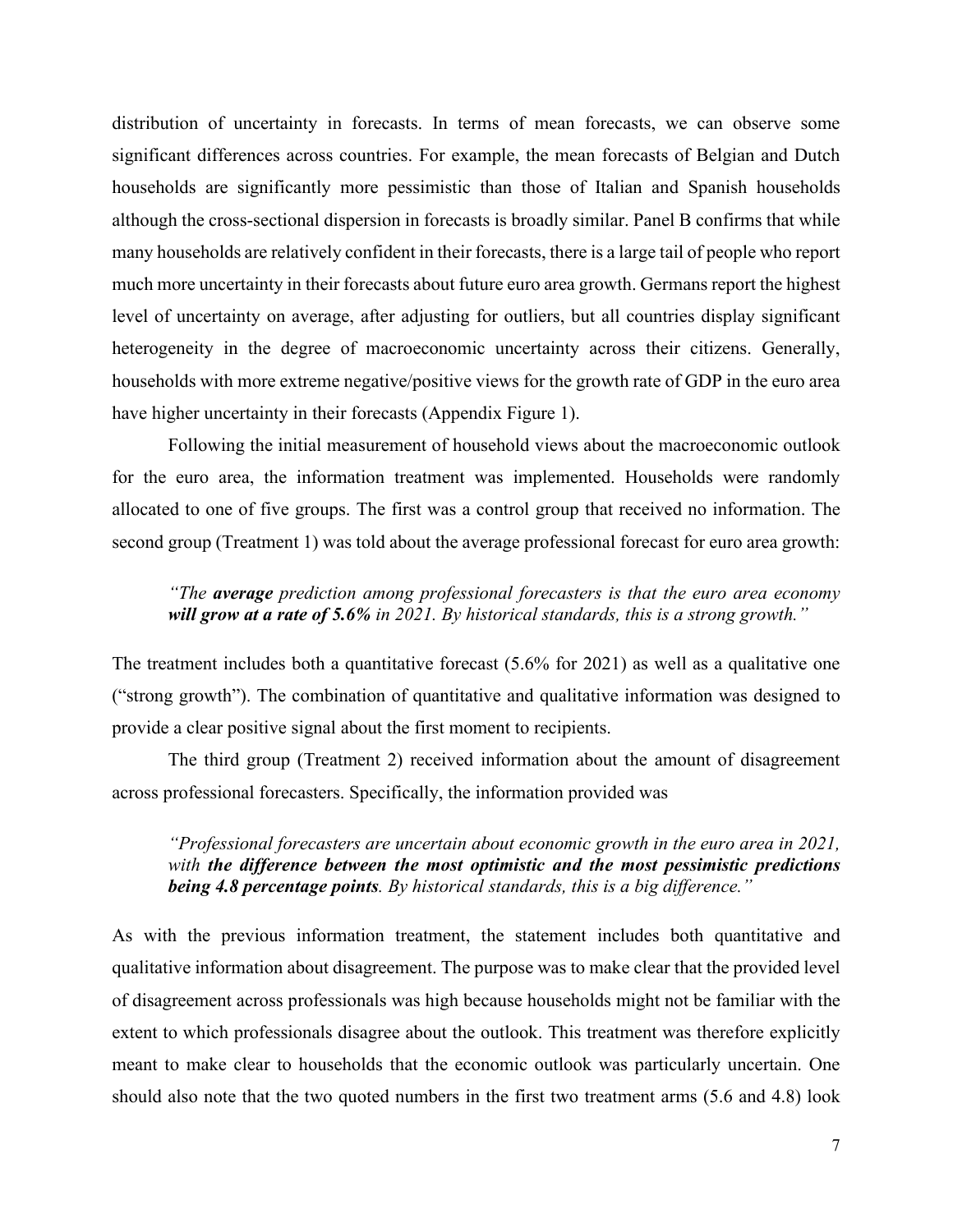comparable in terms of magnitude, thus it is unlikely that the effects we estimate are driven by biases due to size effects.

The fourth group (Treatment 3) was provided with a combination of the previous two, providing information about both the average forecast and disagreement among professional forecasts. Specifically, it read

*"The average prediction among professional forecasters is that the euro area economy will grow at a rate of 5.6% in 2021. By historical standards, this is a strong growth. At the same time, professional forecasters are uncertain about economic growth in the euro area in 2021, with the difference between the most optimistic and the most pessimistic predictions being 4.8 percentage points. By historical standards, this is a big difference."* 

As with the two previous treatments, both qualitative and quantitative information about the outlook was provided. The purpose of this treatment was to help identify any interaction effect of providing information about first and second moments of macroeconomic forecasts on households' beliefs and decisions.

The final group (Treatment 4) was told about disagreement among professional forecasters about the economic outlook of the specific country in which a given household resides:

"*Professional forecasters are uncertain about economic growth in the country you are living in in 2021, with the difference between the most optimistic and the most pessimistic predictions being <X%> percentage points. By historical standards, this is a big difference.*"

The purpose of this treatment was to protect against the possibility that households would be unaffected by information about the euro area. Providing information about their country was therefore a way to assess whether they placed disproportionate weight on country-specific information when thinking about the broader economic outlook. On the other hand, the design of this treatment arm implies that there is significant variation in the intensity of the underlying treatment information by country (e.g., the professional forecasters' disagreement that is communicated to respondents varies from 5.2 percentage points in France to 8.4 percentage points in Spain).

Following the information treatments (the control group goes straight to the rest of the survey), respondents were asked a few follow-up questions to measure the instantaneous effect of the treatments. In particular, we aim to again measure households' expected output growth and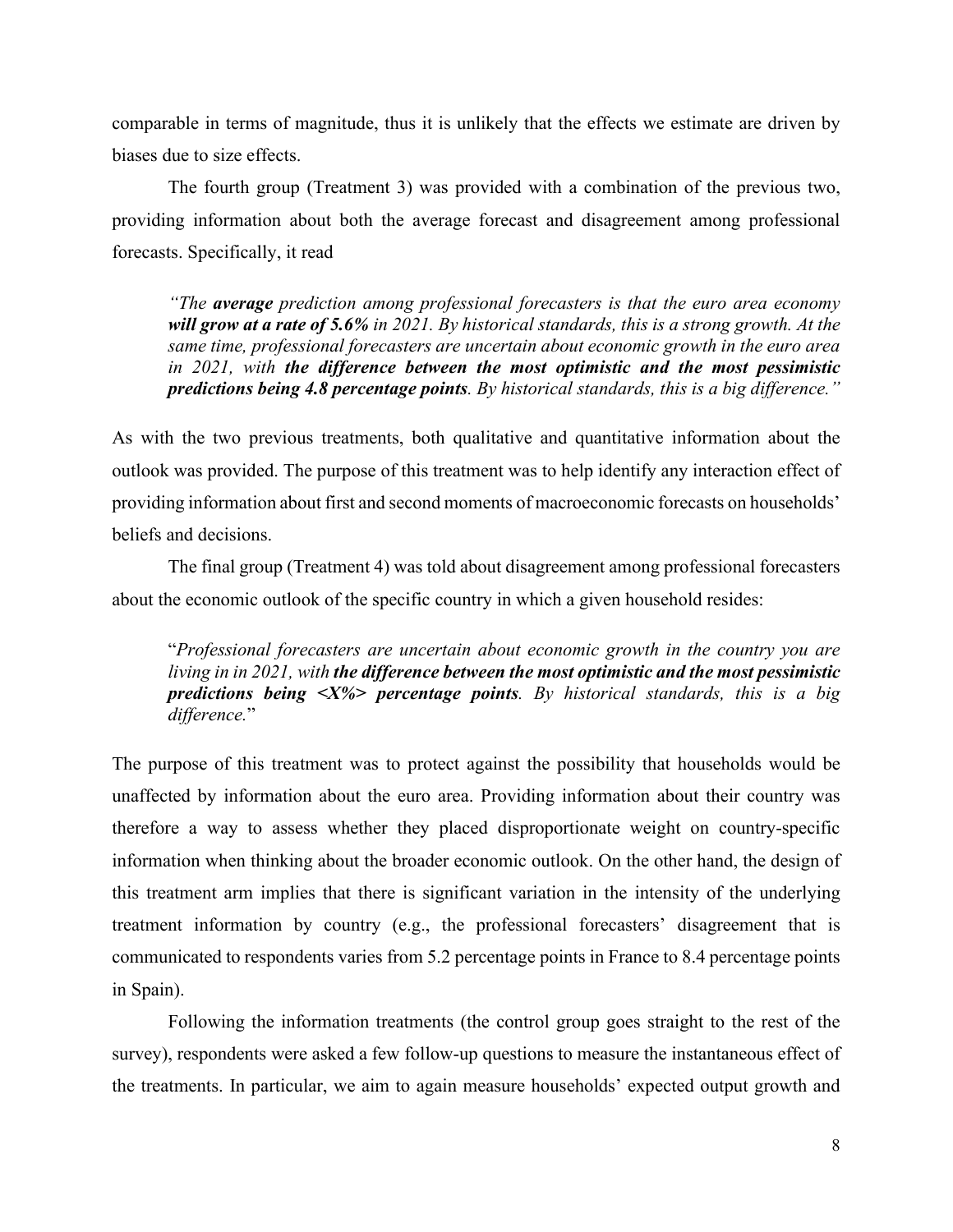their uncertainty but without re-using the exact same question (to avoid survey fatigue). We do so by first asking the following:

*"What do you think will be the approximate growth rate in the euro area over the next 12 months for each of the scenarios below? We start with your prediction for the most pessimistic scenario for the euro area growth rate over the next 12 months (LOWEST growth rate) and end with your most optimistic prediction (HIGHEST growth rate)."*

Respondents are then asked to provide specific growth rates for three different scenarios: the lowest outcome scenario, a medium scenario, and the highest outcome scenario. Once they have provided forecasts of growth rates for each scenario, we then ask them to assign probabilities to each scenario:

*"Please assign a percentage chance to each growth rate to indicate how likely you think it is that this growth rate will actually happen in the euro area economy over the next 12 months. Your answers can range from 0 to 100, where 0 means there is absolutely no chance that this growth rate will happen, and 100 means that it is absolutely certain that this growth rate will happen. The sum of the points you allocate should total to 100."* 

This question follows the structure developed by Altig et al. (2020) to measure the uncertainty of firms about their future sales. Unlike them, we restrict the set of scenarios to three rather than five to simplify the question for households. This question allows us to measure both mean forecasts and the uncertainty of the forecasts for each household without repeating the same triangular question used to extract prior beliefs.

Finally, in every quarter households are asked to report their spending over the previous month for a range of different categories including: 1) food, beverages, groceries, tobacco; 2) restaurants, cafes, canteens; 3) housing (incl. rent); 4) utilities; 5) furnishing, housing equipment, small appliances and routine maintenance of the house; 6) debt payment; 7) clothing, footwear; 8) health care and personal care products; 9) transport; 10) travel, recreation, entertainment and culture; 11) education; and 12) other. The survey design for this question follows that of the American Life Panel (ALP). That is, after they insert the amounts, respondents see a summary screen displaying spending by category and the implied total monthly spending. Subsequently, respondents can double check and amend the originally provided figures (see Appendix C). We measure total non-durable consumption as the sum of the total amount spent on these categories excluding debt payments.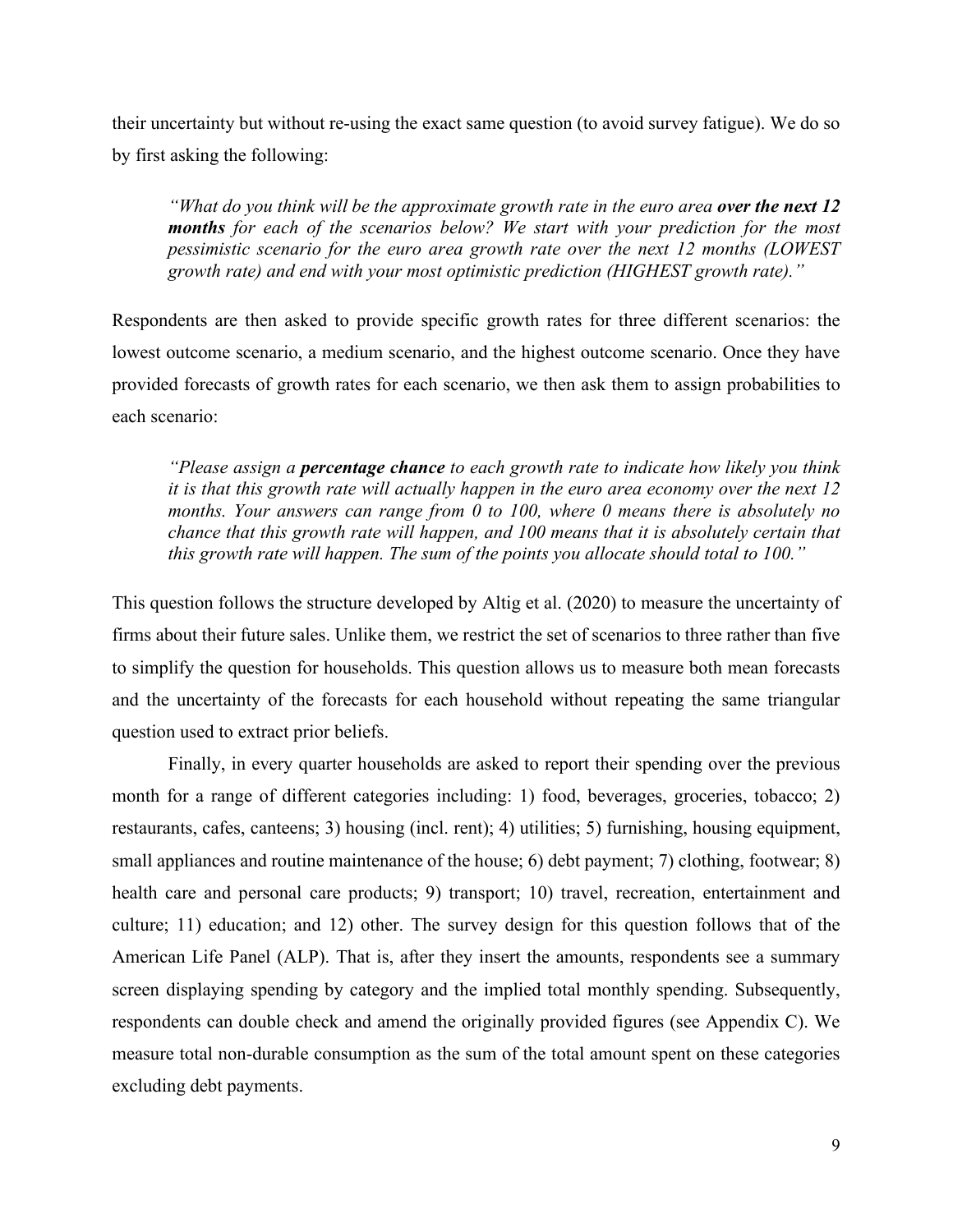Making use of the panel structure of the survey, we utilize information on non-durable consumption from the quarterly module in October 2020. It is worth noting that reported amounts refer to consumption in September, i.e., the period following the implementation of our RCT. This way, we are able to track the spending behaviour of households in the immediate aftermath of our RCT by relying on an independent module that was fielded one month later and thus our findings are less likely to suffer from short-term framing effects that information treatments may create. In addition, we use equivalent spending measures reported in the January 2021 wave (i.e., referring to spending three months after the treatment). This allows tracking both the immediate and more persistent effects of changes in uncertainty on household spending.

While self-reported spending naturally has some associated measurement error due to rounding and the difficulty of recalling spending on specific categories with precision, the quality of the reported information has generally been found to be high (see ECB 2021). Similarly, Coibion, Gorodnichenko and Weber (2019) document consistency between self-reported spending and scanner-tracked spending of U.S. households participating in the Nielsen Homescan Panel. In any case, one should note that the RCT is robust by design to measurement error in reported consumer spending.

In addition to this non-durable consumption measure, households were asked in October if they had purchased any of the following large durable or luxury goods over the previous month: 1) house; 2) car; 3) other durable goods (e.g., home appliance, furniture, electronic items incl. gadgets); 4) travel vacation; or 5) luxury goods (e.g., jewellery, watches). Jointly, these questions allow us to assess whether expectations about future aggregate economic conditions, in terms of both first and second moments, lead to changes in monthly spending on non-durable goods and services and/or on larger durable good purchases.

Finally, in order to assess whether such expectations are likely to impact household investment behavior, we ask respondents to complete a hypothetical portfolio allocation task. In particular, after the information treatments, households are asked to characterize how they would invest hypothetical funds across different financial asset classes. Specifically, they were asked:

*"Imagine that you receive €10,000 to save or invest in financial assets. Please indicate in which of the following asset categories you will save/invest this amount."*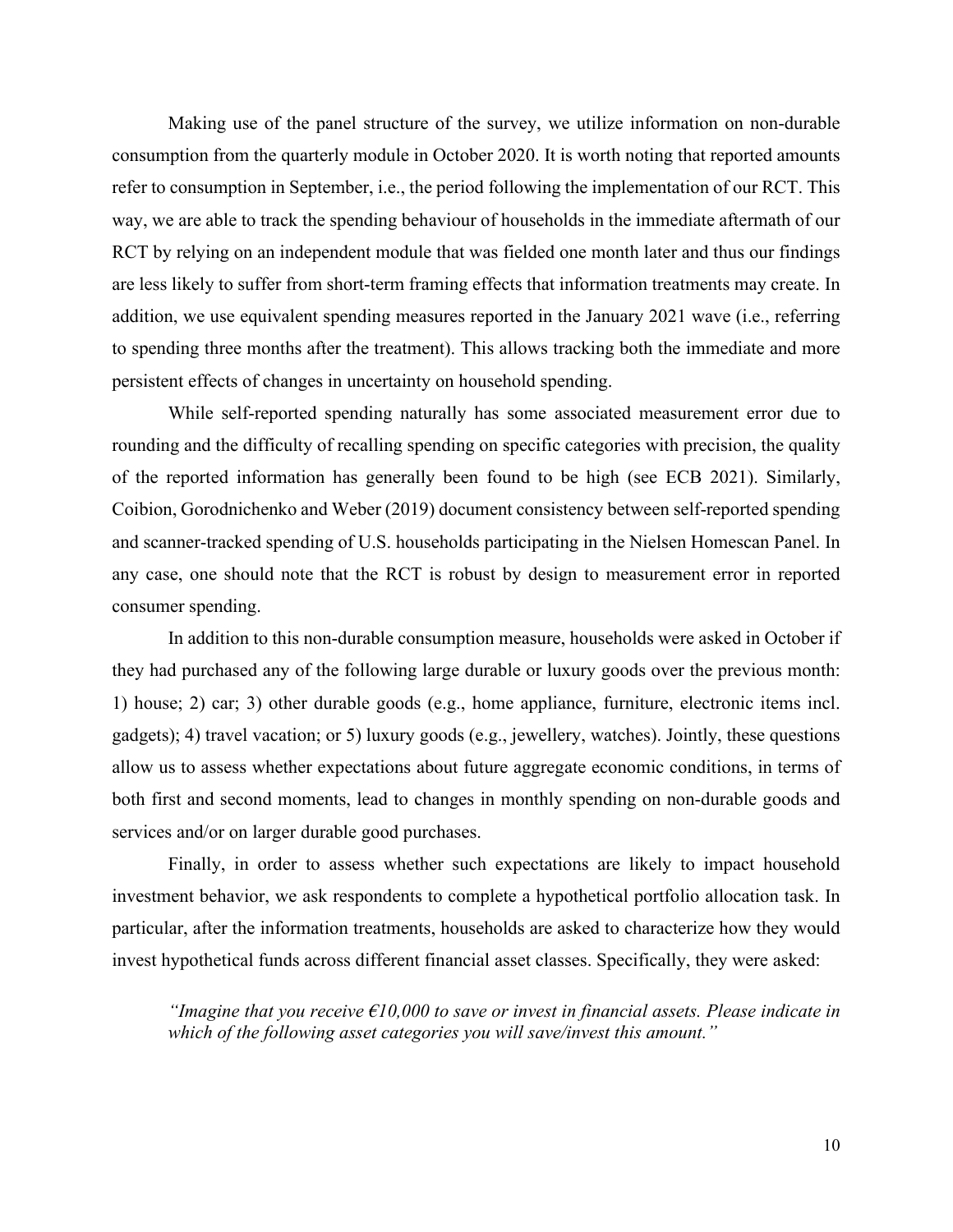The categories among which they can choose to invest are: 1) current and savings accounts; 2) stocks and shares; 3) mutual funds and collective investments; 4) retirement or pension products; 5) short term bonds; 6) long term bonds; and 7) Bitcoin or other crypto assets. Moreover, respondents were asked in the October wave of the survey to indicate on a 1 ('very bad') to 5 ('very good') scale their views on investment in real estate:

#### *"Is buying real estate in your neighbourhood today a good or a bad investment?"*

We utilize information from this question to examine whether first and second moment expectations about economic growth causally affect household views on investing in real estate.

#### **3. The Effects of Information Treatments on Expectations**

The key to characterizing whether and how uncertainty affects economic decisions is identifying exogenous variation in uncertainty. Our RCT approach was designed precisely for this purpose by using information treatments that provide different types of information about first and second moments of economic activity in the euro area.

To assess the effects of different information treatments on expectations, we run regressions of the form:

$$
Posti = a0 + b0 Priori + \sum_{j=1}^{4} a_j \times I\{i \in Treat\ j\}
$$
  
+ 
$$
\sum_{j=1}^{4} b_j \times I\{i \in Treat\ j\} \times Prior_i + error_i,
$$
 (1)

where *i* denotes respondent,  $Prior_i$  denotes the respondent's prior belief,  $Post_i$  refers to the respondent's posterior belief, and  $I\{i \in Treat\}$  is an indicator variable if respondent *i* is in treatment group *j*. The omitted category is the control group, so that coefficients  $\{a_j\}_{j=1}^4$  and  ${b_j}_{j=1}^4$  can be interpreted as being relative to the control group. We run these regressions for beliefs about the level of future economic growth and the uncertainty about economic growth separately. In each case, we use Huber-robust regressions to systematically control for outliers and also control for country fixed effects. We also eliminate roughly 14% of households that according to para-data spent virtually no time (less than three seconds) on the screen showing the information treatments.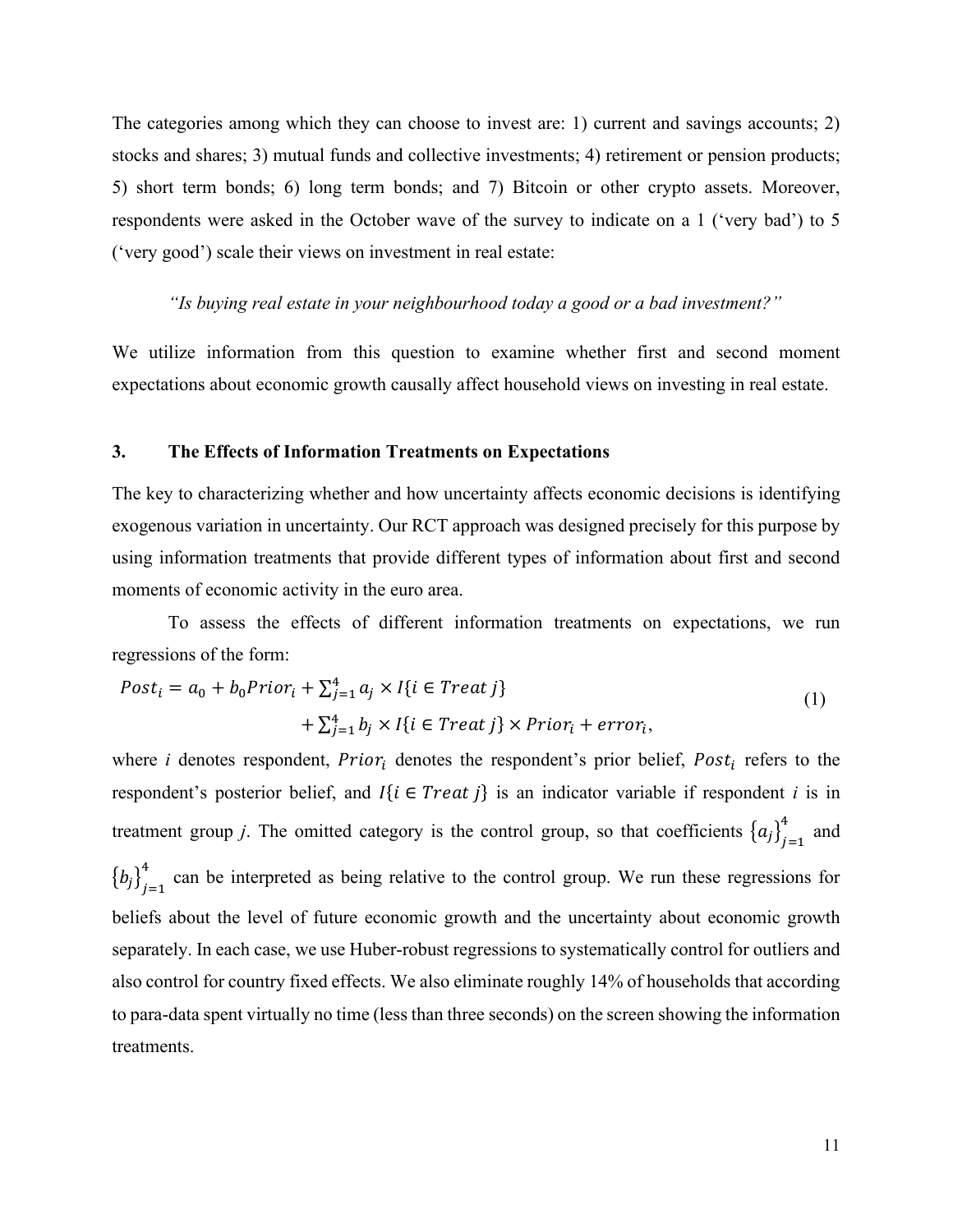By regressing posterior beliefs on prior beliefs, this specification is consistent with Bayesian learning in which agents form beliefs as a combination of their priors and the signals they receive. As discussed in Coibion, Gorodnichenko and Kumar (2018), the weight on their prior belief (coefficients  $b$ ) is an indication of how noisy/informative they perceive the signals to be. The coefficient on the prior belief for treated households  $(b_0 + b_1, b_0 + b_2, b_0 + b_3, b_0 + b_4)$ should generally be between 0 and 1, with a value of 1 indicating that no weight is being assigned to new information and full weight is being assigned to prior beliefs. A coefficient of zero on priors for treated households indicates that agents are changing their beliefs fully to the provided signal regardless of their prior beliefs. We allow this slope coefficient to vary across treatment groups. This variation informs us about the extent to which agents respond to different signals in updating their beliefs. Coefficients  $\{a_j\}_{j=1}^4$  inform us where the signal is relative to the average prior belief.

We present results of these regressions in [Table 3,](#page-33-0) for mean expectations in columns 1-3 and uncertainty about growth in columns 4-6, both for the full sample (columns 1 and 4) as well as for households in the Northern countries of Belgium, France, Germany, and the Netherlands (columns 2 and 5) and for households in the Southern countries of Spain and Italy (columns 3 and 6). Looking first at the results for the control group (row 1), we see that the coefficients on prior beliefs are approximately 0.75 for growth expectations and 0.60 for uncertainty. Given that this group is provided no information, one might expect the slope coefficient to be 1. But because the prior and posterior expectations are measured using different questions, the noise introduced by this approach leads to a benchmark coefficient on priors which is less than 1. These results are indistinguishable across regions.

Overall, the treatments are largely successful in generating variation in both the first and second moments of household beliefs. Considering first the effects on beliefs about the level of future growth (columns 1-3), we see that treatments 1 and 3 lead to large revisions in beliefs toward the provided signal, since the resulting coefficients on the prior beliefs for these treatments ( $b_0$  +  $b_1$  and  $b_0 + b_3$ ) are less than 0.2. Thus, informing households about the forecast of professional forecasters for the future growth rate of the euro area (which is included in both treatments) leads households to significantly revise the first moment of their beliefs. And since the coefficients on the two treatments are almost identical, this implies that the marginal effect of providing information about the disagreement among forecasters (which is included in treatment 3 but not treatment 1) once mean forecasts are included is minimal when it comes to the expectations of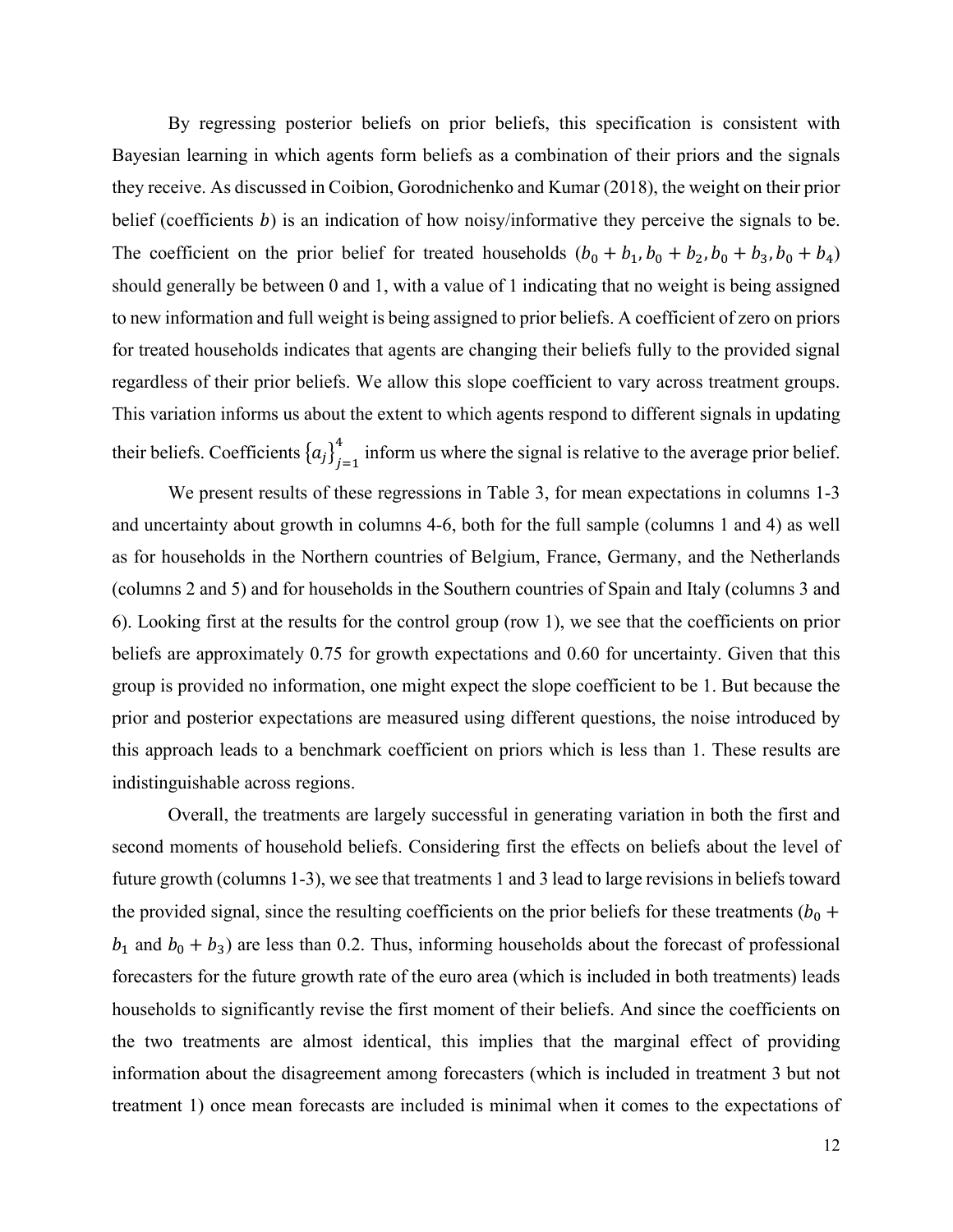households for the future growth rate. A similar message comes from looking at the coefficients on the prior beliefs for households in treatments 2 and 4, which only provide information about disagreement among forecasters. In each case, the coefficient on the prior  $(b_0 + b_2$  and  $b_0 + b_4)$ is only marginally smaller than it is for the control group  $(b_0)$ . This result can also be seen clearly in Panel A of Figure 2, which plots the prior beliefs about future growth rates of respondents against their posterior beliefs in binscatter form separately for each treatment group. Beliefs for households receiving information only about the disagreement among forecasters line up very closely with those of the control group, indicating that this information does not lead households to change their views much about the first moments of growth. In contrast, treatments 1 and 3 that include information about the mean forecasts of professionals clearly lead to much larger revisions in beliefs. Interestingly, households in Spain and Italy seem to respond more strongly to all of the treatments in terms of first moment beliefs than do households in Northern countries (column 2 vs. column 3 in [Table 3\)](#page-33-0).

Turning to the effects on uncertainty (columns 4-6), [Table 3](#page-33-0) documents that treatment 1, which only involved providing information about the mean forecast of professionals leads to large revisions in uncertainty of households, as the associated slope coefficient  $(b_0 + b_1)$  is less than 0.2. Providing information about the disagreement among professionals in addition to providing information about the mean forecast (treatment 3) further reduces the slope coefficient  $(b_0 + b_3)$ but not in a statistically significant way. For comparison, providing information *only* about disagreement among forecasters about euro area growth (treatment 2) leads to a large reduction in the slope coefficient relative to the control group, but not as large as that coming from treatment 1. Providing information only about disagreement among forecasters about growth in the respondent's home country has an even smaller effect on their uncertainty about euro area growth, indicating that households draw different inferences from country-specific information than they do from euro area information. Unlike what was the case with households' forecasts of the level of growth, we see no meaningful differences in how people respond to treatments across geographic areas. Panel B of Figure 2 presents a visual depiction of these results with nonparametric estimates of the relationship between uncertainty posteriors and priors. We observe a similar pattern although the results suggest that the effects are particularly strong for households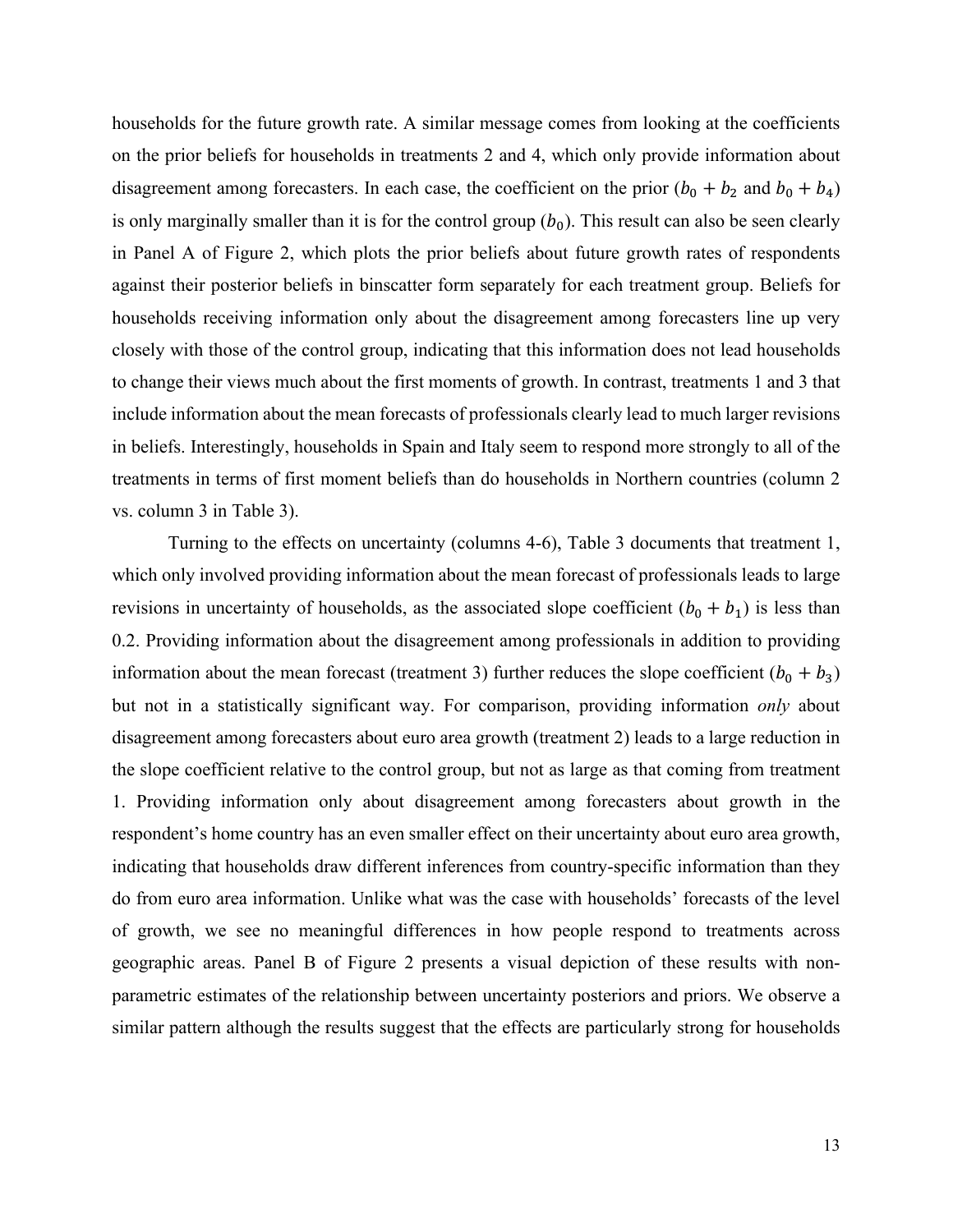with high initial levels of uncertainty.<sup>2</sup> Treatment 1, despite only including information about the mean forecast of professionals, leads to pronounced revisions in uncertainty, surpassed only by the treatment which includes information about both professionals' forecasts in levels and disagreement. The treatment involving only disagreement about euro area growth (treatment 2) leads to significant revisions in beliefs, but less than the treatment involving only the mean forecast. Finally, the treatment about country-specific disagreement (treatment 4) has only limited effects on uncertainty.

In short, the information treatments lead to revisions in the beliefs of households about both the future level of growth and the uncertainty about growth. Importantly, these treatments do not lead to the same pattern of revisions across treatments. The treatment involving countryspecific forecaster disagreement conveys little information about either the level or uncertainty of future euro area growth. In contrast, the two treatments that include the first moment of growth have large effects on beliefs about both the level of growth and uncertainty about that growth. In turn, the treatment focusing on disagreement among professional forecasters about euro area growth has small effects on beliefs about the level of growth but large effects on uncertainty about growth. Hence, we can interpret these treatments as creating exogenous differential movements in the first and second moments of households' beliefs about future growth. Furthermore, the strong predictive power of the information treatments in accounting for posterior beliefs indicates that they can serve as powerful instruments in regressions that estimate the effects of these beliefs on household decisions.

#### **4. The Effects of Uncertainty on Household Decisions**

With a source of exogenous variation in beliefs about future economic growth and uncertainty in those beliefs, we are in a position to assess the extent to which those beliefs translate into the economic decisions of households. Specifically, we examine whether exogenous variation in macroeconomic expectations and uncertainty affects consumer spending on durable and nondurable goods as well as potential allocation of funds into various asset classes.

<sup>&</sup>lt;sup>2</sup> If we use the log of uncertainty, Panel B of Figure 2 becomes linear like Panel A. Using the log of uncertainty in subsequent results yields the same qualitative results as using the level of uncertainty. Because there is no strong a priori reason to use the log of uncertainty, we focus on level specifications.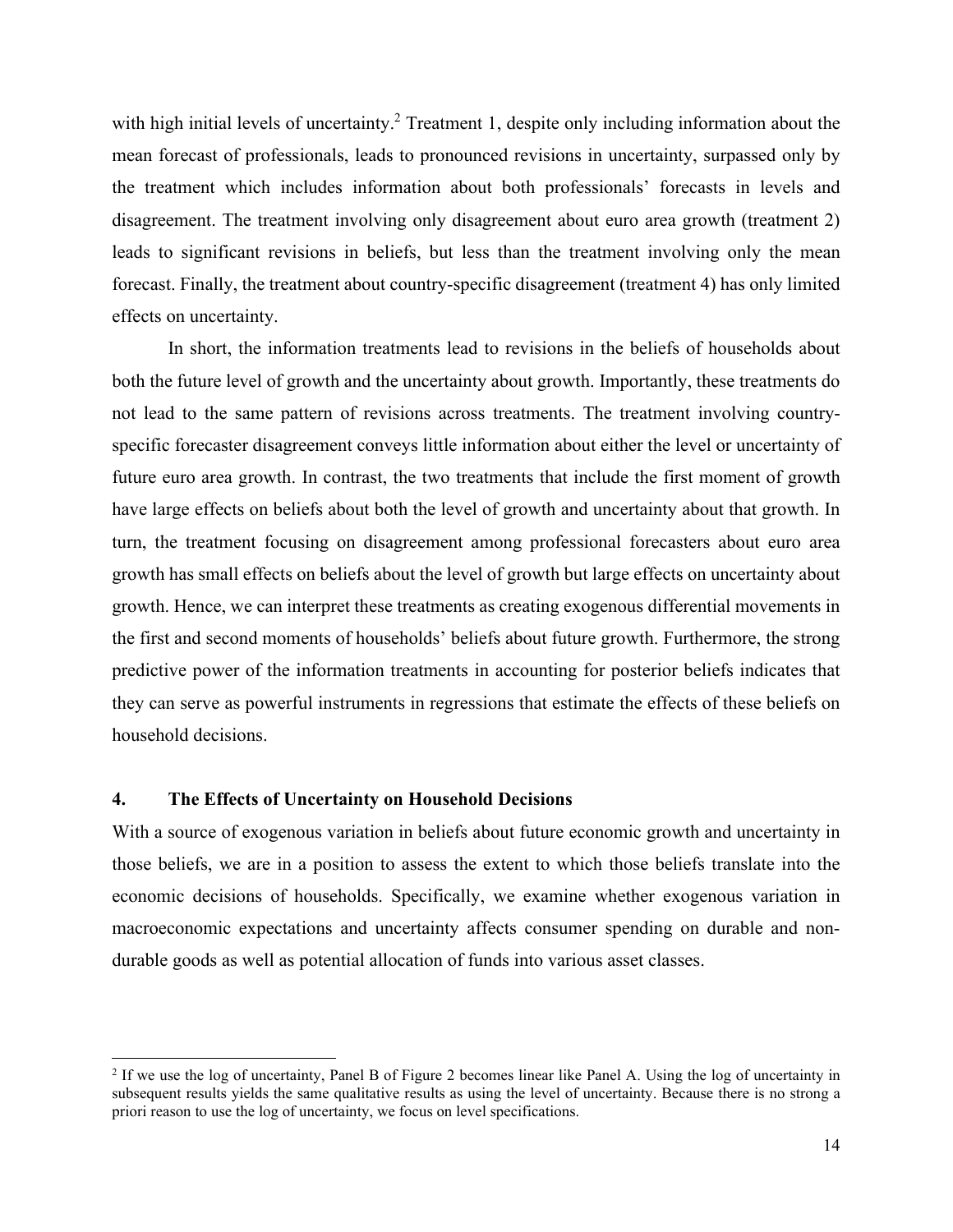#### **4.1 Spending on Non-durable Goods and Services**

For the regular monthly spending of households, we regress their ex-post spending on beliefs:

$$
(\log Spend_i) \times 100 = \alpha_1 Post_i^{mean} + \beta_1 Post_i^{uncert} + \alpha_0 Prior_i^{mean} + \beta_0 Prior_i^{uncert}
$$
  
+*Controls + error<sub>i</sub>,* (2)

where the dependent variable is the log of reported household spending in the last month, Post<sub>i</sub>  $post_i$  is the posterior (after treatment) belief of household *i* for the future growth rate of GDP in the euro area and  $Post<sub>i</sub><sup>uncert</sup>$  is the posterior (after treatment) uncertainty of household *i* about the future growth rate of euro area GDP. We control for prior beliefs  $(Prior_i^{mean}$  and  $Prior_i^{uncert})$ as well as a vector of household controls (age, household size, log income, education, liquidity status and country fixed effects). Note that equation (2) does not estimate a consumption Euler equation; instead, it is best interpreted as estimating the reduced form ex-post response of consumption to changes in perceived macroeconomic uncertainty and outlook.

We then instrument for each set of posterior beliefs using the treatments as follows:

$$
Post_i^{mean} = a_0 + \sum_{j=1}^{3} a_j \times I\{i \in Treat\ j\}
$$
\n
$$
+ \sum_{j=1}^{3} b_j \times I\{i \in Treat\ j\} \times Prior_i^{mean}
$$
\n
$$
+ \sum_{j=1}^{3} c_j \times I\{i \in Treat\ j\} \times Prior_i^{uncert}
$$
\n
$$
+error_i
$$
\n
$$
Post_i^{uncert} = \tilde{a}_0 + \sum_{j=1}^{3} \tilde{a}_j \times I\{i \in Treat\ j\}
$$
\n
$$
+ \sum_{j=1}^{3} \tilde{b}_j \times I\{i \in Treat\ j\} \times Prior_i^{mean}
$$
\n
$$
+ \sum_{j=1}^{3} \tilde{c}_j \times I\{i \in Treat\ j\} \times Prior_i^{uncert}
$$
\n
$$
+error_i
$$
\n
$$
+error_i
$$
\n(3')

Note that we drop households that receive treatment 4 because this treatment has low predictive power for either set of posterior beliefs, as documented in [Table 3.](#page-33-0) Following Coibion, Gorodnichenko and Weber (2019) and Coibion et al. (2019), the first stage is estimated by Huber regression and a jackknife approach is used in the second stage to control for outliers in both stages.

Results for estimation equation (2) are reported i[n Table 4.](#page-34-0) First, the information treatments provide a strong source of variation in the first stage (column 1): the first-stage F-statistic for forecasts of the level of growth is around 130 while the first-stage F-statistic for uncertainty about growth is almost 30. This indicates that the RCT approach is successful in generating strong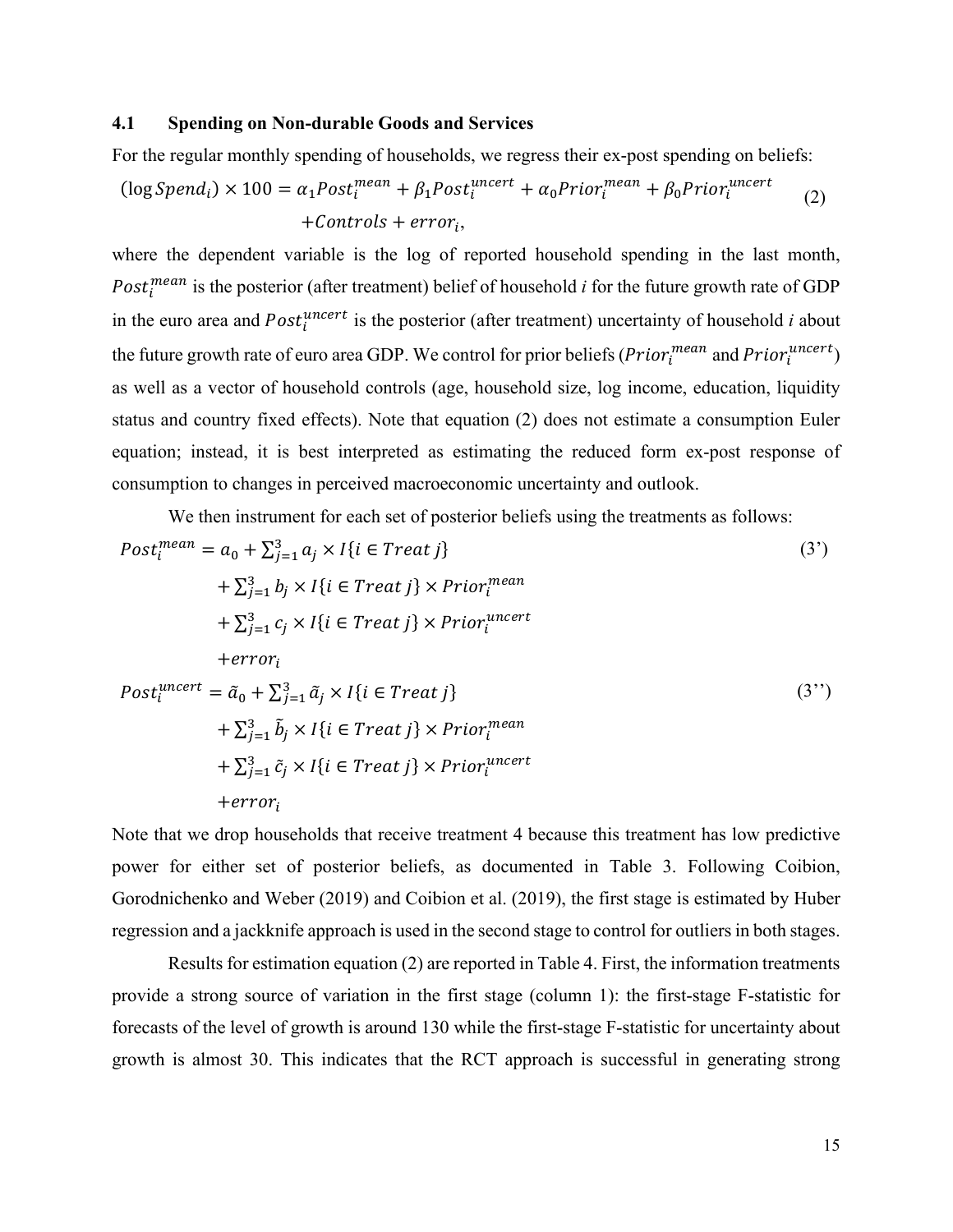exogenous variation in beliefs to help identify the causal effect of macroeconomic uncertainty on household spending.<sup>3</sup>

The main result of this regression is that higher uncertainty about euro area growth leads to lower household spending both immediately and over the course of subsequent months. The implied order of magnitude is large. Recall from Table 2 that the cross-sectional standard deviation of uncertainty is just above one percentage point. Thus, the estimated coefficient corresponds approximately to the effect of increasing uncertainty by one standard deviation. [Table 4](#page-34-0) suggests that a one standard deviation increase in uncertainty lowers monthly spending by almost 5 percentage points both on impact and three months later, a large and persistent effect. This provides unique causal evidence that the macroeconomic uncertainty perceived by households negatively affects their spending.

Our finding of a large negative effect of macroeconomic uncertainty on household complements and builds upon earlier evidence suggesting a negative link between the two. For example, Christelis et al. (2020b) estimate within an Euler equation framework that a one percentage point increase in the uncertainty perceived by households about their future consumption growth (measured as the standard deviation implied by the reported distribution for consumption growth rate) is associated with approximately a one percentage point decrease in the growth rate of their consumption. These estimates are not directly comparable: the uncertainty measures are different (macroeconomic uncertainty in our case vs. a household's consumption uncertainty in Christelis et al.) as are the econometric specifications (we estimate a reduced form response of ex-post spending whereas Christelis et al. estimate consumption Euler equations), the settings (COVID-19 period in the euro area vs. the Netherlands in 2014-2015) and the identification strategy (we utilize an RCT to generate exogenous variation in uncertainty whereas they use income uncertainty as an instrument for consumption uncertainty).<sup>4</sup> Ben-David et al. (2018) regress an extensive margin for consumer spending ("will your everyday spending increase/decrease/stay the same?") on another measure of household uncertainty (they construct a measure of uncertainty that is a mix of micro- and macro-level uncertainty) in the Survey of Consumer Expectations. They find that a one percentage point increase in their measure of

<sup>&</sup>lt;sup>3</sup> P-values for over-identifying restrictions tests are comfortably above 10 percent.<br><sup>4</sup> In contrast, Crump et al. (2015) find that consumption uncertainty proxied with uncertainty about earnings growth does not predict consumption growth, when using the New York Federal Reserve's Survey of Consumer Expectations to estimate consumption Euler equations.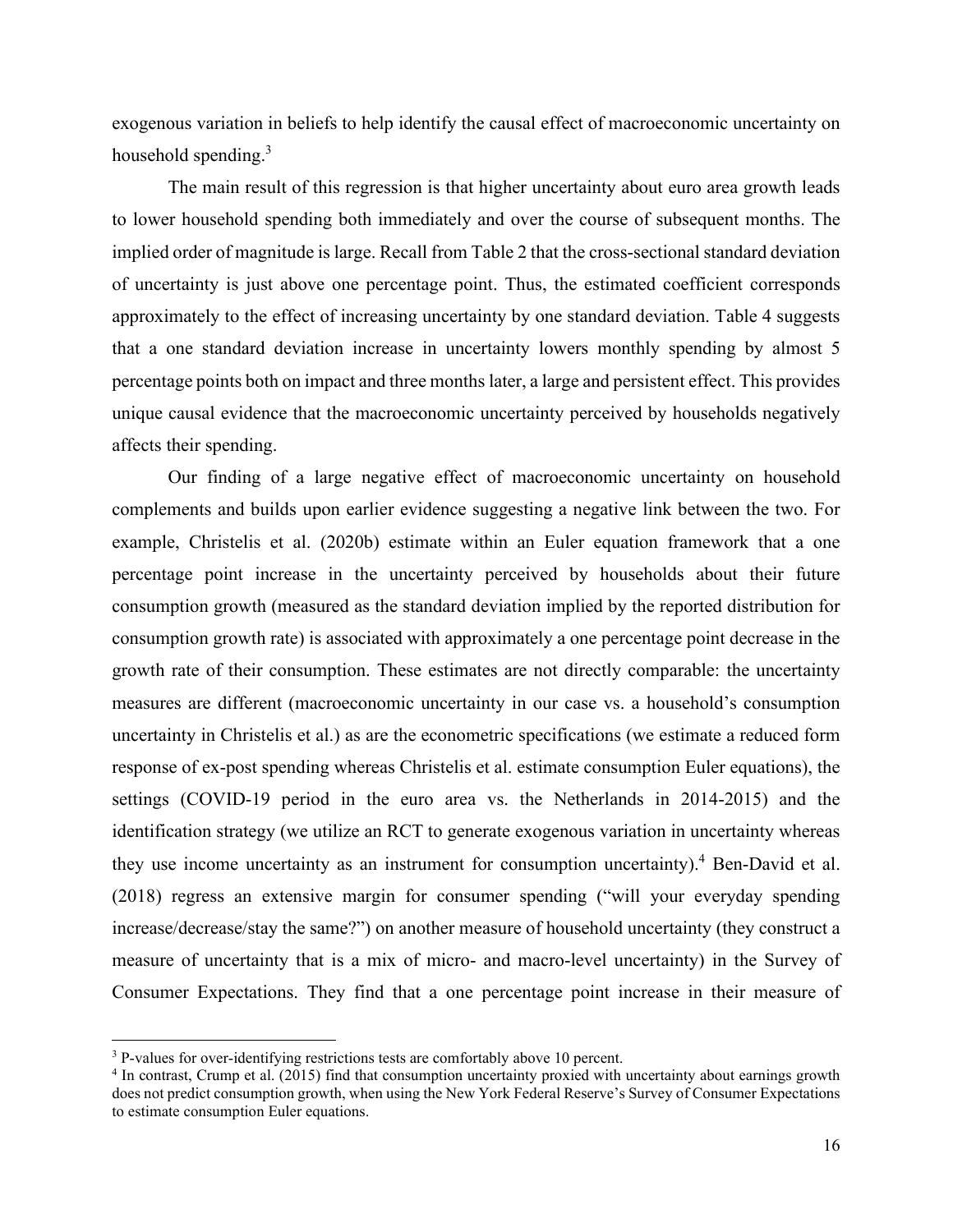uncertainty is associated with 0.7 to 2.4 percentage point decrease in the share of people reporting that their everyday consumer spending will increase. Our results similarly point to a negative relationship between uncertainty and household spending but along the intensive margin of household spending, over different horizons, controlling for the first moment of expectations and using plausibly exogenous variation in uncertainty.

In short, our results imply that higher uncertainty leads households to reduce their spending by both statistically and economically significant amounts. This finding can rationalize why during the COVID-19 crisis when macroeconomic uncertainty was particularly high, households were reluctant to spend income support sent by the government (e.g., Coibion, Gorodnichenko and Weber 2020b). At the same time, we find little evidence that a higher expectation of economic growth in the euro area (the first moment of the macroeconomic forecast, coefficients reported in the first row of the table) by itself leads to significant changes in spending on non-durable goods and services. This finding is notable because a major stumbling block in the uncertainty literature emphasized by Bloom (2014) has been separating first and second moment effects: big changes in macroeconomic uncertainty tend to also be accompanied by large changes in first moment expectations. Our approach allows us to distinguish between first and second moment effects because our instruments generate exogenous but differential variation in the two. Strikingly, only uncertainty seems to play an important role in changing household spending.

The other estimated coefficients are largely as expected. For example, we find that household spending increases with income, age and education. Larger households also tend to spend more per month. Similarly, households with sufficient liquid resources to meet an unexpected payment of one month of household income have higher spending.<sup>5</sup>

To shed light on a possible channel underlying the persistence of the macroeconomic uncertainty effects, we study how the treatments affect households' uncertainty about their personal income growth in survey waves fielded in subsequent months. Unlike euro area GDP growth rate expectations which were collected only in the September 2020 wave of the survey, personal income growth expectations are a part of the standard module of the CES so that this

<sup>5</sup> The liquidity indicator variable is based on the following question: "*Please think about your available financial resources, including access to credit, savings, loans from relatives or friends, etc. Suppose that you had to make an unexpected payment equal to one month of your household income. Would you have sufficient financial resources to pay for the entire amount*?" The indicator variable takes value one if the answer to the question is "yes" and zero otherwise.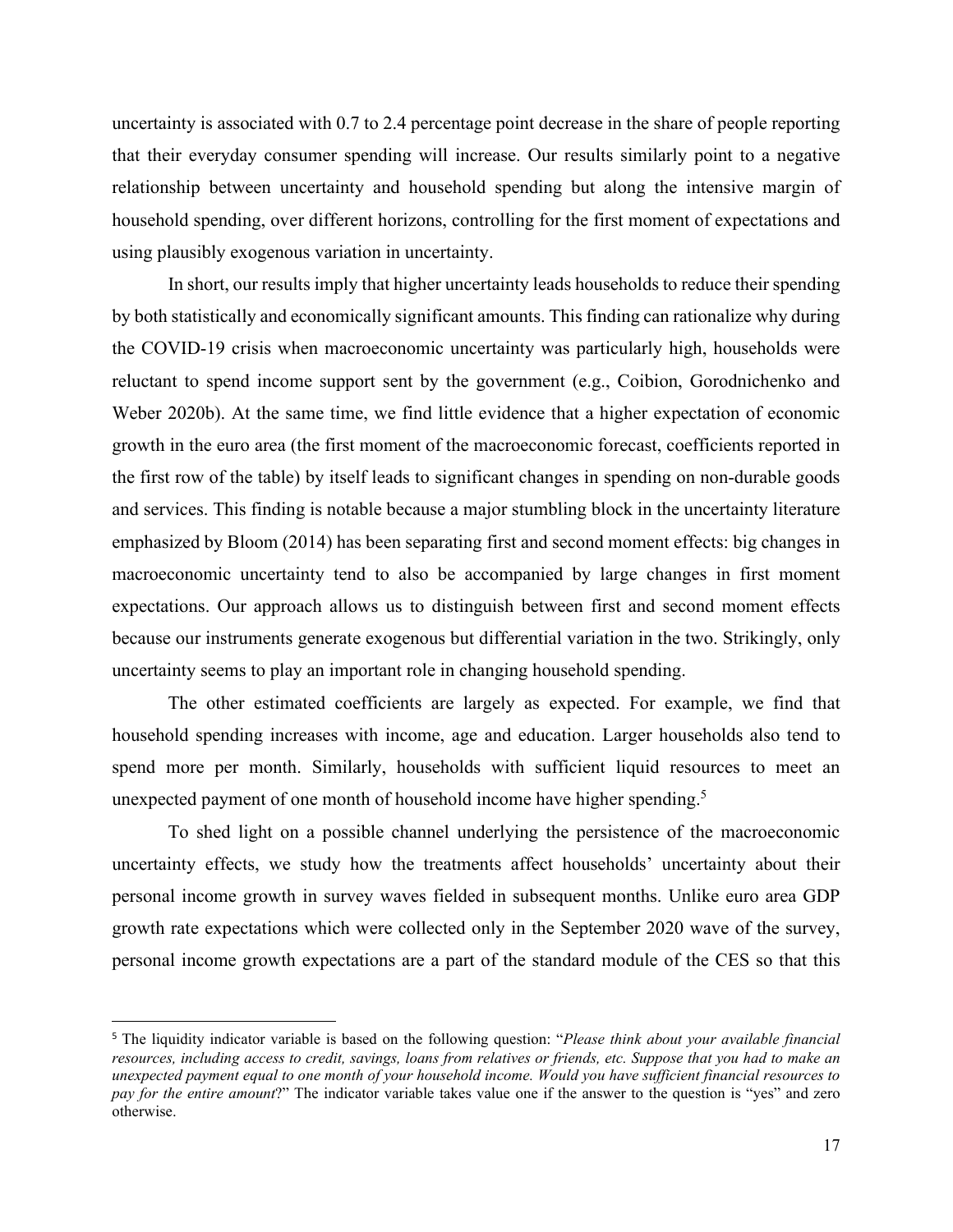information is elicited at the monthly frequency. While micro- and macro-level expectations (and specifically uncertainty) are not perfect substitutes, one might expect that elevated macro-level uncertainty should likely translate into elevated micro-level uncertainty. We therefore estimate the following specification:

$$
PostIncGrowth_i = \alpha_1 Post_i^{mean} + \beta_1 Post_i^{uncert} + \alpha_0 Prior_i^{mean} + \beta_0 Prior_i^{uncert} + \gamma PriorIncGrowth_i + Controls + error_i
$$
\n(4)

where PostIncGrowth<sub>i</sub> is the post-treatment uncertainty of household i about their personal income growth and  $PriorIncGrowth_i$  is the corresponding pre-treatment uncertainty. We apply the same instrumenting strategy as before. Consistent with our conjecture, a ten-percentage-point increase in macro-level uncertainty raises micro-level uncertainty by approximately one percentage point for about two months after the treatment (columns 1 and 2 in [Table 5\)](#page-35-0) but the effect dissipates after three months (although we cannot reject the null of equality across all months). This persistence of information treatments is broadly in line with the persistence reported in earlier studies examining the persistence of information treatment effects on households' inflation expectations (e.g., Cavallo, Cruces and Perez-Truglia, 2017, Coibion, Gorodnichenko and Weber 2019, Coibion et al. 2019). Hence, one explanation for the persistent effect of uncertainty on household spending is that the change in uncertainty is itself somewhat persistent.

Along what dimensions do households reduce their spending when their uncertainty increases? [Table 6](#page-36-0) presents results in which we regress the share of household spending that goes to a specific category on household beliefs, in the same way as done before with total spending:

$$
BudgetShare_i^k = \alpha_1^{(k)}Post_i^{mean} + \beta_1^{(k)}Post_i^{uncert} + \mathcal{O}_{\text{on,}^{(k)}} \tag{5}
$$
\n
$$
+ \alpha_0^{(k)} Prior_i^{mean} + \beta_0^{(k)} Prior_i^{uncert} + \mathcal{C}_{\text{on,}^{(k)}} + error_i^{(k)},
$$

where  $BudgetShare_i^k$  is the share (measured on 0 to 100 scale) of household *i* budget spent on non-durable category  $k$ . The results point toward two primary margins along which households reduce their spending. The first is health care and personal care products. The share of spending going to this category falls by about 0.7% for each extra unit of uncertainty. As described earlier, this category of spending includes a wide range of products of services, covering health insurance, medical exams and prescriptions but also more discretionary goods and services like personal care products (e.g. make-up, cologne) and services (e.g. haircuts). Note that, unlike the U.S., countries covered in the CES provide substantial government-run healthcare schemes with modest out-ofpocket spending for households. As a result, consumer spending in this category is heavily tilted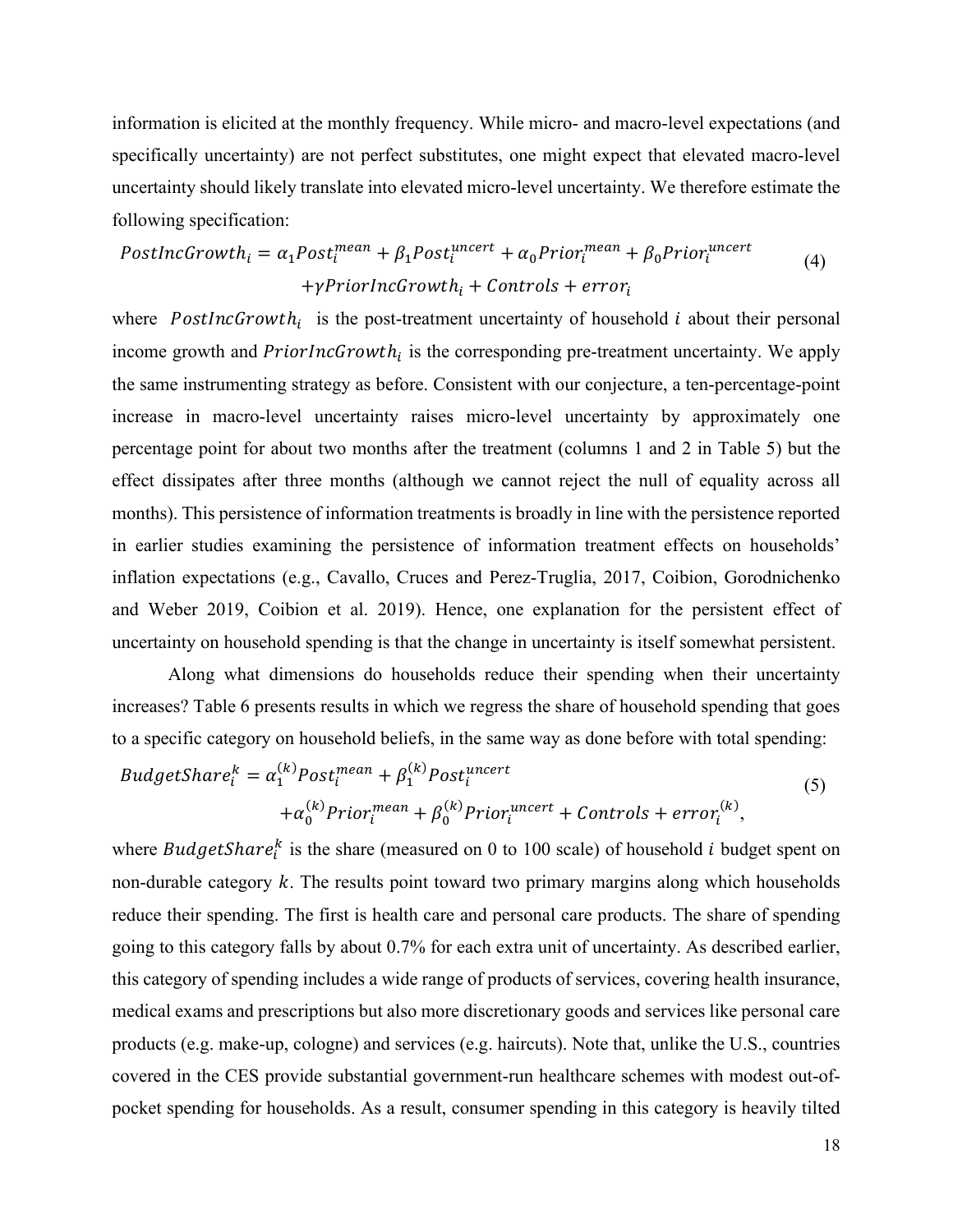to more discretionary spending. The second category of spending which bears the brunt from higher uncertainty is recreation, which here includes theater/movie tickets, gym memberships, etc. The share of spending going to recreation falls by about 0.8% with each extra unit of uncertainty. This category of spending is one that has experienced a particularly large decline over the course of the COVID-19 crisis (e.g., Dunn, Hood and Driessen 2020, Coibion, Gorodnichenko and Weber 2020a, Christelis et al. 2020a). While some of this decline is likely due to self-imposed isolation as well as lockdown policies, our results suggest that rising macroeconomic uncertainty may have also contributed to the decline in spending on these categories of goods.

### **4.2 Purchases of Larger Durables and Services**

In addition to regular purchases done every month, households occasionally engage in much larger purchases of durable goods (e.g., cars, houses, refrigerators, luxury goods like jewelry) and services (vacations). The follow-up survey in October 2020 asked households whether they had engaged in any such purchases over the previous month. We can therefore assess whether changes in uncertainty made households more or less likely to buy these types of goods and services.

We estimate the effect of uncertainty on purchases of larger goods and services by regressing indicator variables for specific purchases on ex-ante expectations and household controls:

$$
PurchDur_i^k \times 100 = \alpha_1^{(k)} Post_i^{mean} + \beta_1^{(k)} Post_i^{uncert}
$$
  
+  $\alpha_0^{(k)} Prior_i^{mean} + \beta_0^{(k)} Prior_i^{uncert}$   
+  $\gamma(PlanDur_i^k \times 100) + Controls + error_i^{(k)}$ , (6)

where  $PurchDur<sub>i</sub><sup>k</sup>$  is an indicator variable if household *i* purchased a large durable good/service of type  $k$  in the previous month. This specification is therefore directly comparable to the one used for total spending, except that we now focus on an extensive margin for purchasing large durable goods/services. Another difference is that we include an additional indicator variable  $(PlanDur<sub>i</sub><sup>K</sup>)$ which represents households that reported in the previous wave (prior to the information treatments) that they plan to purchase large durable goods/services of type  $k$  in the next 12 months. Our approach is therefore effectively focusing on either surprise purchases or surprise postponement of purchases. Given that large purchases are relatively infrequent, conditioning on whether any purchases are planned or not helps yield more precise estimates, although the time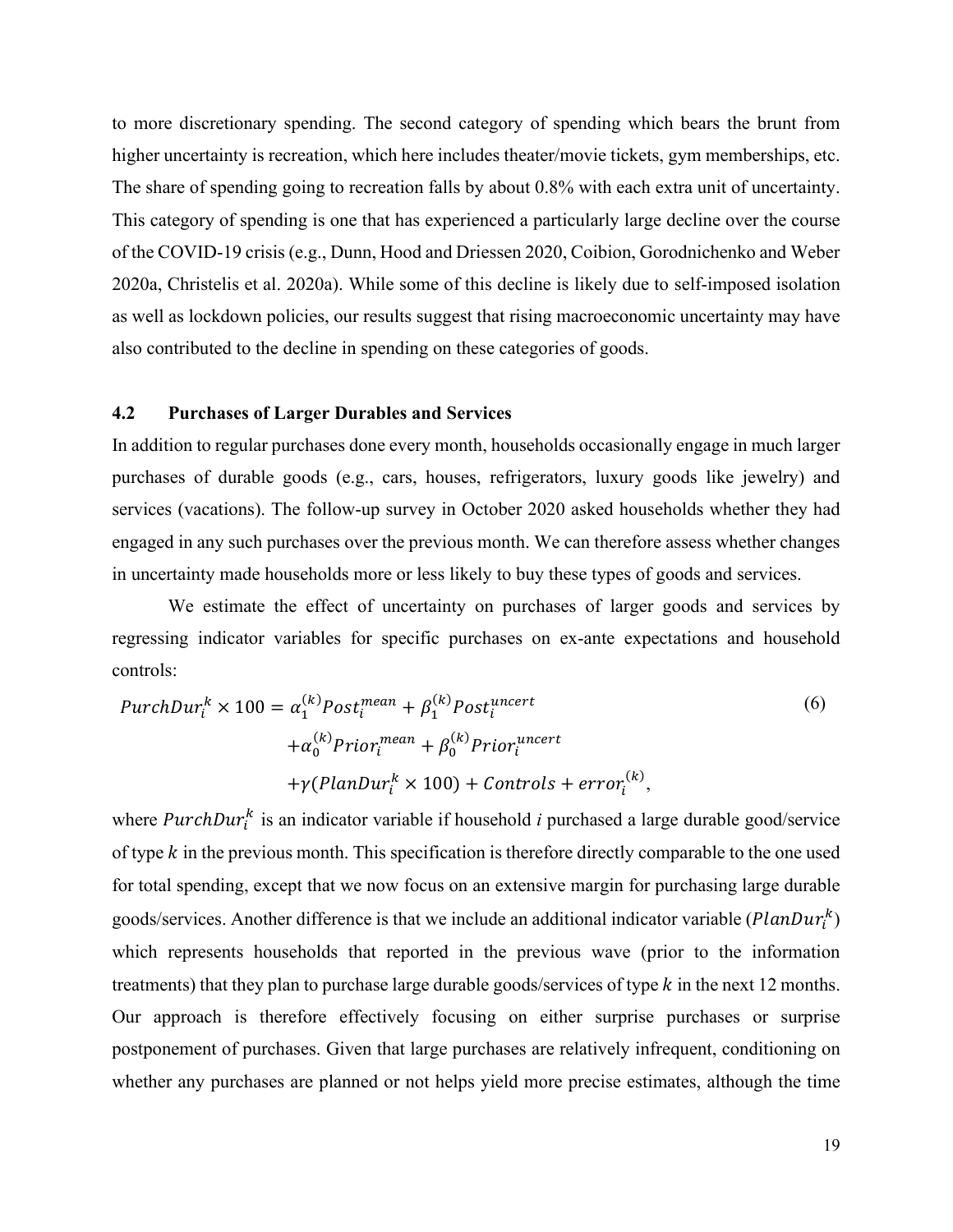horizon for the question about planned purchases is longer than one month. As before, we instrument for posterior beliefs about the level of future euro area growth and the uncertainty around those beliefs using the information treatments and their interactions with household priors.

Our results [\(Table 7\)](#page-37-0) again point to a negative causal link between uncertainty and household spending, but this time in terms of purchases of larger/durable goods and services. In particular, we find that higher uncertainty of one percentage point reduces the probability of a household having purchased a holiday package by nearly three percentage points and reduces the probability that they purchased a large luxury product (like expensive jewelry) by one percentage point. The coefficients for other categories of durable goods are also negative but are not statistically significant. This likely reflects, in part, the fact that there are fewer purchases of these goods (especially cars and houses) observed in the data which makes the estimation less precise. Note that controlling for a plan to buy a durable/luxury good/service summarizes a lot of information thus making other controls (education, income, etc.) less powerful predictors for purchases of durable/luxury goods/services. The magnitudes of the responses are generally consistent with the estimates reported in Ben-David et al. (2018). When we estimate specification (6) using information on purchases of durable/luxury goods and services three months after the treatment, we cannot reject the null of no effect of macroeconomic uncertainty on these purchases.

In short, we interpret these results as providing further evidence that uncertainty about the macroeconomic outlook reduces household expenditures, not just on typical monthly spending but also on larger and less frequently purchased durable goods and services.

## **4.3 Investment Decisions**

Spending is not the only margin through which households may respond to uncertainty. Another potentially important margin is in terms of their investment decisions. To quantify this margin of adjustment one should take into account that the majority of households exhibit significant inertia in portfolio rebalancing and that multiple survey waves would be necessary in order to trace actual asset transitions. In view of this, we implement a hypothetical portfolio allocation question. Specifically, as described in section 2, respondents were asked how they would assign  $£10,000$ among different types of possible investments after having been exposed to information treatments.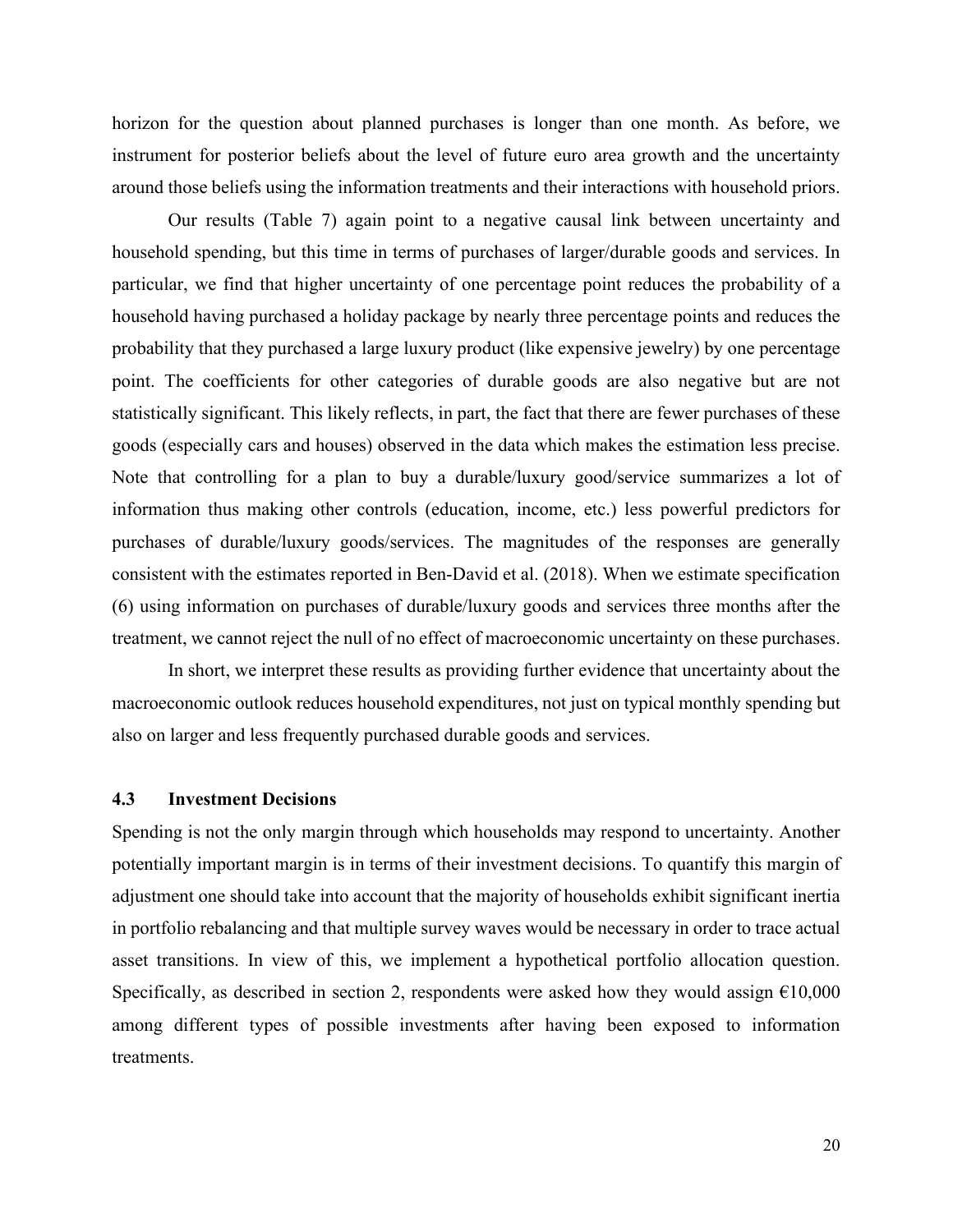Given their responses to this question, we then run the following regression for each type of investment  $k$ :

$$
PostShare_i^k = \alpha_1^{(k)}Post_i^{mean} + \beta_1^{(k)}Post_i^{uncert} + \alpha_0^{(k)} Prior_i^{mean} + \beta_0^{(k)} Prior_i^{uncert}
$$
 (7)  
+ $\gamma$ ActualShare\_i^k + Controls + error\_i^{(k)},

where  $PostShare_i^k$  is the post-treatment share of the total investment that household *i* assigns to investment type  $k$ . This specification is again directly comparable to the one used for total spending, except that we now focus on the allocation of hypothetical investments. We also include an additional control variable  $(ActualShare<sub>i</sub><sup>k</sup>)$  which is the actual share of investment type k in household *i*'s investment portfolio. Conditioning on this actual share helps with the interpretation of our findings as we effectively focus on how a household would change its current portfolio given new information. Actual investment portfolios are collected in the August wave (i.e., in the month prior to the RCT implementation). There are missing values for a subset of respondents as only those who provide complete information on their invested amounts for each of the asset categories they own are considered for calculating (pre-treatment) portfolio shares. As a result, the sample size is smaller than the one used for spending behavior. As before, we instrument for posterior beliefs about the level of future euro area growth and the uncertainty around those beliefs using the information treatments and their interactions with household priors.

We present results from these regressions in [Table 8.](#page-38-0) We document a number of findings regarding the effects of uncertainty and outlook for growth on portfolio allocations. In the face of elevated macroeconomic uncertainty, households appear to reduce their risky holdings. Specifically, a one percentage point increase in uncertainty lowers the share allocated to mutual funds and crypto-currencies by 2.1 and 0.5 percentage points, respectively. This pattern is consistent with the findings in Ben-David et al. (2018) reporting that the share of assets allocated to risky instruments is negatively correlated with uncertainty of households participating in the SCE. On the other hand, the effect of uncertainty on the allocation of hypothetical  $\epsilon$ 10,000 into savings/current accounts is negative, weakly estimated (significant at 10%), and relatively small economically.<sup>6</sup> The implied effects for other relatively safe investments such as retirement assets and bonds are positive but statistically insignificant.

<sup>6</sup> Our estimate implies a 3.16 percentage point reduction in the share of a widely held asset (the median share of savings/current accounts in the financial portfolios is more than 70%).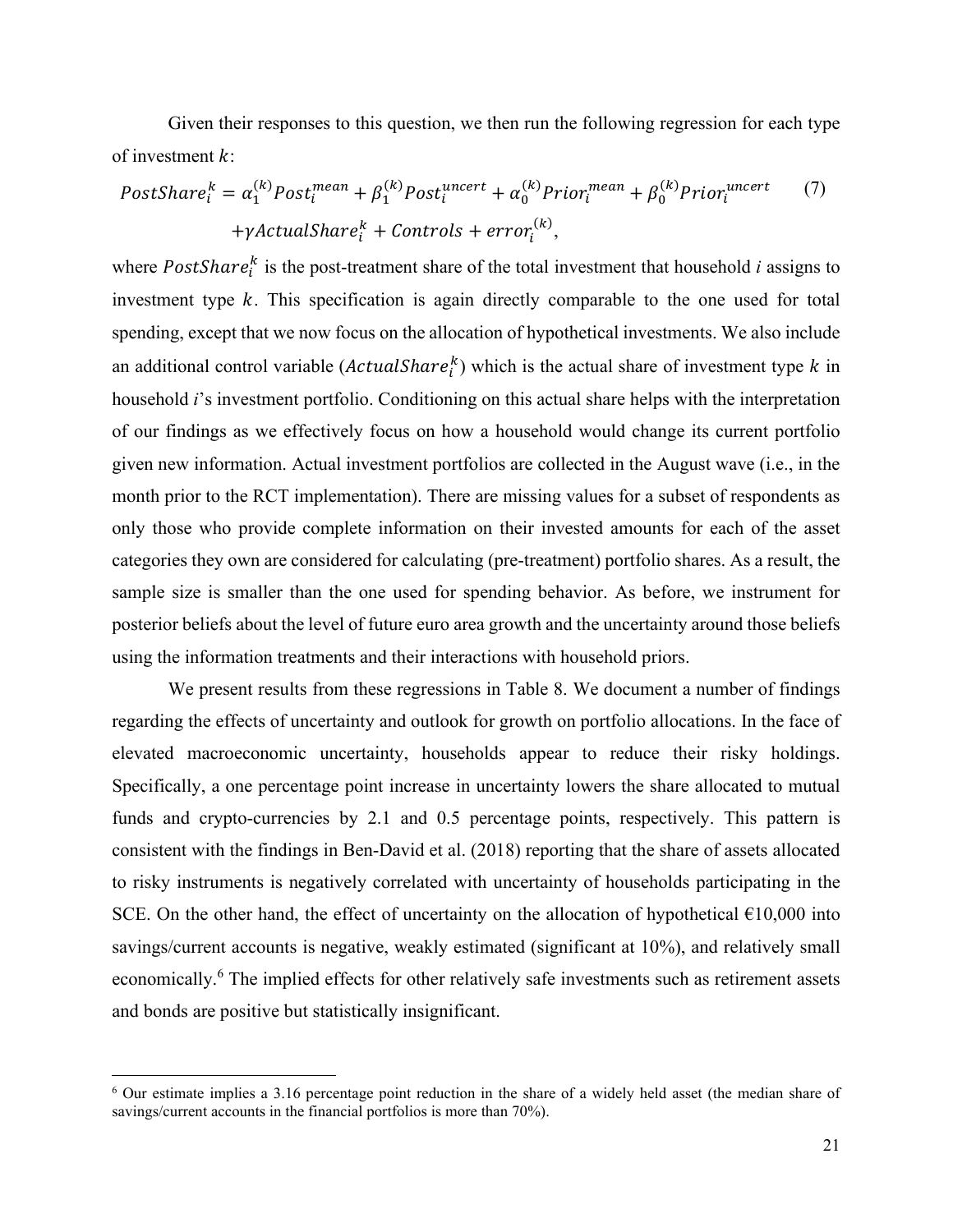Our results also speak to the effect of first moment expectations on portfolio allocations. In particular, we find that higher expected economic growth leads households to place more weight on directly held stocks. Another finding is that expectations of higher economic growth could lead households to reduce their exposure to cryptocurrencies. This suggests that these digital currencies are perceived as somewhat countercyclical, perhaps because negative economic outcomes are more likely to support growth in alternative currencies. We do not find clear evidence that first moment expectations affect the perceived desirability of other asset classes, but standard errors are quite large in some cases. Nonetheless, as with household spending, we observe that household portfolio allocations seem to be more sensitive to perceived macroeconomic uncertainty than to expectations of future growth rates.

Finally, we examine whether perceived macroeconomic uncertainty affects household views on investing in real estate. To this end we estimate the following equation:

# $\mathit{PostInvestRealEstate}^{\kappa}_{i}$

$$
= \alpha_1^{(k)} Post_i^{mean} + \beta_1^{(k)} Post_i^{uncert} + \alpha_0^{(k)} Prior_i^{mean} + \beta_0^{(k)} Prior_i^{uncert}
$$
  
+ $\gamma PriorInvestRealEstate_i^k + Controls + error_i^{(k)}$ ,

where post- and pre-treatment attitudes towards investment in real estate are measured in October and September (prior to fielding our RCT) waves, respectively. Results (Appendix Table 4), suggest that, unlike the case for financial assets, elevated macroeconomic uncertainty does not influence household attitudes towards investing in real estate. This also holds true when one considers homeowners and renters separately.

#### **4.4 Heterogeneity**

Our analysis so far has largely focused on studying the effects of macroeconomic uncertainty on the general population. This focus is motivated by our desire to maximize the precision of the estimated effects. However, exposure to macroeconomic uncertainty is unevenly distributed across households due to differences in probability of losing a job in a recession, exposure to portfolio risk, and region of residence. To explore potential differences in sensitivity to macroeconomic uncertainty, we estimate specification (2) for subsets of the population that differ in some key characteristics.

First, we split the sample into three groups based on how susceptible their employment is to COVID-19 concerns either directly (e.g., the hospitality sector may be constrained by orders of

(8)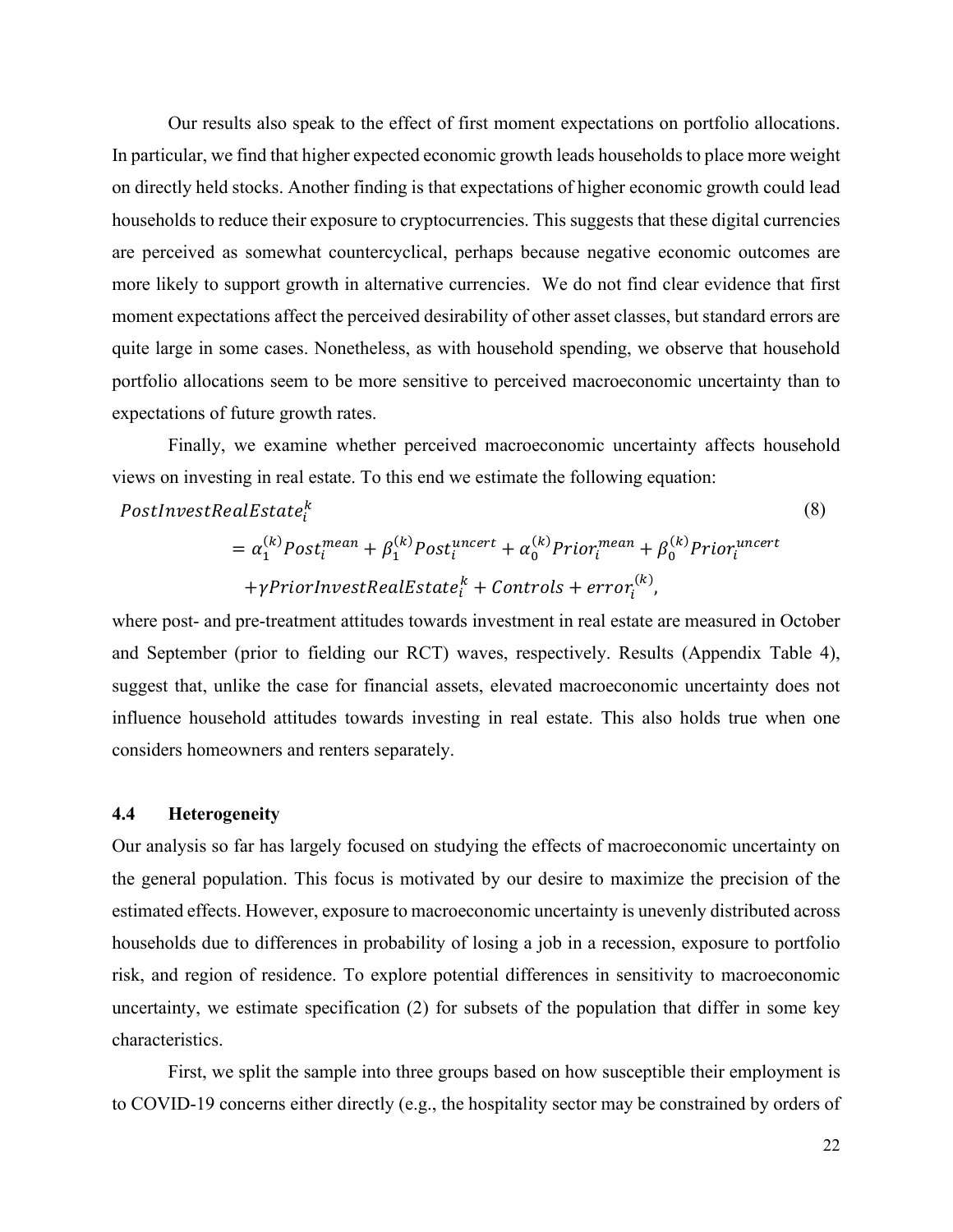public health officials) or indirectly (e.g., demand for cyclically-sensitive sectors such as manufacturing can decline when the economy is pushed into a recession). Specifically, we define a respondent as working in a high-risk sector if their job is in agriculture, manufacturing, construction, trade, transport, hotels, bars, restaurants, arts or entertainment. The low-risk sector includes information/communication services, administrative services, public administration, education and health sectors. We also consider separately the retired because this group has the highest mortality risk due to COVID-19 but likely has the lowest income risk. We find [\(Table 9\)](#page-39-0) that spending on nondurable goods is much more sensitive to macroeconomic uncertainty for respondents working in the high-risk sector (a one-percentage point increase in uncertainty lowers spending by almost 9 percentage points; column 1 in [Table 9\)](#page-39-0) than for respondents in the low-risk sector (we cannot reject the null of zero response; column 2). This behavior is consistent with the greater need of high-risk respondents to engage in precautionary savings in the face of uncertainty. Interestingly, the retired have a similar estimate for the sensitivity to macroeconomic uncertainty but the estimate is not precisely estimated due to the small size of the sample (column 3).

Second, we split the sample based on how households allocate their financial wealth between risky and safe assets. Specifically, we consider a household as having a risky portfolio if it owns stocks or shares in mutual funds. Because stock prices tend to be more volatile than other asset classes and most sensitive to macroeconomic uncertainty, a rise in uncertainty should signal to households owning stocks a greater loss of wealth and potentially income. In agreement with this conjecture, we observe that households owning risky portfolios exhibit strong sensitivity of spending on nondurable goods and services to macroeconomic uncertainty: increasing their uncertainty by one percentage point lowers their subsequent spending by 14 percentage points. In contrast, the respondents with relatively safe portfolios demonstrate effectively zero sensitivity to macroeconomic uncertainty. This result corroborates the findings in Mankiw and Zeldes (1991) from repeated waves of the Panel Study of Income Dynamics, namely that the consumption of stockholders is more volatile and displays a higher correlation with stock market returns than the consumption of non-stockholders.

Finally, we distinguish between households in Southern vs. Northern countries as countrywide factors (such as quality of institutions or COVID-19 repercussions on local economic activity) may interact with household macroeconomic uncertainty. Table 10 shows results for nondurable spending after one and three months by geographic region. The point estimates suggest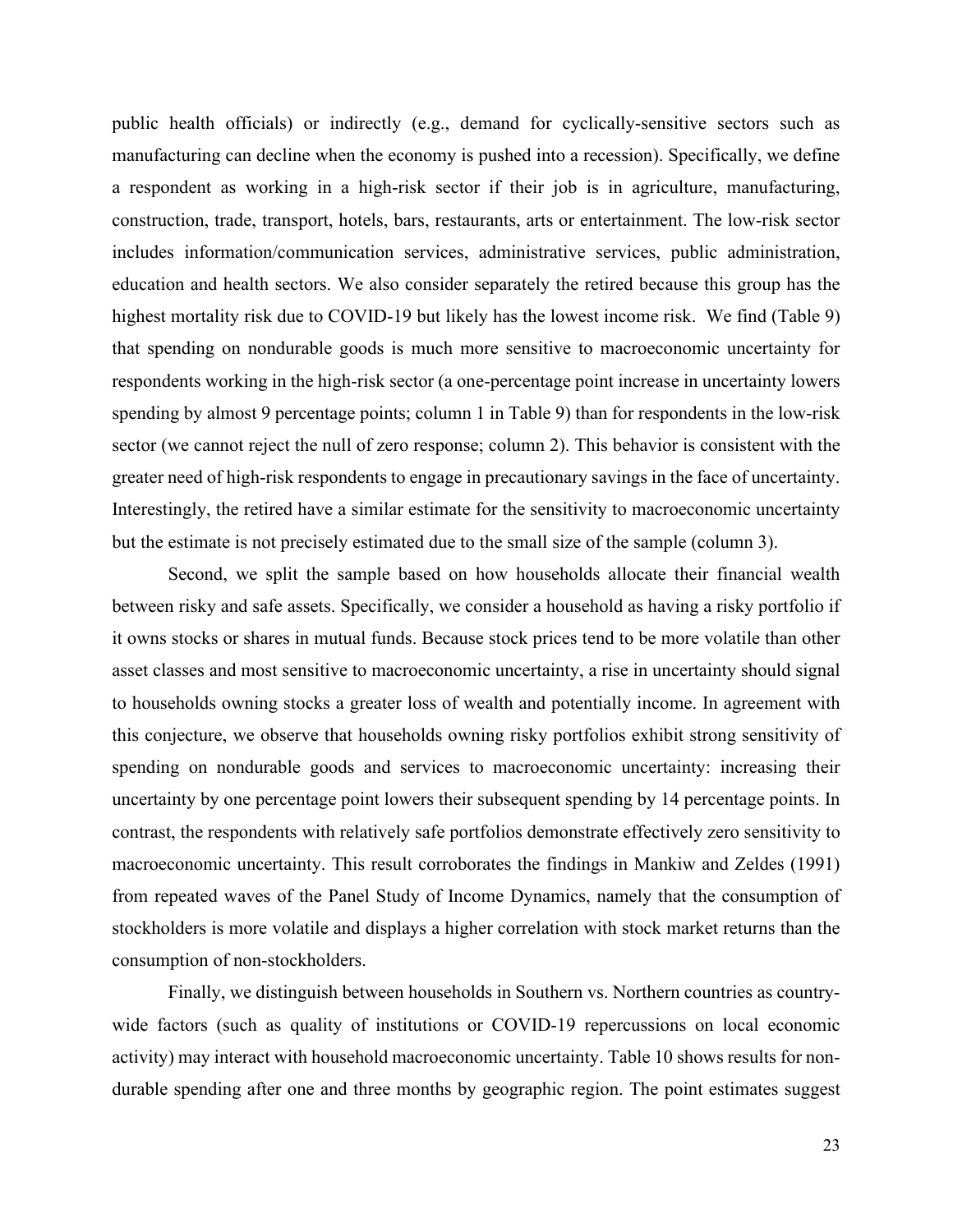that households in Spain and Italy may be more sensitive to uncertainty than those in Northern countries. With reduced sample, the standard errors are much larger in these specifications. After three months, our estimates suggest that uncertainty has a strong negative effect on households in Southern countries but not necessarily in Northern countries even though after one month, one can reject neither the null of equality across regions nor that the effects of uncertainty on spending are zero. This sample split illustrates that, due to the degree of noise in self-reported spending data and expectations, fairly large samples are needed to establish statistical significance and subsample estimates may be plagued by imprecision. The sample split also highlights again the persistence of the estimated effect of uncertainty on spending, with the largest effects being found after three months in Southern countries.

While subsamples tend to have less precise estimates, our results suggest that the effects of macroeconomic uncertainty on household spending are not uniform and imply some potential distributional effects. Households working in cyclically or COVID-19 affected industries, households that are more exposed to fluctuations in asset prices and households living in Southern euro area countries appear to be particularly vulnerable.

#### **5. Conclusion**

When describing his approach to fighting the Great Depression, former U.S. President Franklin D. Roosevelt famously said, "The only thing we have to fear is fear itself." Indeed, macroeconomic uncertainty can instill fear into anybody who has lived through a catastrophe in which many lost livelihoods or even lives. Yet, measuring the effects of macroeconomic uncertainty on households' choices has proven remarkably difficult because this uncertainty is often accompanied by other calamities (pandemics, revolutions, natural disasters, and economic crises) that potentially confound the estimated effects of macroeconomic uncertainty.

Using a randomized controlled trial, we address this identification challenge and provide unambiguous evidence that elevated macroeconomic uncertainty strongly inhibits consumer spending on nondurable goods and services as well as on larger items such as holiday packages or luxury goods. Our results point to the relevance of both real and financial channels in the propagation of macroeconomic uncertainty. Regarding the former, we find a clear role for job security with the impact of aggregate uncertainty on spending being largely driven by households that are employed in more cyclically sensitive sectors. Regarding financial channels of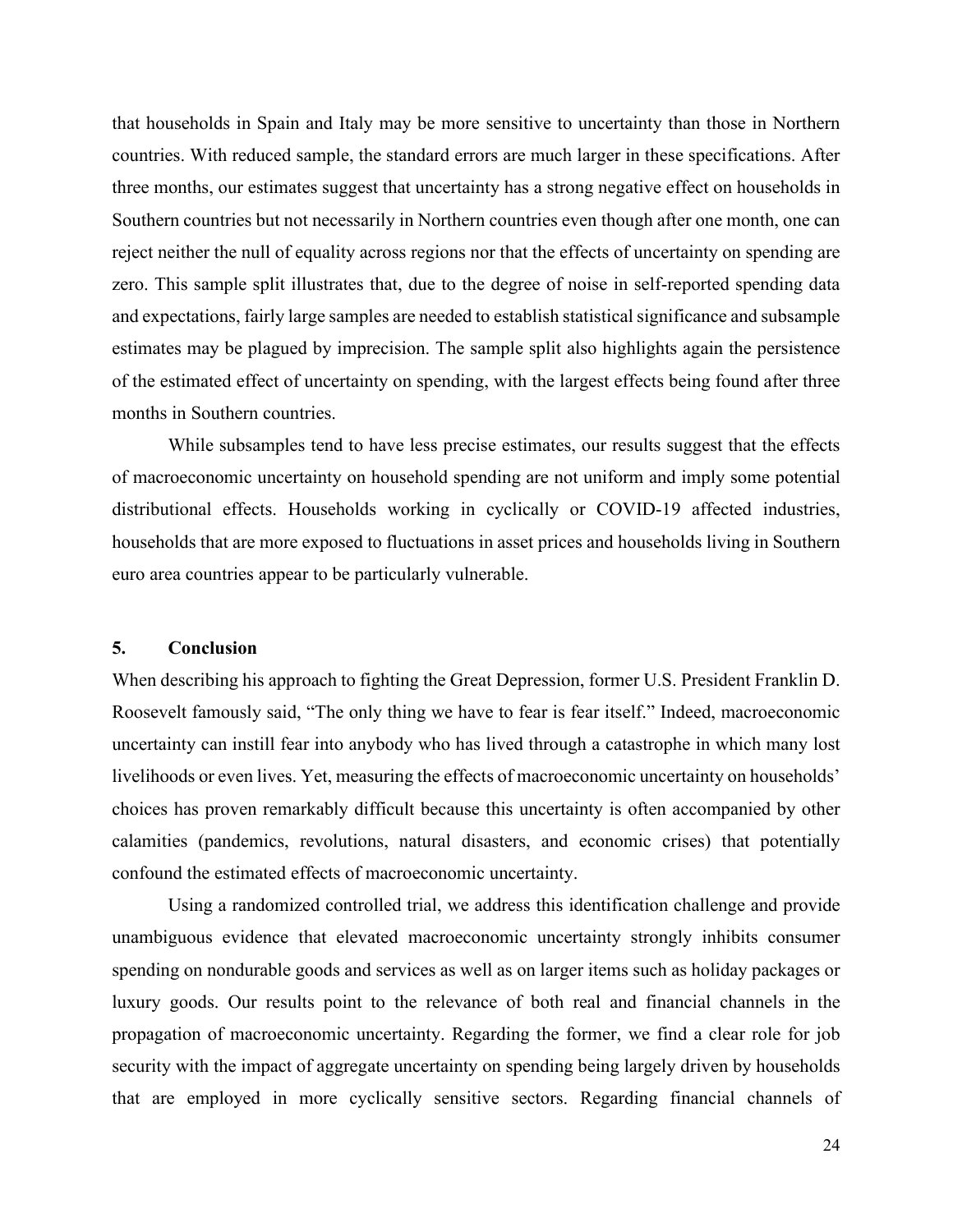transmission, macroeconomic uncertainty also directly influences risk taking behavior by reducing exposure to more risky assets such as mutual funds. These estimated causal effects can thus shed new light on the mechanisms behind business cycles and specifically the role of macroeconomic uncertainty in amplifying fluctuations in asset prices and consumer spending.

Our work points to a number of directions for future research. For example, our findings point to important heterogeneous effects by sector of employment, portfolio composition and geographic region. One can use larger sample sizes to estimate further heterogeneous effects of macroeconomic uncertainty on particular groups of the population. These estimates will allow developing more targeted policy responses. Furthermore, one can combine our RCT design with other treatments based on actual or hypothetical policy responses (e.g., provide information about potential government transfers to households) to build more effective tools to combat economic downturns. Our results can also contribute directly to developing better countercyclical policies. For example, recessions are characterized by increased macroeconomic uncertainty and so an economic recovery may require management of expectations and assurances by policymakers (e.g., as was done by President Franklin D. Roosevelt; see Pedemonte (2020)). In addition, it may require policies that provide a stronger safety net for the more vulnerable groups (e.g., in affected sectors) and will support aggregate demand. More generally, our estimates suggest that macroeconomic uncertainty can play a key role in the dynamics of aggregate variables and thus theoretical work should incorporate uncertainty as an important mechanism for amplification and propagation of business cycles.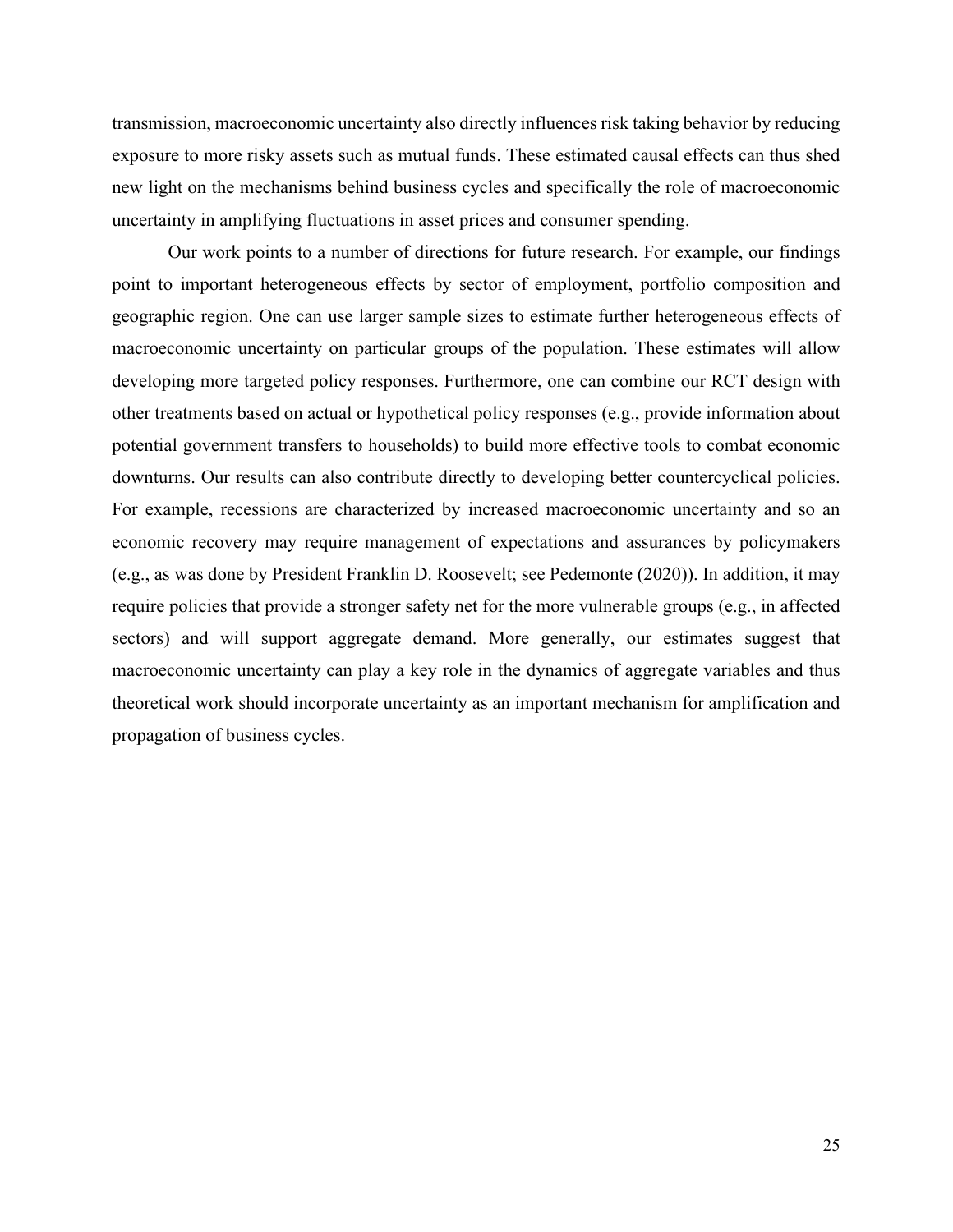#### **References**

- Altig, David, Jose Barrero, Nick Bloom, Steven Davis, Brent Meyer, and Nicholas Parker, 2020. "Surveying Business Uncertainty." forthcoming in *Journal of Econometrics*.
- Armantier, Olivier, Scott Nelson, Giorgio Topa, Wilbert van der Klaauw, and Basit Zafar. 2016. "The Price Is Right: Updating Inflation Expectations in a Randomized Price Information Experiment." *Review of Economics and Statistics* 98(3): 503–523.
- Bachmann, Rüdiger, Steffen Elstner, and Eric R. Sims. 2013. "Uncertainty and Economic Activity: Evidence from Business Survey Data." *American Economic Journal: Macroeconomics*  5(2): 217-249.
- Baker, Scott R., Nicholas Bloom, and Stephen J. Terry. 2020. "Using Disasters to Estimate the Impact of Uncertainty," NBER Working Papers 27167.
- Baker, Scott R., Nicholas Bloom, and Steven J. Davis. 2016 "Measuring Economic Policy Uncertainty," *Quarterly Journal of Economics* 131: 1593–1636.
- Berger, David, Ian Dew-Becker, and Stefano Giglio. 2020 "Uncertainty Shocks as Second-Moment News Shocks," *Review of Economic Studies* 87: 40-76.Basu, Susanto, and Brent Bundick, 2017. "Uncertainty Shocks in a Model of Effective Demand: Reply," *Econometrica* 85: 1527-1531.
- Ben-David, Itzhak, Elyas Fermand, Camelia M. Kuhnen, and Geng Li. 2018. "Expectations Uncertainty and Household Economic Behavior," NBER Working Paper 25336.
- Binder, Carola. 2020. "Coronavirus Fears and Macroeconomic Expectations." *The Review of Economics and Statistics* 102(4): 721–730.
- Bloom, Nicholas, Max Floetotto, Nir Jaimovich, Itay Saporta-Eksten, and Stephen J. Terry. 2018. "Really Uncertain Business Cycles," *Econometrica* 86(3): 1031-1065.
- Bloom, Nicholas. 2014. "Fluctuations in Uncertainty." *Journal of Economic Perspectives* 28(2): 153-176.
- Bloom, Nick, Bond, Stephen, and Van Reenen, John. 2007. "Uncertainty and investment dynamics," *Review of Economic Studies* 74: 391–415.
- Caldara, Dario, Cristina Fuentes-Albero, Simon Gilchrist, and Egon Zakrajšek. 2016. "The macroeconomic impact of financial and uncertainty shocks," *European Economic Review* 88(C): 185-207.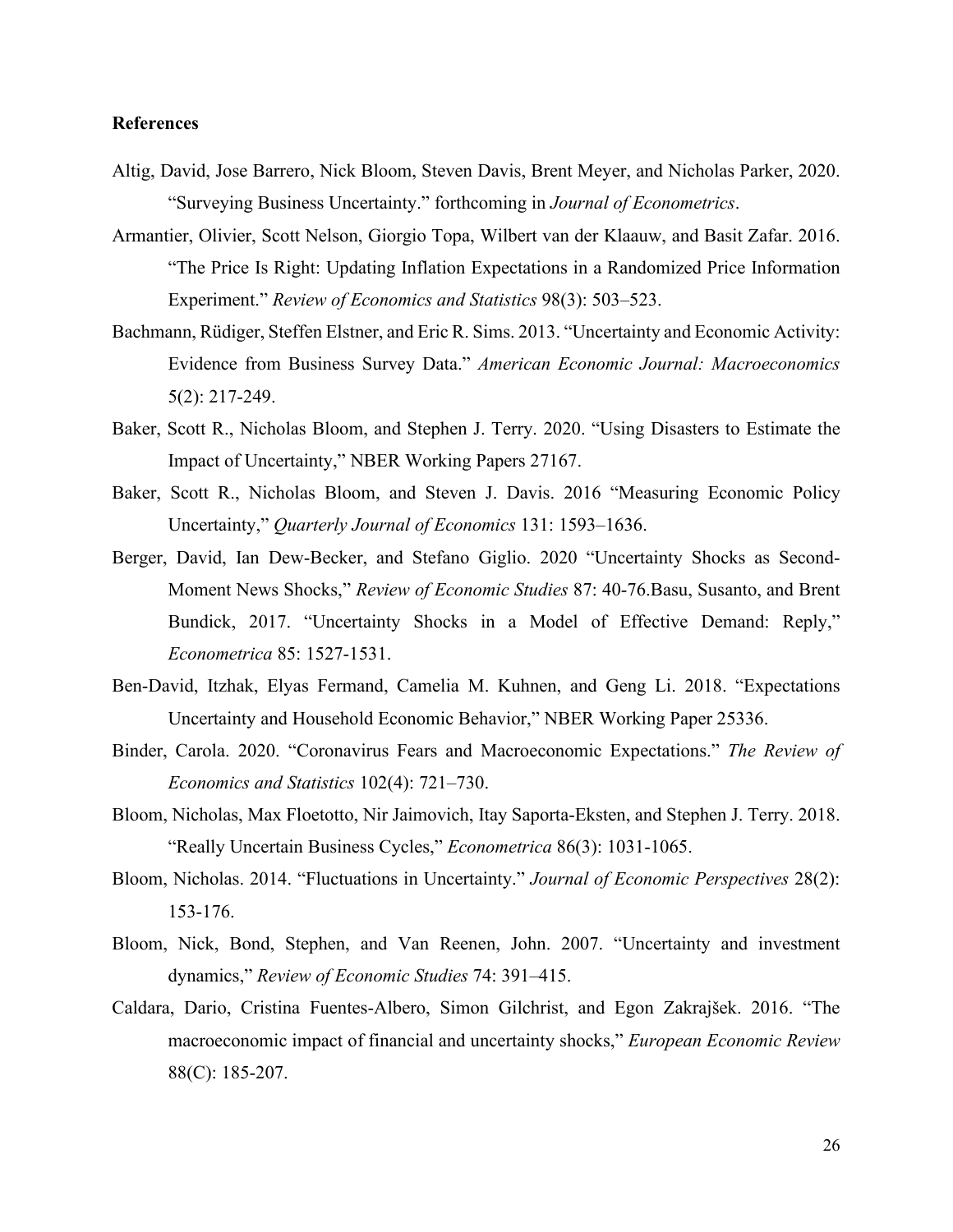- Cavallo, Alberto, Guillermo Cruces, and Ricardo Perez-Truglia. 2017. "Inflation Expectations, Learning, and Supermarket Prices: Evidence from Survey Experiments." *American Economic Journal: Macroeconomics* 9(3): 1–35.
- Christelis Dimitris, Dimitris Georgarakos, Tullio Jappelli, and Geoff Kenny. 2020a. "The COVID-19 Crisis and Consumption: Survey Evidence from Six EU Countries." ECB Working Paper 20202507.
- Christelis Dimitris, Dimitris Georgarakos, Tullio Jappelli, and Maarten van Rooij. 2020b. "Consumption Uncertainty and Precautionary Saving." *Review of Economics and Statistics* 102(1), 148-161.
- Coibion, Olivier, Dimitris Georgarakos, Yuriy Gorodnichenko, and Maarten van Rooij, 2019. "How Does Consumption Respond to News About Inflation? Field Evidence from a Randomized Control Trial," NBER Working Paper 26106.
- Coibion, Olivier, Yuriy Gorodnichenko, and Michael Weber. 2019. "Monetary Policy Communications and Their Effects on Household Inflation Expectations." NBER Working Paper 25482.
- Coibion, Olivier, Yuriy Gorodnichenko, and Michael Weber. 2020a. "The Cost of the Covid-19 Crisis: Lockdowns, Macroeconomic Expectations, and Consumer Spending," NBER Working Paper 27141.
- Coibion, Olivier, Yuriy Gorodnichenko, and Michael Weber. 2020b. "How Did U.S. Consumers Use Their Stimulus Payments?" NBER Working Paper 27693.
- Coibion, Olivier, Yuriy Gorodnichenko, and Saten Kumar. 2018. "How Do Firms Form Their Expectations? New Survey Evidence." *American Economic Review*,108 (9): 2671-2713.
- Crump, Richard K., Stefano Eusepi, Andrea Tambalotti, and Giorgio Topa, 2015. "Subjective Intertemporal Substitution," Staff Reports 734, Federal Reserve Bank of New York.
- Dietrich, Alexander, Keith Kuester, Gernot J. Müller, and Raphael S. Schoenle. 2020. "News and Uncertainty about COVID-19: Survey Evidence and Short-Run Economic Impact." Working Paper 20–12. Federal Reserve Bank of Cleveland.
- Dunn, Abe C., Kyle K. Hood, and Alexander Driessen. 2020. "Measuring the Effects of the COVID-19 Pandemic on Consumer Spending Using Card Transaction Data." Bureau of Economic Analysis Working Paper WP2020-5.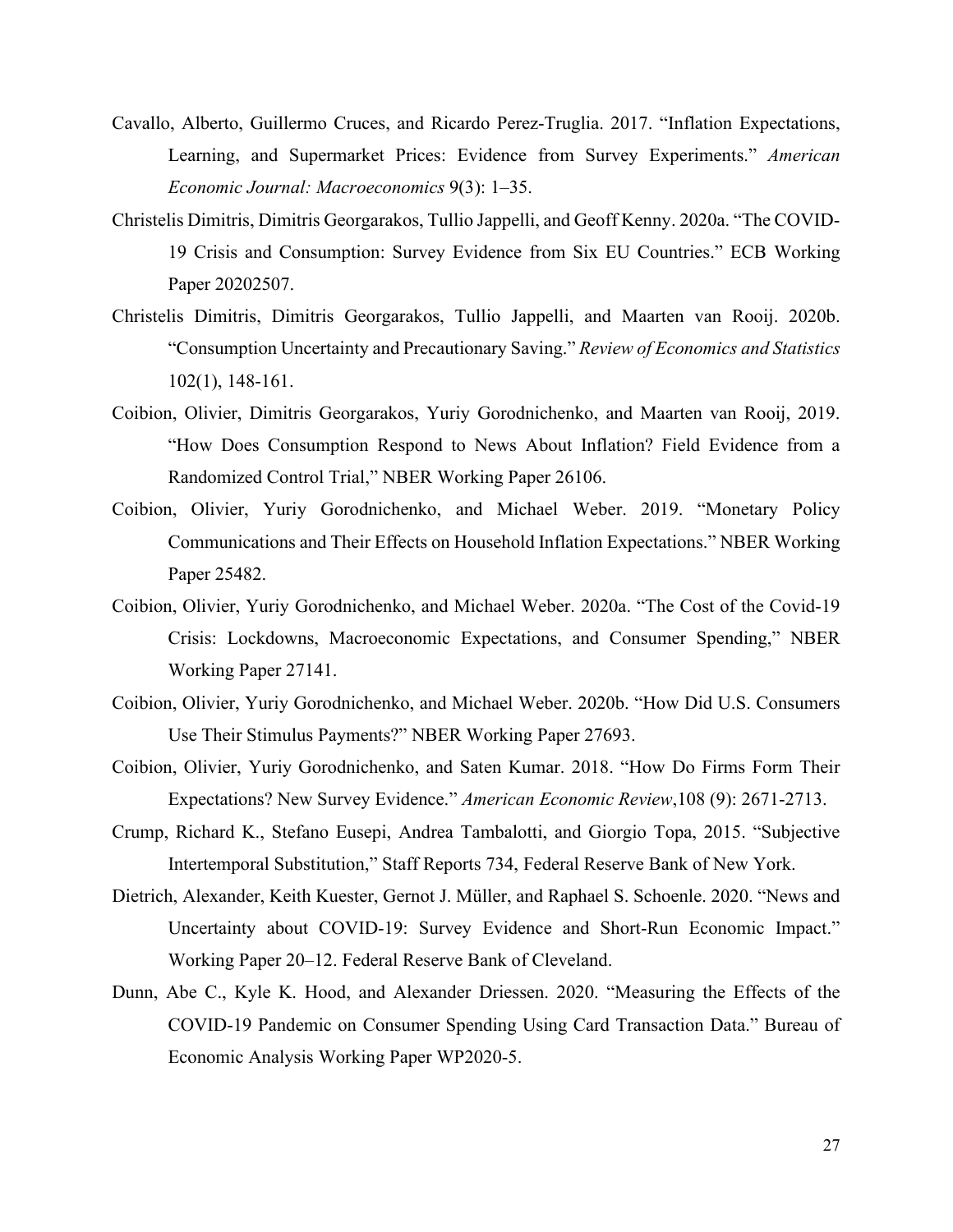- ECB (2021), The ECB's Consumer Expectations Survey: A First Evaluation, forthcoming, ECB Occasional Paper Series.
- Georgarakos, Dimitris and Geoff Kenny. 2020. "Euro Area Household Sector Adjustment during the Global Pandemic: Insights from a New Consumer Survey," mimeo, European Central Bank.
- Guiso, Luigi and Giuseppe Parigi. 1999. "Investment and demand uncertainty," *Quarterly Journal of Economics* 114(1): 185–227.
- Guiso, Luigi, Tullio Jappelli, and Luigi Pistaferri. 2002. "An Empirical Analysis of Earnings and Employment Risk," *Journal of Business and Economic Statistics* 20: 241–253.
- Gulen, Huseyin, and Mihai Ion. 2016. "Policy Uncertainty and Corporate Investment," *Review of Financial Studie*s, 29, 523–564.
- Jurado, Kyle, Sydney C. Ludvigson, and Serena Ng. 2015. "Measuring Uncertainty." *American Economic Review* 105 (3): 1177-1216.
- Khan, Shujaat, and Edward S. Knotek. 2011. "How do households respond to uncertainty shocks?" *Economic Review*, Federal Reserve Bank of Kansas City, vol. 96(Q II).
- Leduc, Sylvain, and Zheng Liu, 2016. "Uncertainty shocks are aggregate demand shocks," *Journal of Monetary Economics* 82(C): 20-35.
- Mankiw, Gregory, and Stephen Zeldes, 1991. "The consumption of stockholders and nonstockholders," *Journal of Financial Economics* 29, 97-111.
- Pedemonte, Mathieu, 2020. "Fireside Chats: Communication and Consumers' Expectations in the Great Depression," Working Paper 2020-30, Federal Reserve Bank of Cleveland.
- Roth, Christopher, and Johannes Wohlfart, 2020. "How Do Expectations about the Macroeconomy Affect Personal Expectations and Behavior?" *Review of Economics and Statistics* 102(4): 731-748.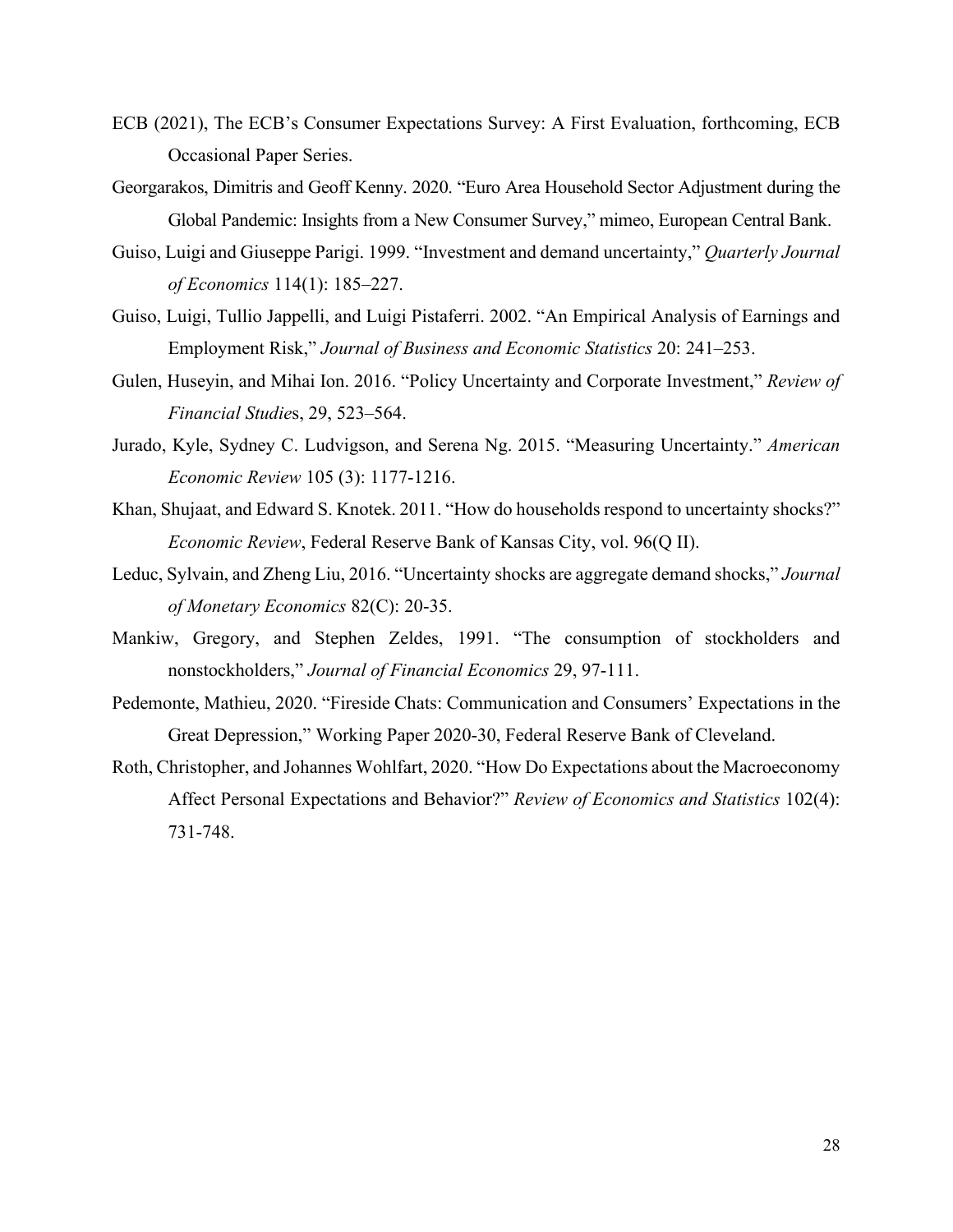<span id="page-31-0"></span>

|                                                                |         |       |       |                              |        | Treatment group        |                                            |       |       |                                                |             |       |
|----------------------------------------------------------------|---------|-------|-------|------------------------------|--------|------------------------|--------------------------------------------|-------|-------|------------------------------------------------|-------------|-------|
| Variable                                                       | Control |       |       | Treat #1: EA<br>first moment | moment | Treat #2: EA<br>second | Treat #3: EA<br>$1st$ and $2nd$<br>moments |       |       | Treat #4:<br>Country 2 <sup>nd</sup><br>moment | Full sample |       |
|                                                                | Mean    | sd    | mean  | sd                           | mean   | sd                     | mean                                       | sd    | mean  | sd                                             | mean        | sd    |
|                                                                | (1)     | (2)   | (3)   | (4)                          | (5)    | (6)                    | (7)                                        | (8)   | (9)   | (10)                                           | (11)        | (12)  |
| Age                                                            | 49.19   | 16.73 | 49.12 | 16.15                        | 48.98  | 16.81                  | 48.54                                      | 17.03 | 48.35 | 16.52                                          | 48.82       | 16.65 |
| Male                                                           | 0.47    | 0.50  | 0.49  | 0.50                         | 0.48   | 0.50                   | 0.49                                       | 0.50  | 0.48  | 0.50                                           | 0.48        | 0.50  |
| Household size                                                 | 2.58    | 1.34  | 2.60  | 1.27                         | 2.57   | 1.28                   | 2.65                                       | 1.26  | 2.64  | 1.27                                           | 2.61        | 1.29  |
| Annual household income ('000€)                                | 34.14   | 23.15 | 33.97 | 22.05                        | 35.22  | 24.11                  | 34.70                                      | 23.62 | 34.16 | 23.22                                          | 34.43       | 23.25 |
| Monthly spending on nondur. goods ('000€)<br>Employment status | 1.63    | 1.1   | 1.63  | 1.07                         | 1.69   | 1.15                   | 1.64                                       | 1.11  | 1.66  | 1.2                                            | 1.65        | 1.13  |
| Working full-time                                              | 0.45    | 0.50  | 0.47  | 0.50                         | 0.47   | 0.50                   | 0.45                                       | 0.50  | 0.47  | 0.50                                           | 0.46        | 0.50  |
| Working part-time                                              | 0.12    | 0.33  | 0.12  | 0.33                         | 0.14   | 0.34                   | 0.14                                       | 0.34  | 0.13  | 0.34                                           | 0.13        | 0.34  |
| Temporarily laid-off                                           | 0.02    | 0.13  | 0.01  | 0.12                         | 0.01   | 0.12                   | 0.01                                       | 0.11  | 0.01  | 0.11                                           | 0.01        | 0.12  |
| On extended leave                                              | 0.05    | 0.22  | 0.05  | 0.22                         | 0.05   | 0.23                   | 0.04                                       | 0.20  | 0.04  | 0.20                                           | 0.05        | 0.21  |
| Have no job but would like to have a job                       | 0.11    | 0.32  | 0.11  | 0.31                         | 0.10   | 0.30                   | 0.11                                       | 0.31  | 0.12  | 0.32                                           | 0.11        | 0.31  |
| Have no job and don't want a job                               | 0.24    | 0.43  | 0.24  | 0.42                         | 0.23   | 0.42                   | 0.25                                       | 0.43  | 0.23  | 0.42                                           | 0.24        | 0.43  |
| Education                                                      |         |       |       |                              |        |                        |                                            |       |       |                                                |             |       |
| Primary                                                        | 0.16    | 0.37  | 0.15  | 0.35                         | 0.15   | 0.35                   | 0.16                                       | 0.37  | 0.15  | 0.36                                           | 0.15        | 0.36  |
| Secondary                                                      | 0.32    | 0.47  | 0.32  | 0.47                         | 0.32   | 0.47                   | 0.31                                       | 0.46  | 0.33  | 0.47                                           | 0.32        | 0.47  |
| Tertiary<br>Housing arrangement                                | 0.51    | 0.50  | 0.53  | 0.50                         | 0.53   | 0.50                   | 0.53                                       | 0.50  | 0.52  | 0.50                                           | 0.53        | 0.50  |
| Owner-occupied property with mortgage                          | 0.26    | 0.44  | 0.27  | 0.45                         | 0.25   | 0.43                   | 0.26                                       | 0.44  | 0.23  | 0.42                                           | 0.25        | 0.44  |
| Owner-occupied property w/o mortgage                           | 0.36    | 0.48  | 0.35  | 0.48                         | 0.37   | 0.48                   | 0.38                                       | 0.48  | 0.39  | 0.49                                           | 0.37        | 0.48  |
| Rented house/flat                                              | 0.33    | 0.47  | 0.34  | 0.48                         | 0.33   | 0.47                   | 0.33                                       | 0.47  | 0.34  | 0.47                                           | 0.33        | 0.47  |
| Accommodation provided free of rent                            | 0.05    | 0.21  | 0.03  | 0.17                         | 0.05   | 0.21                   | 0.03                                       | 0.18  | 0.04  | 0.19                                           | 0.04        | 0.19  |
| Country                                                        |         |       |       |                              |        |                        |                                            |       |       |                                                |             |       |
| Belgium                                                        | 0.05    | 0.23  | 0.05  | 0.22                         | 0.05   | 0.21                   | 0.05                                       | 0.21  | 0.00  | 0.00                                           | 0.04        | 0.19  |
| Germany                                                        | 0.28    | 0.45  | 0.31  | 0.46                         | 0.29   | 0.45                   | 0.30                                       | 0.46  | 0.32  | 0.47                                           | 0.30        | 0.46  |
| Spain                                                          | 0.17    | 0.37  | 0.15  | 0.36                         | 0.14   | 0.35                   | 0.17                                       | 0.37  | 0.19  | 0.39                                           | 0.17        | 0.37  |
| France                                                         | 0.22    | 0.41  | 0.21  | 0.41                         | 0.22   | 0.41                   | 0.20                                       | 0.40  | 0.25  | 0.43                                           | 0.22        | 0.41  |
| Italy                                                          | 0.21    | 0.41  | 0.21  | 0.41                         | 0.22   | 0.41                   | 0.21                                       | 0.41  | 0.24  | 0.43                                           | 0.22        | 0.41  |
| Netherlands                                                    | 0.07    | 0.26  | 0.07  | 0.26                         | 0.09   | 0.28                   | 0.08                                       | 0.26  | 0.00  | 0.00                                           | 0.06        | 0.24  |

Table 1. Descriptive statistics by treatment status.

*Notes*: all moments are computed using sampling weights. Household income and spending on nondurable goods are winsorized at bottom and top 1%.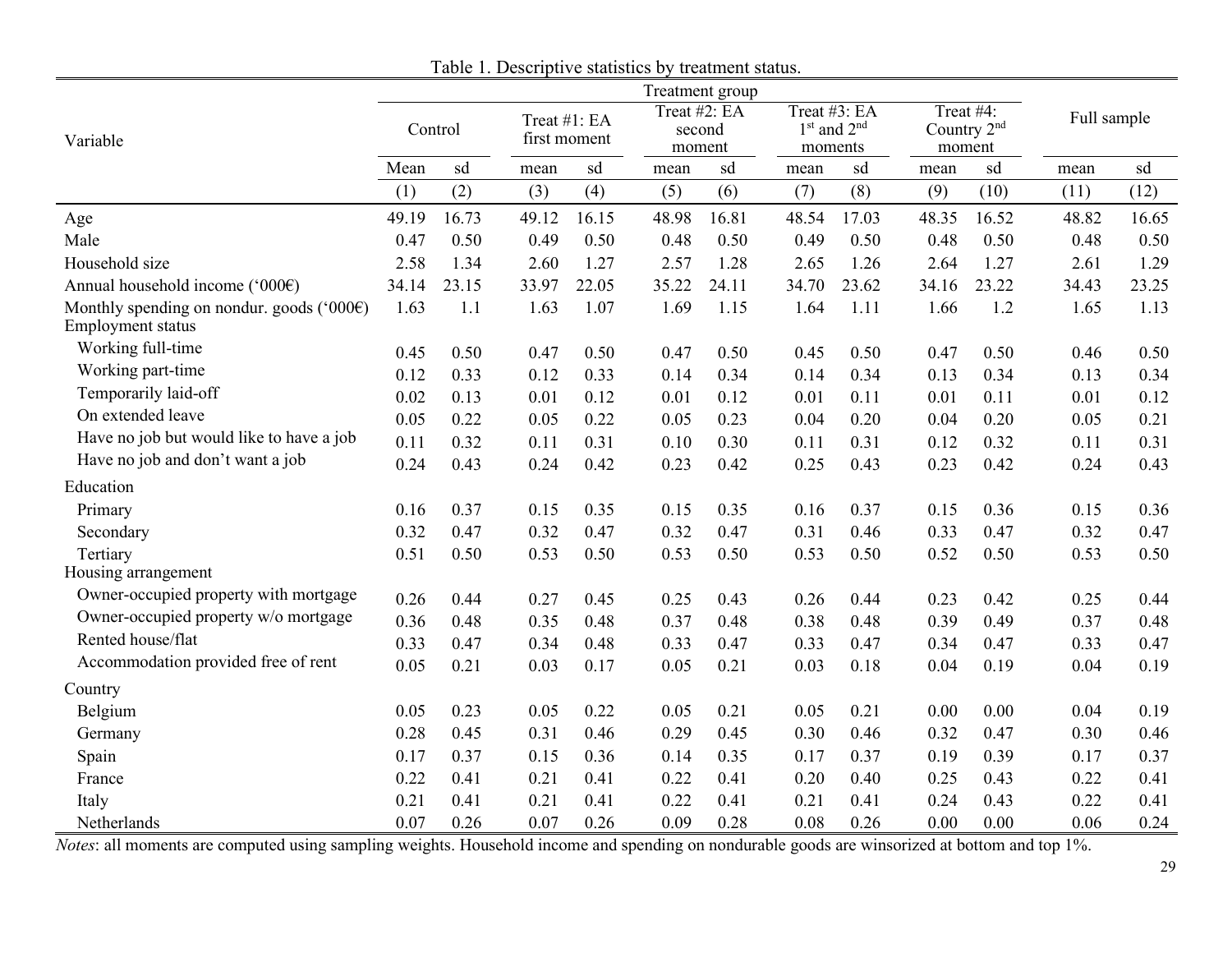<span id="page-32-0"></span>

|             |      |         | Implied mean |      | Implied uncertainty |
|-------------|------|---------|--------------|------|---------------------|
| Country     |      | Raw     | Robust       | Raw  | Robust              |
|             |      | (1)     | (2)          | (3)  | (4)                 |
| Belgium     | mean | $-2.02$ | $-0.15$      | 2.20 | 1.38                |
|             | sd   | 14.68   | 6.85         | 2.72 | 1.27                |
|             |      |         |              |      |                     |
| Germany     | mean | $-0.01$ | 0.64         | 2.15 | 1.82                |
|             | sd   | 10.08   | 5.88         | 1.94 | 1.39                |
| Spain       | mean | 0.66    | 2.18         | 1.83 | 1.44                |
|             | sd   | 12.70   | 6.84         | 2.05 | 1.17                |
|             |      |         |              |      |                     |
| France      | mean | $-0.58$ | 1.02         | 1.89 | 1.45                |
|             | sd   | 11.57   | 5.94         | 2.18 | 1.19                |
|             |      |         |              |      |                     |
| Italy       | mean | 2.08    | 3.54         | 1.88 | 1.33                |
|             | sd   | 14.53   | 6.77         | 2.36 | 1.15                |
| Netherlands | mean | $-3.31$ | $-1.51$      | 1.69 | 1.35                |
|             | sd   | 12.64   | 6.33         | 1.90 | 1.19                |
|             |      |         |              |      |                     |
| All         | mean | 0.16    | 1.42         | 1.96 | 1.52                |
|             | sd   | 12.33   | 6.45         | 2.14 | 1.26                |

Table 2. Expected growth rate of GDP in the euro area.

*Notes*: robust moments are computed using the Huber robust method.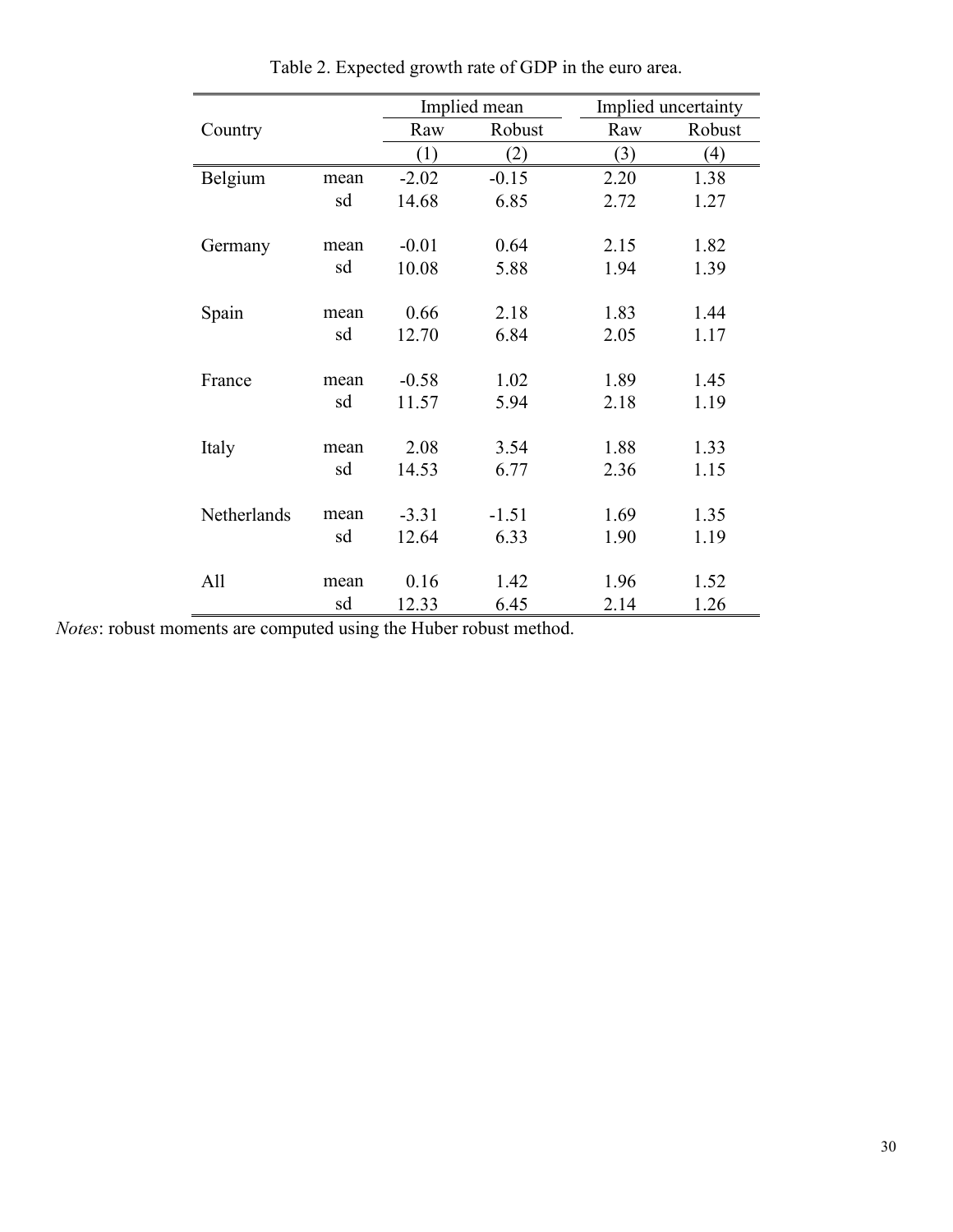<span id="page-33-0"></span>

|                                       | Mean expectations |             |             |             | <b>Expected uncertainty</b> |             |
|---------------------------------------|-------------------|-------------|-------------|-------------|-----------------------------|-------------|
|                                       | Full              | North       | South       | Full        | North                       | South       |
|                                       | (1)               | (2)         | (3)         | (4)         | (5)                         | (6)         |
| Prior                                 | $0.754***$        | $0.746***$  | $0.767***$  | $0.604***$  | $0.612***$                  | $0.592***$  |
|                                       | (0.011)           | (0.014)     | (0.017)     | (0.021)     | (0.025)                     | (0.037)     |
| <b>I</b> {Treatment 1} $\times$ Prior | $-0.564***$       | $-0.515***$ | $-0.620***$ | $-0.415***$ | $-0.399***$                 | $-0.449***$ |
|                                       | (0.016)           | (0.022)     | (0.023)     | (0.029)     | (0.038)                     | (0.046)     |
| I{Treatment 2} $\times$ Prior         | $-0.104***$       | $-0.078***$ | $-0.150***$ | $-0.291***$ | $-0.299***$                 | $-0.274***$ |
|                                       | (0.016)           | (0.020)     | (0.028)     | (0.029)     | (0.034)                     | (0.053)     |
| I{Treatment 3} $\times$ Prior         | $-0.620***$       | $-0.598***$ | $-0.647***$ | $-0.467***$ | $-0.482***$                 | $-0.444***$ |
|                                       | (0.015)           | (0.020)     | (0.022)     | (0.029)     | (0.035)                     | (0.049)     |
| I{Treatment 4} $\times$ Prior         | $-0.105***$       | $-0.075***$ | $-0.134***$ | $-0.196***$ | $-0.195***$                 | $-0.190***$ |
|                                       | (0.016)           | (0.022)     | (0.023)     | (0.029)     | (0.038)                     | (0.046)     |
| Indicator variables, $I\{\}$          |                   |             |             |             |                             |             |
| Treatment 1 (EA GDP - 1st m)          | $2.244***$        | $2.133***$  | $2.503***$  | $0.386***$  | $0.455***$                  | $0.276***$  |
|                                       | (0.091)           | (0.113)     | (0.153)     | (0.050)     | (0.065)                     | (0.079)     |
| Treatment 2 (EA GDP - 2nd m)          | $0.450***$        | $0.385***$  | $0.676***$  | $0.269***$  | $0.289***$                  | $0.237***$  |
|                                       | (0.095)           | (0.113)     | (0.172)     | (0.049)     | (0.060)                     | (0.086)     |
| Treatment 3 (EA GDP - 1st & 2nd m)    | $2.560***$        | $2.507***$  | $2.712***$  | $0.279***$  | $0.334***$                  | $0.190**$   |
|                                       | (0.091)           | (0.111)     | (0.157)     | (0.050)     | (0.062)                     | (0.085)     |
| Treatment 4 (C GDP - 2nd m)           | $0.467***$        | $0.464***$  | $0.526***$  | $0.309***$  | $0.288***$                  | $0.318***$  |
|                                       | (0.096)           | (0.120)     | (0.163)     | (0.050)     | (0.066)                     | (0.078)     |
| Observations                          | 7,325             | 4,531       | 2,794       | 7,516       | 4,588                       | 2,928       |
| R-squared                             | 0.712             | 0.698       | 0.727       | 0.260       | 0.265                       | 0.258       |

Table 3. Treatment effects one first and second moments of expected GDP growth in the euro area (EA).

*Notes*: the table report estimates of specification (1). All estimates are based on Huber-robust estimator. *North* covers Belgium, France, Germany and the Netherlands. *South* covers Italy and Spain. Heteroskedasticity robust standard errors are reported in parentheses. \*\*\*, \*\*, \* denote statistical significance at 1, 5 and 10 percent levels.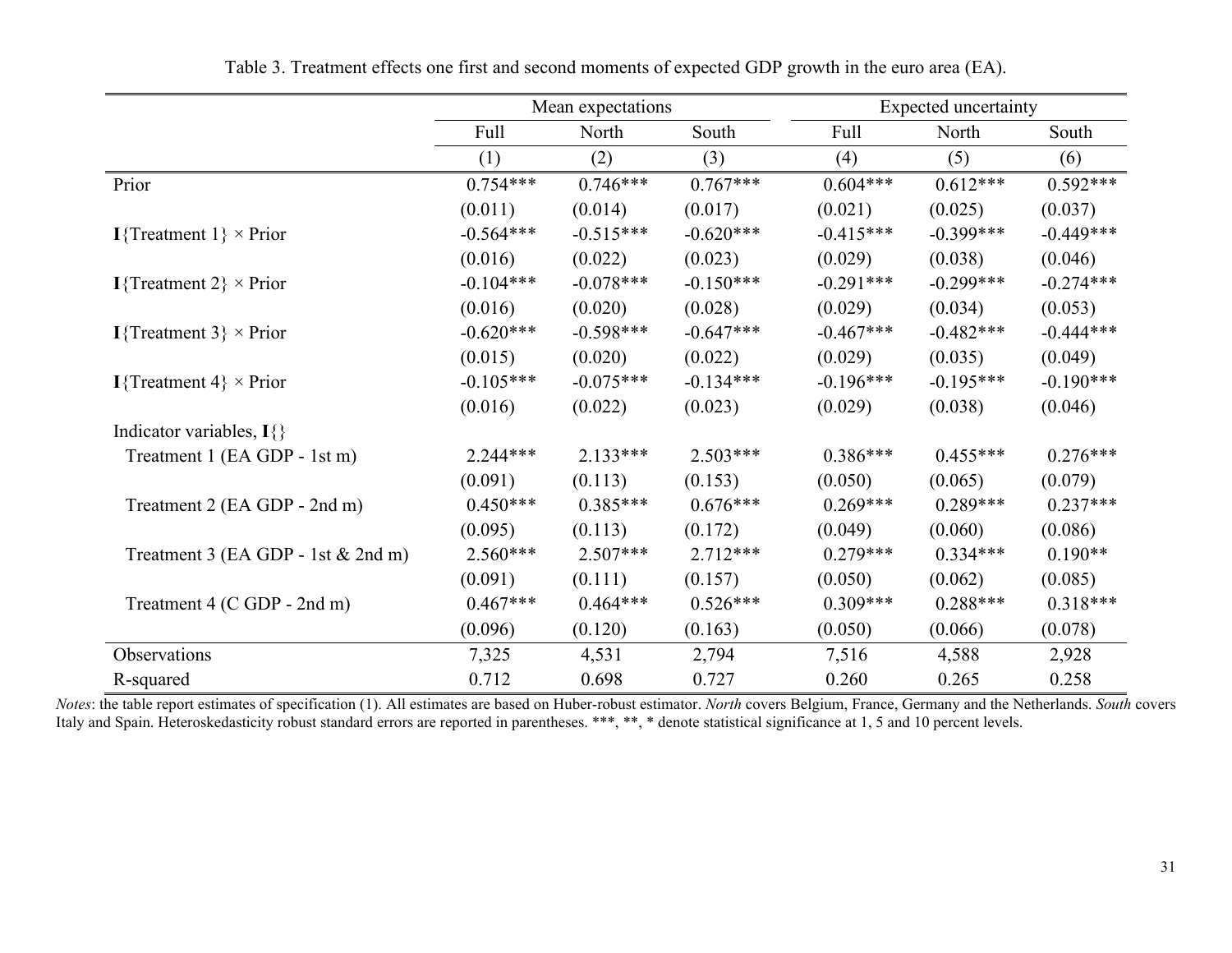<span id="page-34-0"></span>

|                                             | One month after treatment | Four months after treatment |
|---------------------------------------------|---------------------------|-----------------------------|
|                                             | (1)                       | (2)                         |
| Posterior: mean                             | $-0.82$                   | $-0.26$                     |
|                                             | (0.52)                    | (0.49)                      |
| Posterior: uncertainty                      | $-4.61**$                 | $-4.51**$                   |
|                                             | (2.23)                    | (2.25)                      |
| Prior: mean                                 | $-0.04$                   | 0.02                        |
|                                             | (0.24)                    | (0.22)                      |
| Prior: uncertainty                          | $3.03***$                 | $2.81***$                   |
|                                             | (0.94)                    | (0.90)                      |
| Education: secondary                        | $-0.08$                   | $6.54*$                     |
|                                             | (3.24)                    | (3.41)                      |
| Education: tertiary                         | $10.71***$                | 18.28***                    |
|                                             | (2.97)                    | (3.07)                      |
| Age                                         | $0.53***$                 | $0.55***$                   |
|                                             | (0.07)                    | (0.07)                      |
| Household size                              | $10.85***$                | 12.21***                    |
|                                             | (0.77)                    | (0.88)                      |
| Log(household income)                       | 11.38***                  | 10.53***                    |
|                                             | (1.28)                    | (1.31)                      |
| Liquidity status                            | $14.63***$                | $10.72***$                  |
|                                             | (2.43)                    | (2.41)                      |
| Observations                                | 4,572                     | 4,113                       |
| R-squared                                   | 0.19                      | 0.17                        |
| $1st$ -stage F stat (mean)                  | 131.00                    | 129.3                       |
| 1 <sup>st</sup> -stage F stat (uncertainty) | 28.68                     | 25.60                       |

Table 4. Effects of 1<sup>st</sup> and 2<sup>nd</sup> moments for expected growth rate of EA GDP on nondurable consumption.

*Notes*: the table reports estimates of specification (2). The dependent variable is log(nondurable consumption)×100. The first stage is given by specification (3). Heteroskedasticity robust standard errors are reported in parentheses. \*\*\*, \*\*, \* denote statistical significance at 1, 5 and 10 percent levels.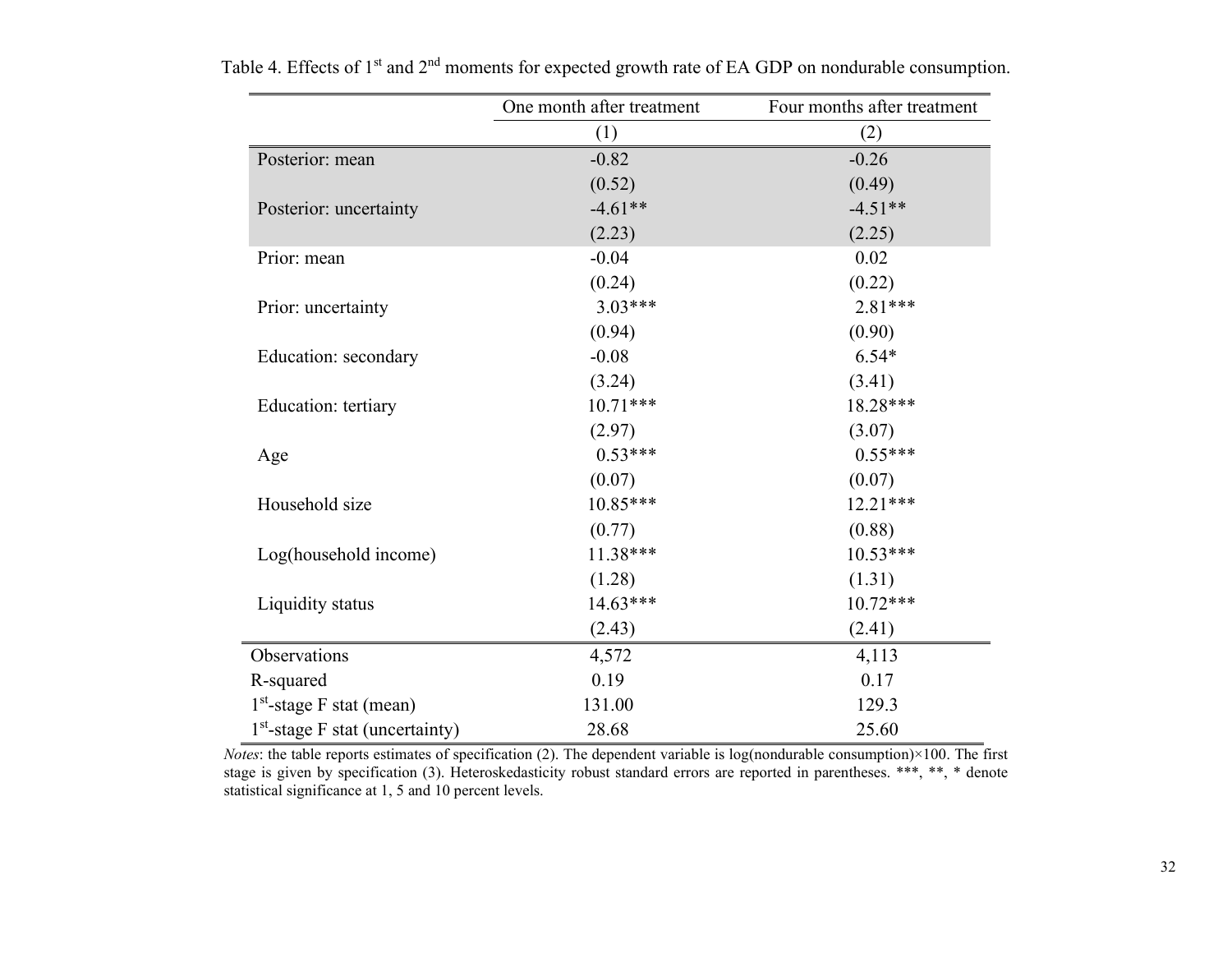<span id="page-35-0"></span>

|                                             | Uncertainty about personal income growth |                 |                 |  |  |
|---------------------------------------------|------------------------------------------|-----------------|-----------------|--|--|
|                                             | One month                                | Two months      | Three months    |  |  |
|                                             | after treatment                          | after treatment | after treatment |  |  |
|                                             | (1)                                      | (2)             | (3)             |  |  |
| Posterior: mean                             | 0.00                                     | $-0.01$         | $-0.01$         |  |  |
|                                             | (0.01)                                   | (0.01)          | (0.01)          |  |  |
| Posterior: uncertainty                      | $0.07**$                                 | $0.11***$       | 0.04            |  |  |
|                                             | (0.04)                                   | (0.04)          | (0.04)          |  |  |
| Prior: mean                                 | $-0.00$                                  | $-0.00$         | $-0.00$         |  |  |
|                                             | (0.00)                                   | (0.00)          | (0.00)          |  |  |
| Prior: uncertainty                          | $-0.01$                                  | $-0.03*$        | 0.00            |  |  |
|                                             | (0.01)                                   | (0.02)          | (0.02)          |  |  |
| Prior: uncertainty (personal income growth) | $0.67***$                                | $0.66***$       | $0.63***$       |  |  |
|                                             | (0.02)                                   | (0.02)          | (0.02)          |  |  |
| Education: secondary                        | 0.07                                     | $-0.12*$        | $-0.04$         |  |  |
|                                             | (0.05)                                   | (0.07)          | (0.06)          |  |  |
| Education: tertiary                         | $0.11**$                                 | $-0.04$         | 0.03            |  |  |
|                                             | (0.05)                                   | (0.06)          | (0.06)          |  |  |
| Age                                         | $-0.00**$                                | $-0.00$         | $-0.00***$      |  |  |
|                                             | (0.00)                                   | (0.00)          | (0.00)          |  |  |
| Household size                              | $0.04**$                                 | $0.04**$        | $0.03*$         |  |  |
|                                             | (0.02)                                   | (0.02)          | (0.02)          |  |  |
| Log(household income)                       | 0.00                                     | $-0.03$         | 0.01            |  |  |
|                                             | (0.01)                                   | (0.02)          | (0.02)          |  |  |
| Liquidity status                            | $-0.09*$                                 | $-0.03$         | $-0.10*$        |  |  |
|                                             | (0.05)                                   | (0.05)          | (0.05)          |  |  |
| Observations                                | 3,924                                    | 3,752           | 3,708           |  |  |
| R-squared                                   | 0.53                                     | 0.50            | 0.49            |  |  |
| $1st$ -stage F stat (mean)                  | 136.8                                    | 130.5           | 124.2           |  |  |
| $1st$ -stage F stat (uncertainty)           | 29.55                                    | 24.15           | 24.78           |  |  |

*Notes*: the table reports estimates of specification (4). The dependent variable is uncertainty about personal income growth over the next 12 months. Uncertainty is computed as the standard deviation implied by the reported probability distribution for personal income growth. The first stage is given by specification (3). Heteroskedasticity robust standard errors are reported in parentheses. \*\*\*, \*\*, \* denote statistical significance at 1, 5 and 10 percent levels.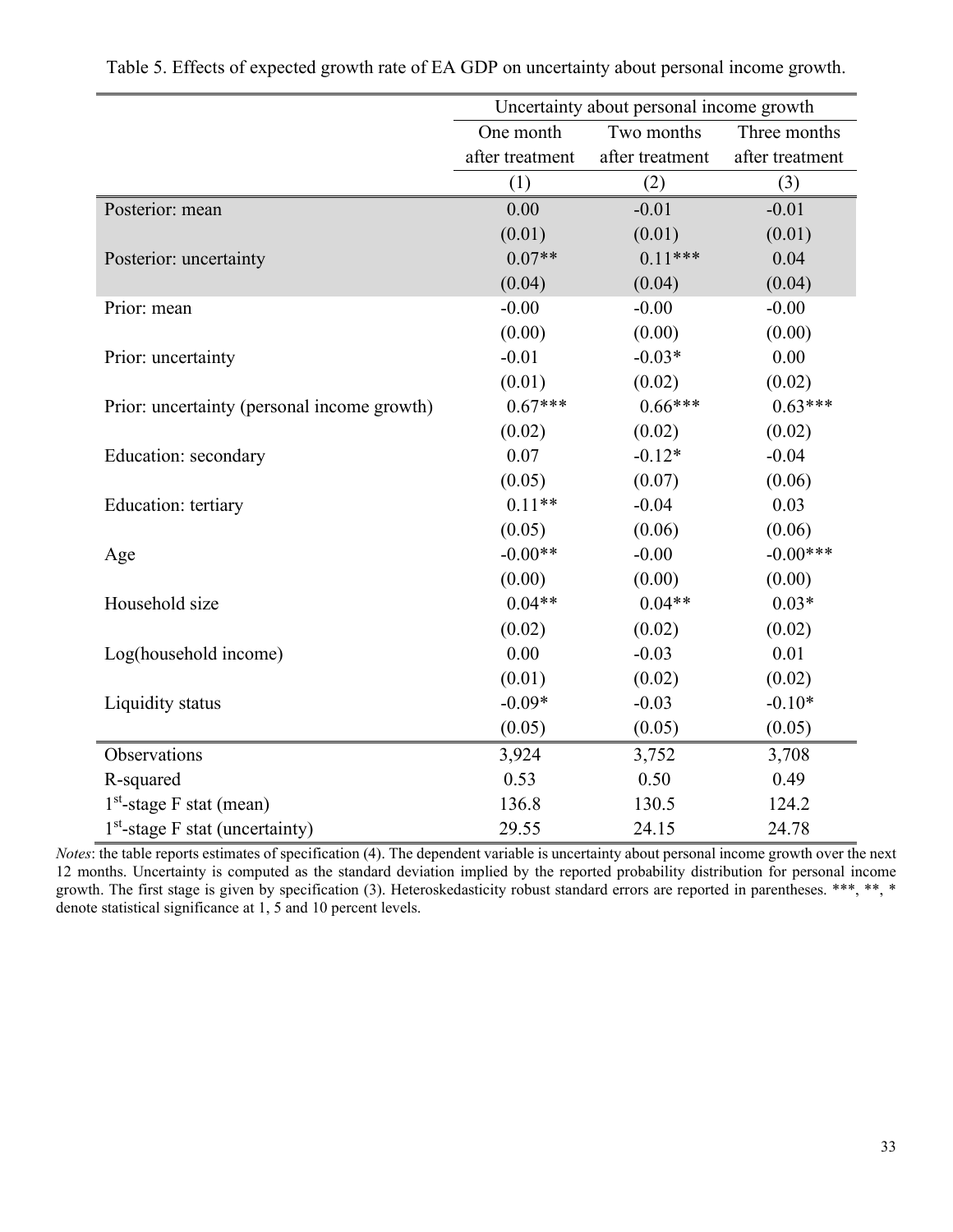<span id="page-36-0"></span>

|                                   |           | Housing, utilities, |           |            |            |            | Education  |
|-----------------------------------|-----------|---------------------|-----------|------------|------------|------------|------------|
|                                   | Food      | furniture, home     | Clothing  | Healthcare | Transport  | Recreation | and other  |
|                                   |           | equipment           |           |            |            |            |            |
|                                   | (1)       | (2)                 | (3)       | (4)        | (5)        | (6)        | (7)        |
| Posterior: mean                   | 0.02      | $-0.28*$            | $0.09*$   | 0.08       | 0.06       | 0.07       | 0.08       |
|                                   | (0.14)    | (0.17)              | (0.05)    | (0.07)     | (0.06)     | (0.07)     | (0.09)     |
| Posterior: uncertainty            | 0.38      | $-0.42$             | 0.18      | $-0.71**$  | 0.32       | $-0.83**$  | 0.07       |
|                                   | (0.60)    | (0.80)              | (0.23)    | (0.31)     | (0.30)     | (0.32)     | (0.35)     |
| Prior: mean                       | $-0.05$   | 0.09                | $-0.01$   | $-0.02$    | $-0.00$    | $-0.01$    | $-0.04$    |
|                                   | (0.07)    | (0.08)              | (0.02)    | (0.03)     | (0.03)     | (0.03)     | (0.04)     |
| Prior: uncertainty                | $-0.35$   | 0.33                | $-0.07$   | 0.20       | $-0.31***$ | $0.28*$    | $-0.04$    |
|                                   | (0.25)    | (0.34)              | (0.10)    | (0.13)     | (0.12)     | (0.15)     | (0.16)     |
| Education: secondary              | $1.55*$   | $-0.55$             | $-0.48$   | $-0.10$    | $-0.32$    | $-0.49$    | $-0.46$    |
|                                   | (0.88)    | (1.17)              | (0.32)    | (0.48)     | (0.42)     | (0.49)     | (0.53)     |
| Education: tertiary               | $-0.62$   | $-0.21$             | $-0.01$   | 0.33       | $-0.49$    | $-0.26$    | 0.30       |
|                                   | (0.80)    | (1.06)              | (0.31)    | (0.43)     | (0.40)     | (0.43)     | (0.52)     |
| Age                               | $0.05**$  | $-0.04$             | $-0.01*$  | $0.10***$  | $-0.04***$ | $-0.03***$ | $-0.03***$ |
|                                   | (0.02)    | (0.03)              | (0.01)    | (0.01)     | (0.01)     | (0.01)     | (0.01)     |
| Household size                    | $1.12***$ | $-1.89***$          | $0.46***$ | $-0.02$    | $0.24**$   | $-0.58***$ | $0.83***$  |
|                                   | (0.22)    | (0.28)              | (0.08)    | (0.12)     | (0.10)     | (0.11)     | (0.15)     |
| Log(household income)             | $-0.54*$  | $-1.56***$          | $0.27***$ | 0.23       | 0.08       | $0.78***$  | $0.70***$  |
|                                   | (0.29)    | (0.40)              | (0.10)    | (0.15)     | (0.14)     | (0.18)     | (0.18)     |
| Liquidity status                  | 0.21      | $-4.17***$          | $0.99***$ | $0.71**$   | $-0.23$    | $2.43***$  | $0.73*$    |
|                                   | (0.65)    | (0.87)              | (0.23)    | (0.32)     | (0.35)     | (0.29)     | (0.38)     |
| Observations                      | 4,577     | 4,577               | 4,578     | 4,570      | 4,573      | 4,574      | 4,574      |
| R-squared                         | 0.10      | 0.05                | 0.03      | 0.08       | 0.05       | 0.05       | 0.03       |
| $1st$ -stage F stat (mean)        | 127       | 127                 | 128.6     | 125.7      | 126.7      | 126.8      | 126.7      |
| $1st$ -stage F stat (uncertainty) | 26.57     | 25.69               | 26.56     | 26.73      | 26.97      | 27.36      | 26.74      |

Table 6. Effects of 1<sup>st</sup> and 2<sup>nd</sup> moments for expected growth rate of EA GDP on budget shares for nondurable consumption.

*Notes*: the table reports estimates of specification (5). The dependent variable is the budget share of spending category k, measured on the 0-100 scale. The first stage is given by specification (3). Heteroskedasticity robust standard errors are reported in parentheses. \*\*\*, \*\*, \* denote statistical significance at 1, 5 and 10 percent levels.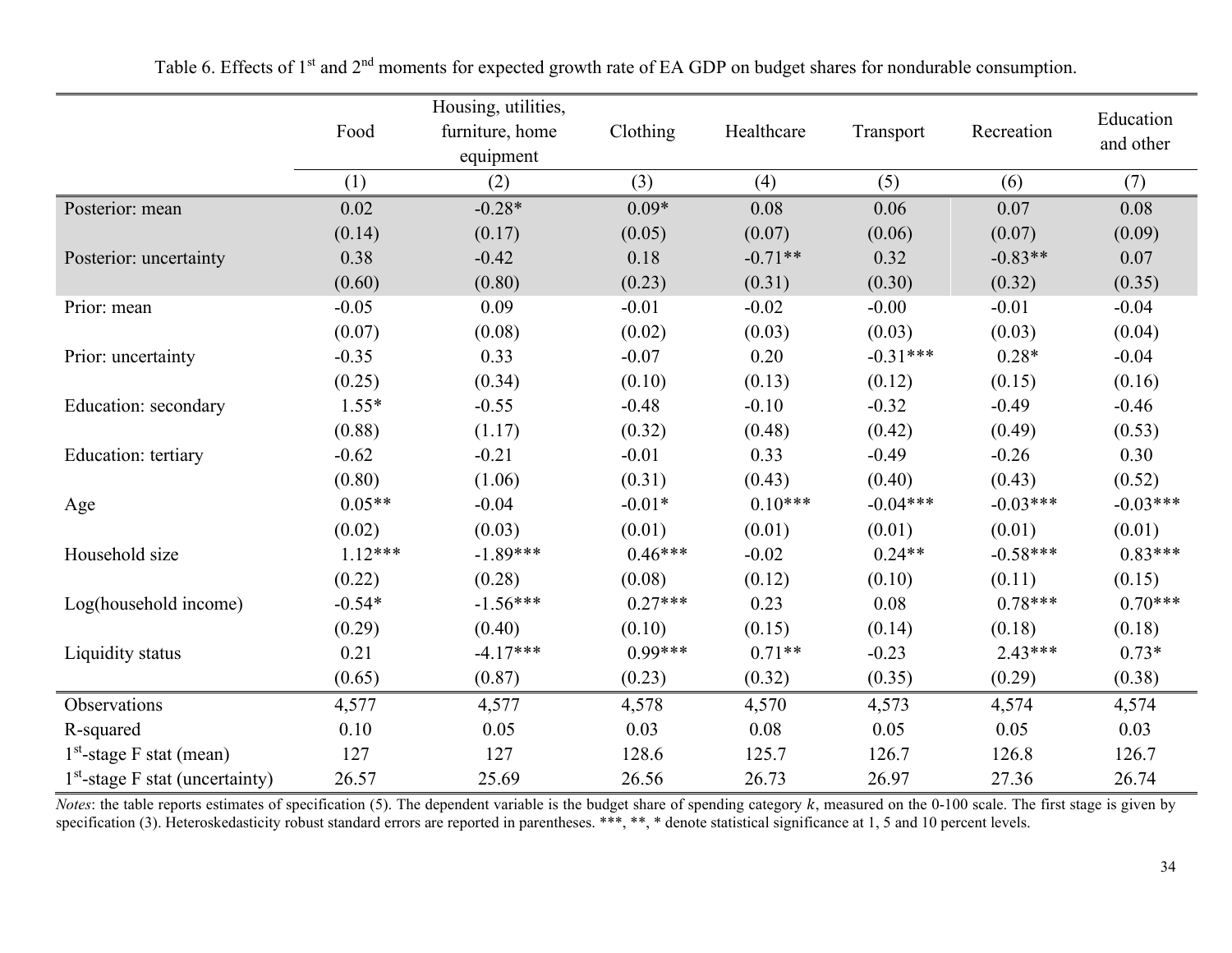<span id="page-37-0"></span>

|                                   | Home     | Durable   | Car       | Holiday    | Luxury    |
|-----------------------------------|----------|-----------|-----------|------------|-----------|
|                                   | (1)      | (2)       | (3)       | (4)        | (5)       |
| Posterior: mean                   | $-0.01$  | 0.07      | 0.08      | $-0.02$    | $-0.06$   |
|                                   | (0.05)   | (0.34)    | (0.09)    | (0.23)     | (0.11)    |
| Posterior: uncertainty            | $-0.18$  | $-1.81$   | $-0.13$   | $-2.74***$ | $-1.02*$  |
|                                   | (0.18)   | (1.54)    | (0.38)    | (1.04)     | (0.57)    |
| Prior: mean                       | 0.00     | $-0.12$   | $-0.01$   | 0.07       | 0.08      |
|                                   | (0.02)   | (0.16)    | (0.04)    | (0.11)     | (0.05)    |
| Prior: uncertainty                | 0.04     | 0.28      | $-0.29$   | $1.01**$   | 0.37      |
|                                   | (0.09)   | (0.65)    | (0.18)    | (0.48)     | (0.27)    |
| Plan to buy a given durable       | $0.03**$ | $0.23***$ | $0.05***$ | $0.15***$  | $0.14***$ |
|                                   | (0.01)   | (0.02)    | (0.01)    | (0.01)     | (0.03)    |
| Education: secondary              | $-0.04$  | 2.16      | $-0.94$   | 0.04       | 0.20      |
|                                   | (0.54)   | (2.48)    | (0.74)    | (1.46)     | (0.86)    |
| Education: tertiary               | 0.08     | $4.31*$   | $-0.39$   | 2.01       | 0.14      |
|                                   | (0.57)   | (2.21)    | (0.78)    | (1.36)     | (0.80)    |
| Age                               | $-0.00$  | 0.07      | $-0.02$   | $-0.03$    | $-0.03*$  |
|                                   | (0.01)   | (0.05)    | (0.02)    | (0.03)     | (0.02)    |
| Household size                    | 0.09     | $2.07***$ | 0.09      | $-0.50$    | 0.14      |
|                                   | (0.10)   | (0.58)    | (0.28)    | (0.36)     | (0.24)    |
| Log(household income)             | 0.05     | 0.52      | 0.18      | $1.68***$  | 0.11      |
|                                   | (0.11)   | (0.69)    | (0.16)    | (0.52)     | (0.29)    |
| Liquidity status                  | $-0.00$  | $3.18**$  | 0.90      | $2.87***$  | 0.69      |
|                                   | (0.38)   | (1.60)    | (0.58)    | (0.96)     | (0.59)    |
| Observations                      | 4,605    | 4,621     | 4,606     | 4,616      | 4,610     |
| R-squared                         | 0.01     | 0.08      | 0.01      | 0.07       | 0.03      |
| $1st$ -stage F stat (mean)        | 130      | 131.4     | 132.2     | 127.7      | 129.2     |
| $1st$ -stage F stat (uncertainty) | 28.10    | 27.42     | 28.19     | 28.14      | 27.38     |

Table 7. Effects of 1<sup>st</sup> and 2<sup>nd</sup> moments for expected growth rate of EA GDP on actual purchases of durable/luxury goods and services.

*Notes*: the table reports estimates of specification (6). The dependent variable is an indicator variable (×100) equal to one if a household purchased a given type of durable/luxury good/service in the previous 12 months. The first stage is given by specification (3). Heteroskedasticity robust standard errors are reported in parentheses. \*\*\*, \*\*, \* denote statistical significance at 1, 5 and 10 percent levels.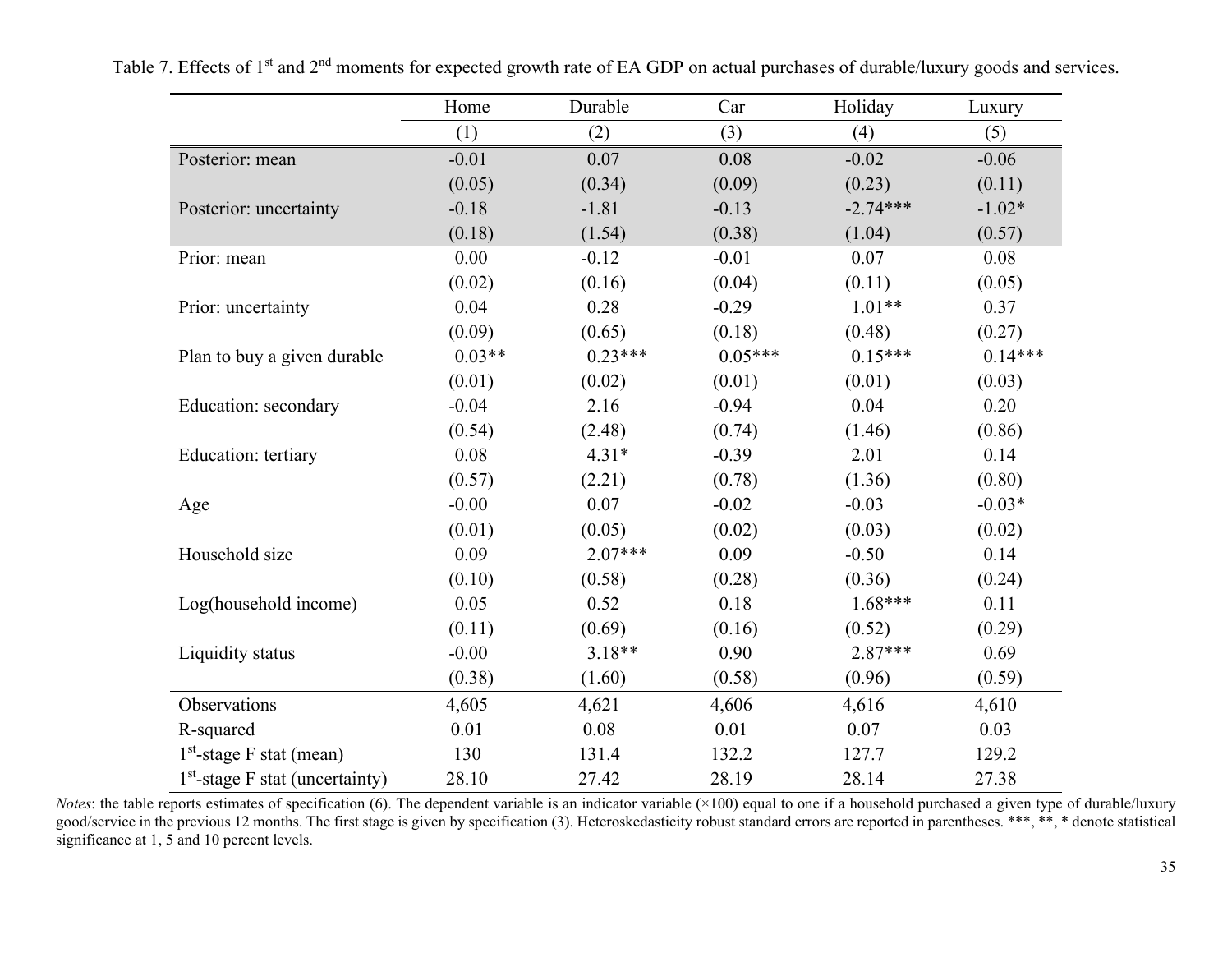|                                   | Saving<br>account | <b>Stocks</b> | Mutual<br>funds | Investment<br>retirement<br>account | <b>Bonds</b> | Crypto-<br>currencies |
|-----------------------------------|-------------------|---------------|-----------------|-------------------------------------|--------------|-----------------------|
|                                   | (1)               | (2)           | (3)             | (4)                                 | (5)          | (6)                   |
| Posterior: mean                   | $-0.05$           | $0.37**$      | $-0.01$         | $-0.25$                             | $-0.09$      | $-0.10*$              |
|                                   | (0.40)            | (0.19)        | (0.20)          | (0.21)                              | (0.21)       | (0.06)                |
| Posterior: uncertainty            | $-3.16*$          | 0.70          | $-2.05**$       | 0.40                                | 0.18         | $-0.48**$             |
|                                   | (1.86)            | (0.78)        | (0.98)          | (0.92)                              | (0.90)       | (0.23)                |
| Prior: mean                       | $-0.20$           | $-0.07$       | $-0.02$         | $0.17*$                             | 0.13         | $0.07***$             |
|                                   | (0.18)            | (0.08)        | (0.08)          | (0.09)                              | (0.10)       | (0.02)                |
| Prior: uncertainty                | $1.34*$           | $-1.12***$    | $1.13***$       | $-0.24$                             | $-0.63*$     | $0.17*$               |
|                                   | (0.78)            | (0.34)        | (0.42)          | (0.37)                              | (0.35)       | (0.10)                |
| Actual share of investment        | $0.29***$         | $0.39***$     | $0.50***$       | $0.15***$                           | $0.33***$    | $0.01*$               |
|                                   | (0.03)            | (0.05)        | (0.05)          | (0.02)                              | (0.10)       | (0.01)                |
| Education: secondary              | $-0.15$           | $-0.90$       | $-0.21$         | 1.80                                | 0.38         | 0.07                  |
|                                   | (3.53)            | (1.79)        | (1.73)          | (1.63)                              | (1.52)       | (0.36)                |
| <b>Education:</b> tertiary        | $-3.64$           | $-0.31$       | 2.76            | 0.75                                | 1.32         | 0.33                  |
|                                   | (3.22)            | (1.69)        | (1.73)          | (1.54)                              | (1.41)       | (0.37)                |
| Age                               | 0.06              | $-0.02$       | 0.04            | $-0.07**$                           | 0.00         | $-0.04***$            |
|                                   | (0.07)            | (0.04)        | (0.04)          | (0.03)                              | (0.04)       | (0.01)                |
| Household size                    | 0.80              | 0.53          | $-0.53$         | 0.01                                | $-0.12$      | 0.02                  |
|                                   | (0.72)            | (0.40)        | (0.39)          | (0.35)                              | (0.36)       | (0.11)                |
| Log(household income)             | $-1.09$           | 0.14          | 0.68            | 0.15                                | 0.12         | $-0.30**$             |
|                                   | (0.95)            | (0.53)        | (0.57)          | (0.42)                              | (0.46)       | (0.12)                |
| Liquidity status                  | $-5.88***$        | $2.19**$      | 3.89***         | $-1.39$                             | 1.16         | $-0.61*$              |
|                                   | (2.19)            | (1.03)        | (0.99)          | (1.14)                              | (1.20)       | (0.34)                |
| Observations                      | 2,657             | 2,646         | 2,653           | 2,649                               | 2,650        | 2,646                 |
| R-squared                         | 0.17              | 0.13          | 0.20            | 0.06                                | 0.08         | 0.03                  |
| $1st$ -stage F stat (mean)        | 87.97             | 81.91         | 86.51           | 85.98                               | 86.03        | 83.64                 |
| $1st$ -stage F stat (uncertainty) | 19.36             | 19.58         | 18.30           | 19.08                               | 18.75        | 19.76                 |

<span id="page-38-0"></span>Table 8. Effect of 1<sup>st</sup> and 2<sup>nd</sup> moments for expected growth rate of EA GDP for allocation of hypothetical  $€10,000$  across asset classes.

*Notes*: the table reports estimates of specification (7). The dependent variable is the share of hypothetical *€10,000* allocated to a given asset class. Shares are measured on the 0-100 scale. The first stage is given by specification (3). Heteroskedasticity robust standard errors are reported in parentheses. \*\*\*, \*\*, \* denote statistical significance at 1, 5 and 10 percent levels.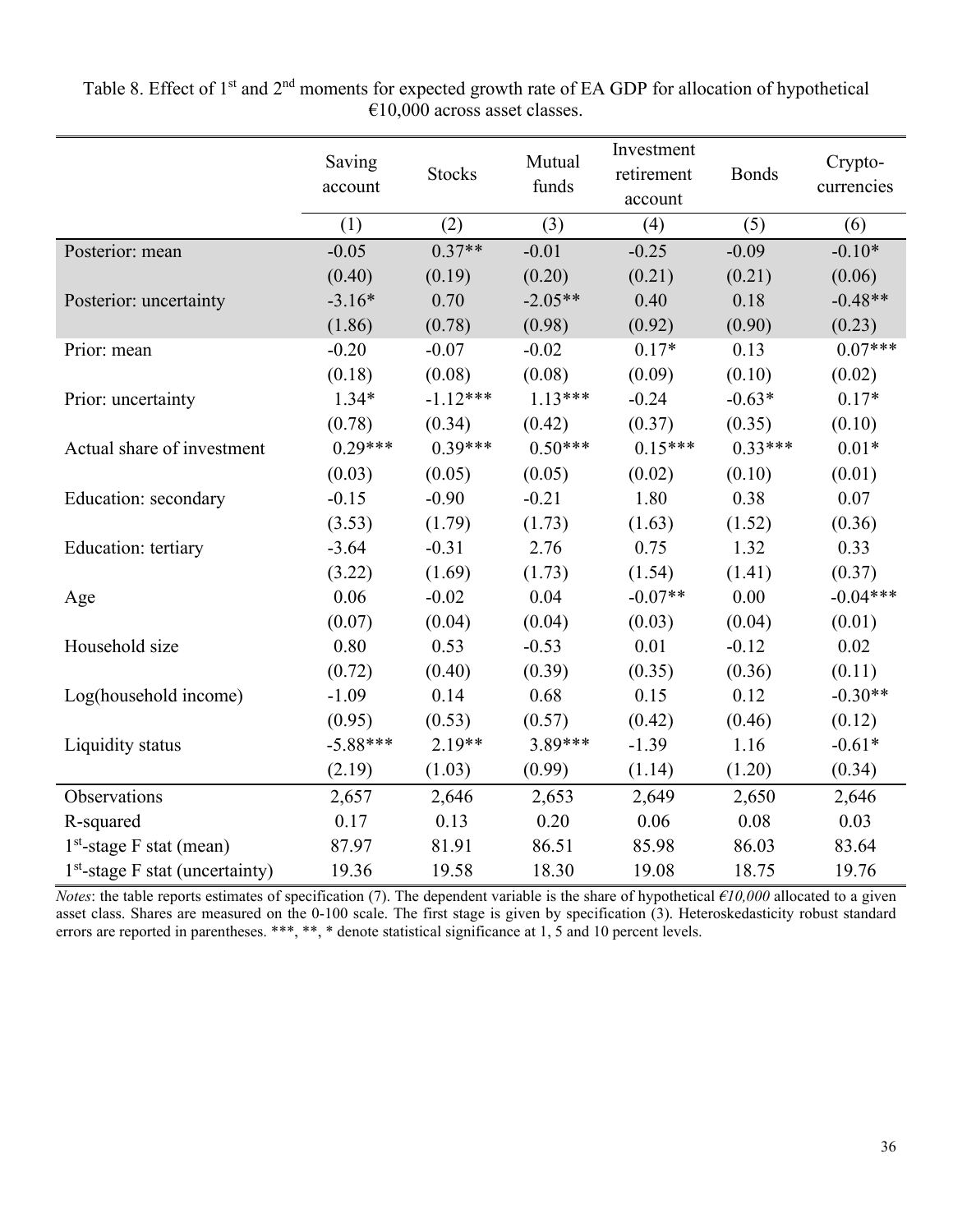|                                   | 'High Risk' | 'Low Risk' |            | Portfolio incl. | Portfolio only |
|-----------------------------------|-------------|------------|------------|-----------------|----------------|
|                                   | Sector      | Sector     | Retired    | risky assets    | in safe assets |
|                                   | (1)         | (2)        | (3)        | (4)             | (5)            |
| Posterior: mean                   | $-0.58$     | $-0.95$    | $-0.52$    | $-1.30$         | $-0.53$        |
|                                   | (1.02)      | (0.73)     | (1.47)     | (1.07)          | (0.68)         |
| Posterior: uncertainty            | $-8.85**$   | 2.48       | $-8.15$    | $-14.15***$     | $-1.06$        |
|                                   | (3.71)      | (3.13)     | (7.69)     | (5.11)          | (2.79)         |
| Prior: mean                       | 0.24        | 0.16       | $-0.53$    | 0.30            | $-0.19$        |
|                                   | (0.44)      | (0.33)     | (0.74)     | (0.58)          | (0.26)         |
| Prior: uncertainty                | $5.47***$   | $2.26*$    | $-1.04$    | $5.20***$       | $2.28**$       |
|                                   | (1.63)      | (1.25)     | (2.79)     | (1.92)          | (1.10)         |
| Education: secondary              | $-10.36*$   | 4.17       | $-0.77$    | 14.86*          | $-7.38*$       |
|                                   | (6.13)      | (4.97)     | (7.07)     | (7.88)          | (3.85)         |
| Education: tertiary               | $-2.46$     | $15.13***$ | $16.61**$  | 30.34***        | 2.86           |
|                                   | (5.82)      | (4.69)     | (6.54)     | (7.11)          | (3.64)         |
| Age                               | $0.52***$   | $0.81***$  | 0.14       | $0.85***$       | $0.36***$      |
|                                   | (0.15)      | (0.12)     | (0.32)     | (0.14)          | (0.09)         |
| Household size                    | 9.98***     | $10.74***$ | $16.79***$ | $10.77***$      | 10.89***       |
|                                   | (1.39)      | (1.11)     | (3.47)     | (1.46)          | (1.04)         |
| Log(household income)             | $14.45***$  | $9.07***$  | $9.72***$  | $12.97***$      | 9.35***        |
|                                   | (3.20)      | (1.81)     | (2.46)     | (2.74)          | (1.32)         |
| Liquidity status                  | 13.39***    | $11.15***$ | 18.42**    | 14.66**         | 9.28***        |
|                                   | (4.21)      | (3.45)     | (7.46)     | (6.27)          | (2.89)         |
| Observations                      | 1,282       | 1,816      | 675        | 1,327           | 2,432          |
| R-squared                         | 0.17        | 0.21       | 0.19       | 0.11            | 0.18           |
| $1st$ -stage F stat (mean)        | 43.72       | 53.14      | 22.11      | 39.94           | 81.68          |
| $1st$ -stage F stat (uncertainty) | 10.11       | 13.59      | 5.82       | 9.04            | 18.29          |

<span id="page-39-0"></span>Table 9. Effect of 1<sup>st</sup> and 2<sup>nd</sup> moments for expected growth rate of EA GDP on nondurable consumption, by income risk group and portfolio riskiness.

*Notes*: the table reports estimates of specification (2) for various subsamples of respondents. The dependent variable is log(nondurable consumption)×100. The first stage is given by specification (3). The 'High Risk' (affected) sector includes: Agriculture; Industry; Construction; Trade; Transport; Hotels, bars and restaurants; Arts and entertainment. The 'Low Risk' (less affected) sector includes: Information and communication services; Administrative and support services; Public admin incl. military; Education; Health sector; Other. 'Retired' includes respondents who are retired at the time of the survey. 'Portfolio incl. risky assets' includes respondents who owns stocks or shares in mutual funds. 'Portfolio only in safe assets' includes respondents who own neither stocks nor shares in mutual funds. Heteroskedasticity robust standard errors are reported in parentheses. \*\*\*, \*\*, \* denote statistical significance at 1, 5 and 10 percent levels.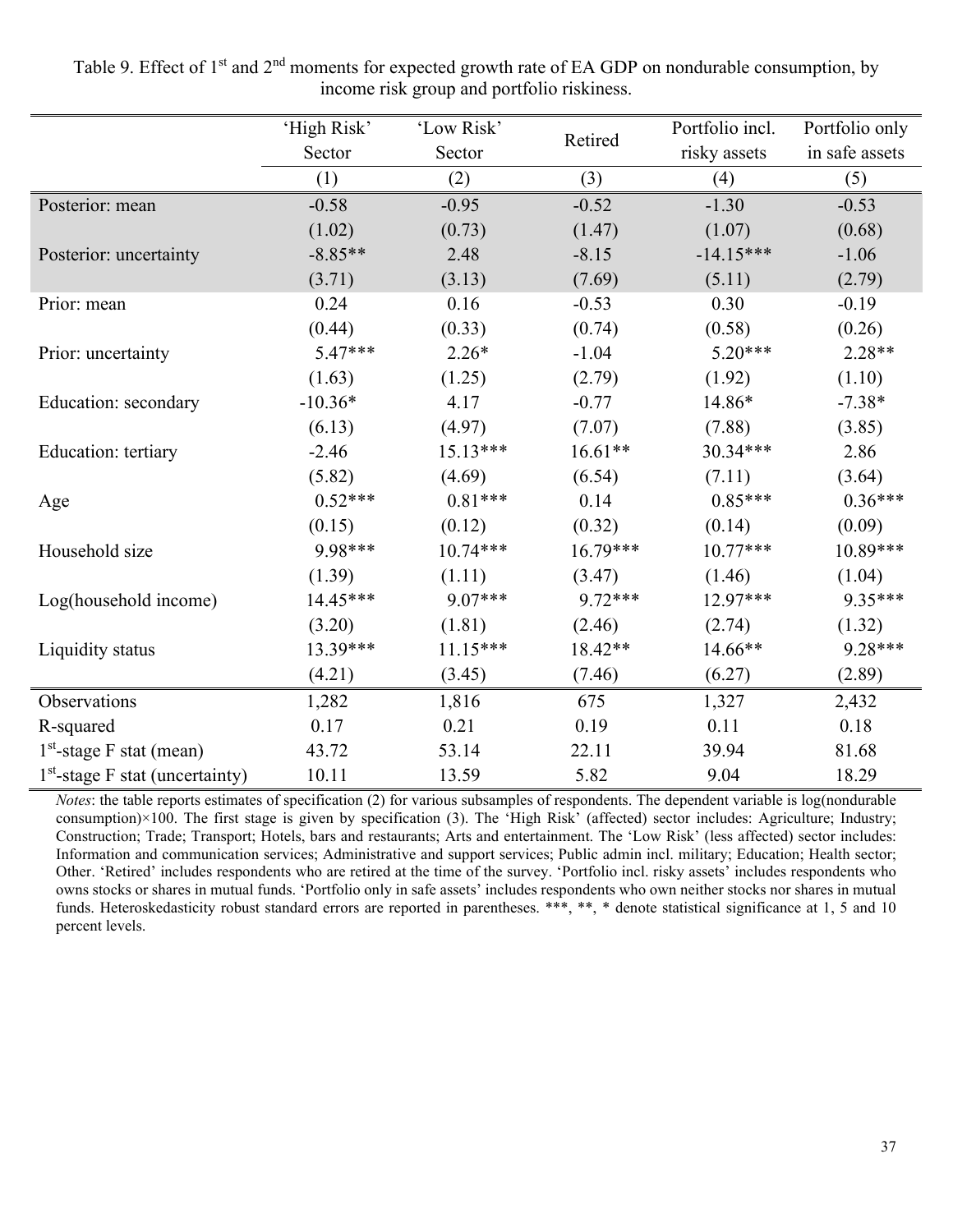|                                   |            | One month after treatment |            | Four months after treatment |
|-----------------------------------|------------|---------------------------|------------|-----------------------------|
|                                   | South      | North                     | South      | North                       |
|                                   | IT/ES      | FR/DE/BE/NL               | IT/ES      | FR/DE/BE/NL                 |
|                                   | (1)        | (2)                       | (3)        | (4)                         |
| Posterior: mean                   | $-0.12$    | $-1.10*$                  | $-0.14$    | 0.15                        |
|                                   | (0.87)     | (0.67)                    | (0.90)     | (0.62)                      |
| Posterior: uncertainty            | $-6.00$    | $-3.28$                   | $-8.51**$  | $-1.60$                     |
|                                   | (3.72)     | (2.82)                    | (4.09)     | (2.79)                      |
| Prior: mean                       | $-0.05$    | $-0.13$                   | 0.21       | $-0.24$                     |
|                                   | (0.34)     | (0.31)                    | (0.32)     | (0.30)                      |
| Prior: uncertainty                | $3.18**$   | $2.65**$                  | 4.39***    | 1.75                        |
|                                   | (1.62)     | (1.14)                    | (1.43)     | (1.15)                      |
| Education: secondary              | 8.71       | $-5.70$                   | 9.53       | 4.71                        |
|                                   | (5.47)     | (3.91)                    | (5.85)     | (4.09)                      |
| Education: tertiary               | 19.03***   | 5.26                      | $21.41***$ | 15.66***                    |
|                                   | (4.89)     | (3.62)                    | (4.99)     | (3.75)                      |
| Age                               | $0.48***$  | $0.54***$                 | $0.57***$  | $0.56***$                   |
|                                   | (0.14)     | (0.08)                    | (0.14)     | (0.08)                      |
| Household size                    | 9.98***    | $11.29***$                | $11.69***$ | 12.59***                    |
|                                   | (1.44)     | (0.91)                    | (1.63)     | (1.04)                      |
| Log(household income)             | $10.46***$ | $11.65***$                | $10.09***$ | 10.89***                    |
|                                   | (1.88)     | (1.70)                    | (1.99)     | (1.63)                      |
| Liquidity status                  | 15.97***   | $13.69***$                | $11.83***$ | 9.95***                     |
|                                   | (3.88)     | (3.03)                    | (4.03)     | (2.95)                      |
| Observations                      | 1,691      | 2,881                     | 1,588      | 2,525                       |
| R-squared                         | 0.12       | 0.21                      | 0.11       | 0.20                        |
| $1st$ -stage F stat (mean)        | 55.16      | 72.74                     | 55.11      | 71.12                       |
| $1st$ -stage F stat (uncertainty) | 17.86      | 15.98                     | 15.38      | 14.44                       |

Table 10. Effects of 1<sup>st</sup> and 2<sup>nd</sup> moments for expected growth rate of EA GDP on nondurable consumption by geographic region.

*Notes*: the table reports estimates of specification (2). The dependent variable is log(nondurable consumption)×100. The first stage is given by specification (3). Heteroskedasticity robust standard errors are reported in parentheses. \*\*\*, \*\*, \* denote statistical significance at 1, 5 and 10 percent levels.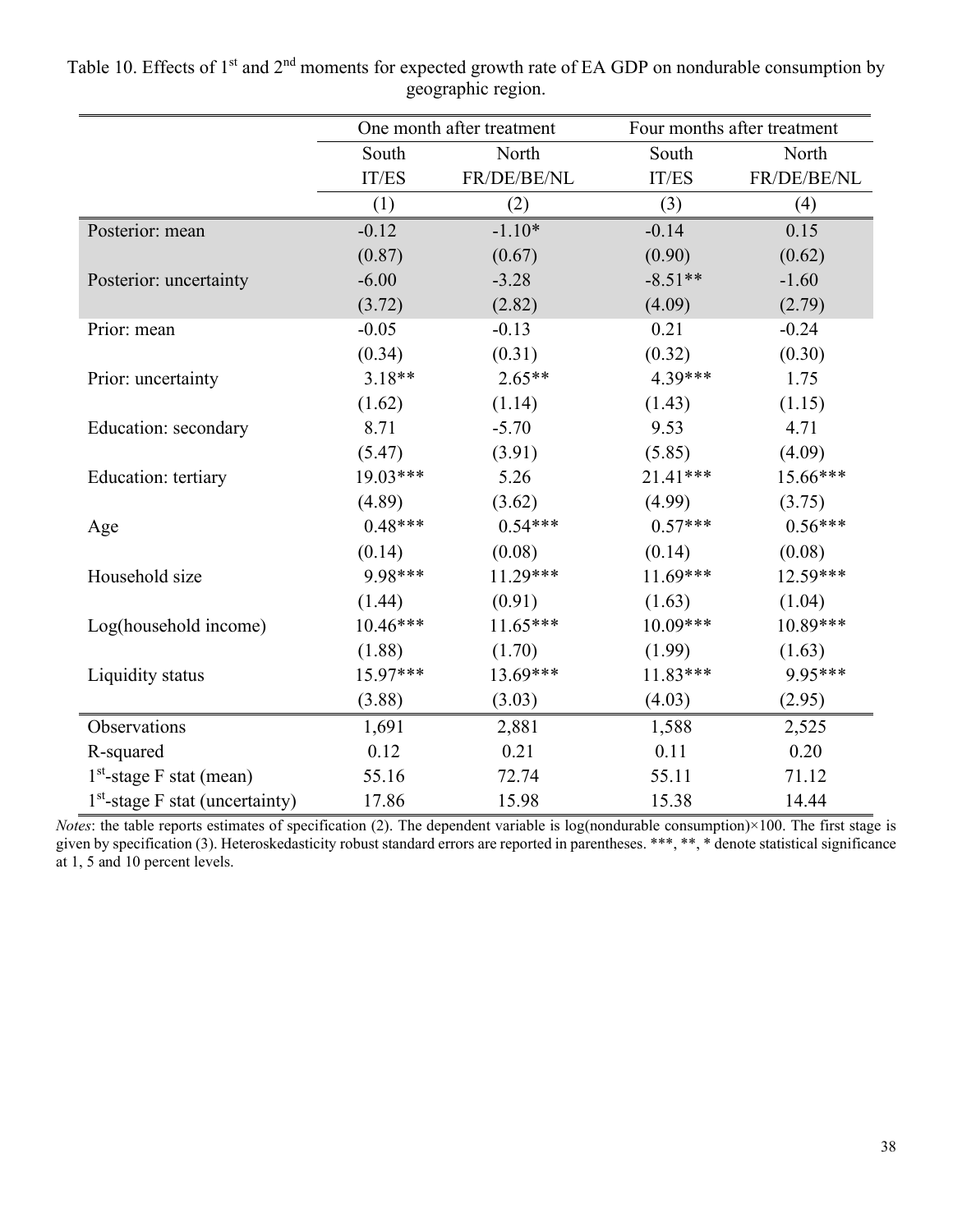Figure 1. Distribution of forecasts for GDP growth in the euro area.



*Notes*: the figure shows kernel density of 1<sup>st</sup> and 2<sup>nd</sup> moments for households' predictions for the growth rate of GDP in the euro area implied by the distributions of forecasts reported by households.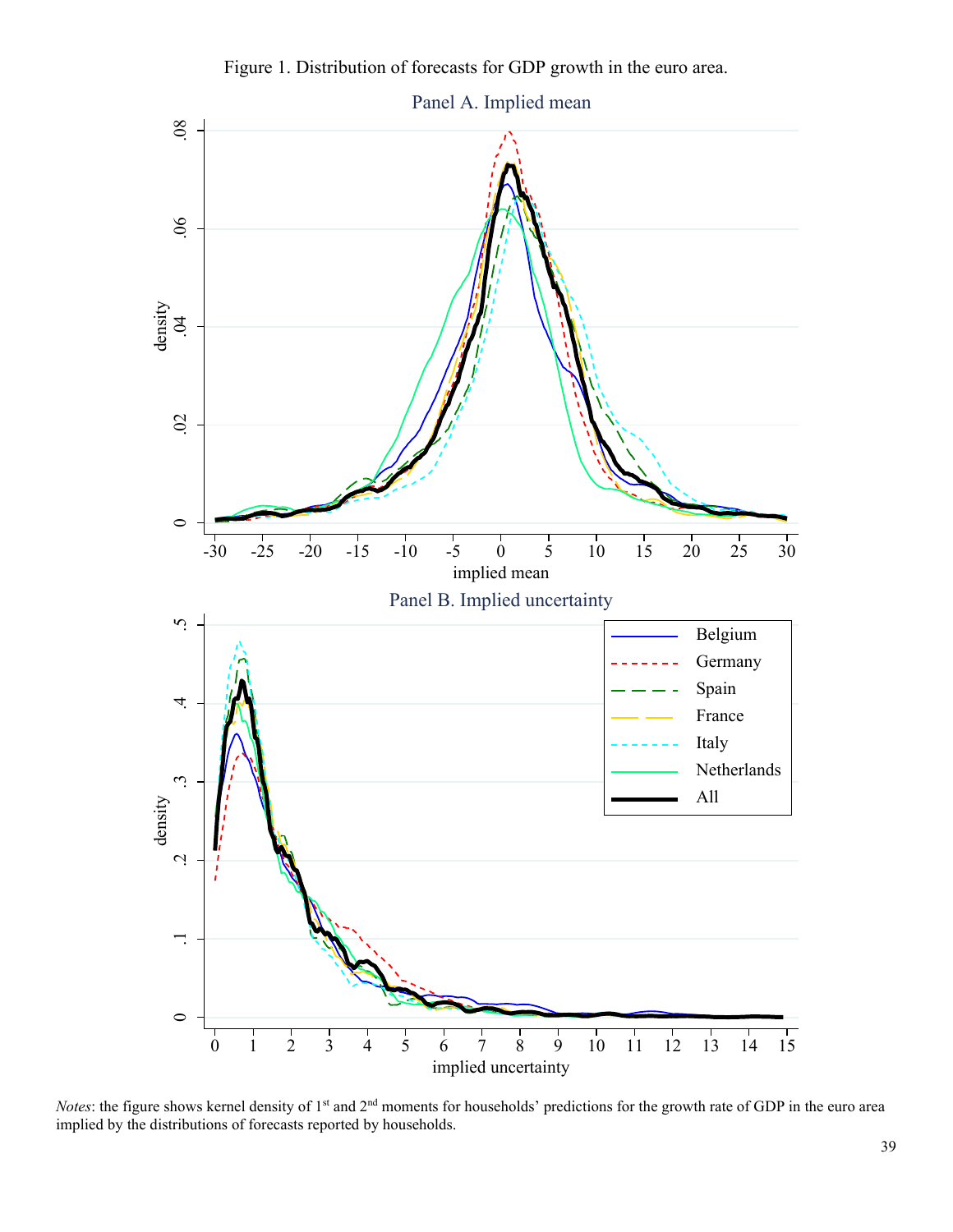Figure 2. Treatment effects on household beliefs about growth rate of EA GDP.



Panel A: Implied mean

*Notes*: the figure shows binscatter plots for the 1<sup>st</sup> and 2<sup>nd</sup> moments for households' predictions for the growth rate of GDP in the euro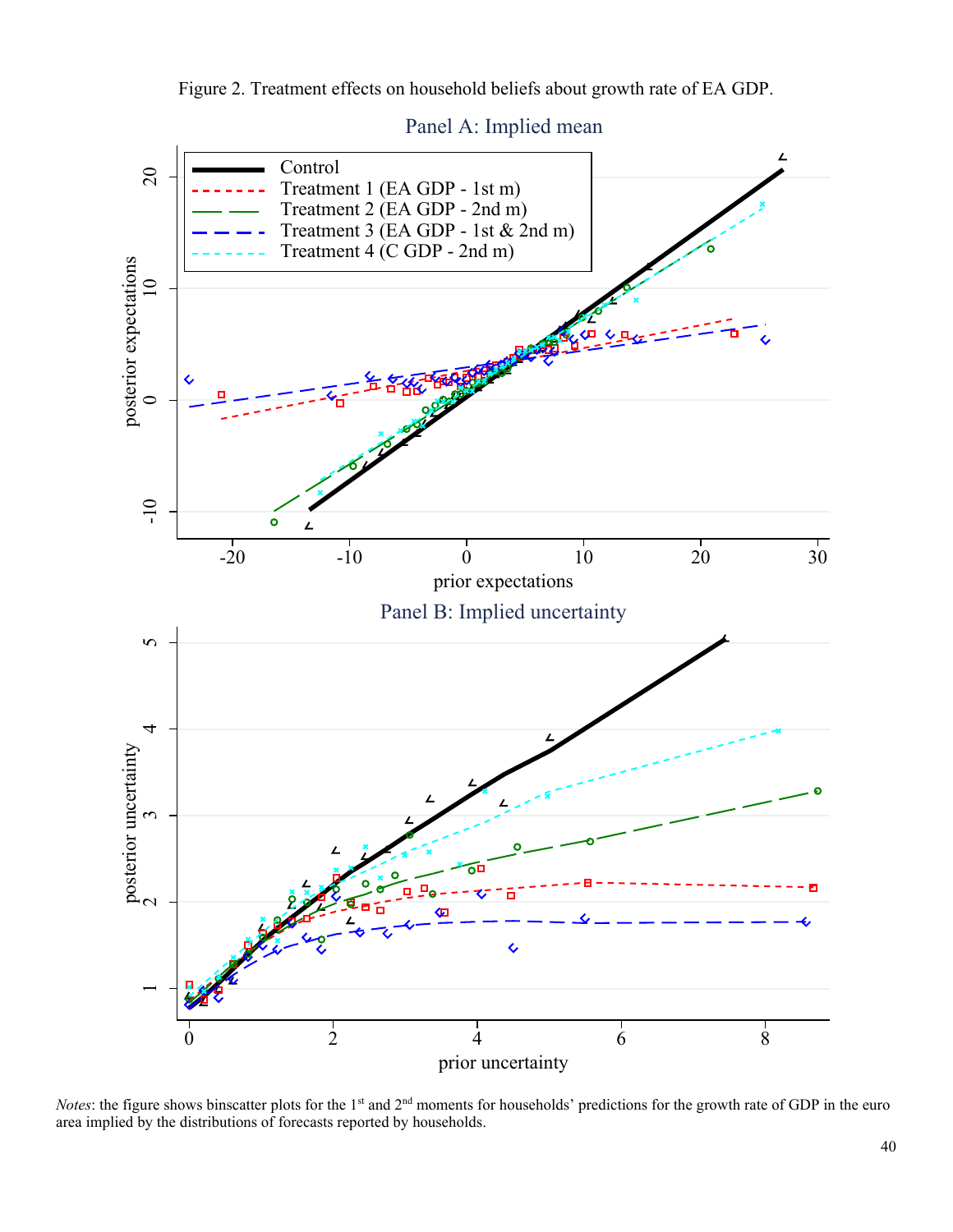# **Appendix A. Additional tables and figures**

<span id="page-43-0"></span>

Appendix Figure 1. Joint distribution of implied mean and uncertainty for EA GDP growth rate.

*Notes*: the figure is a binscatter plot where each triangle represents approximately one percent of the sample. The implied mean and uncertainty are computed using pre-treatment beliefs.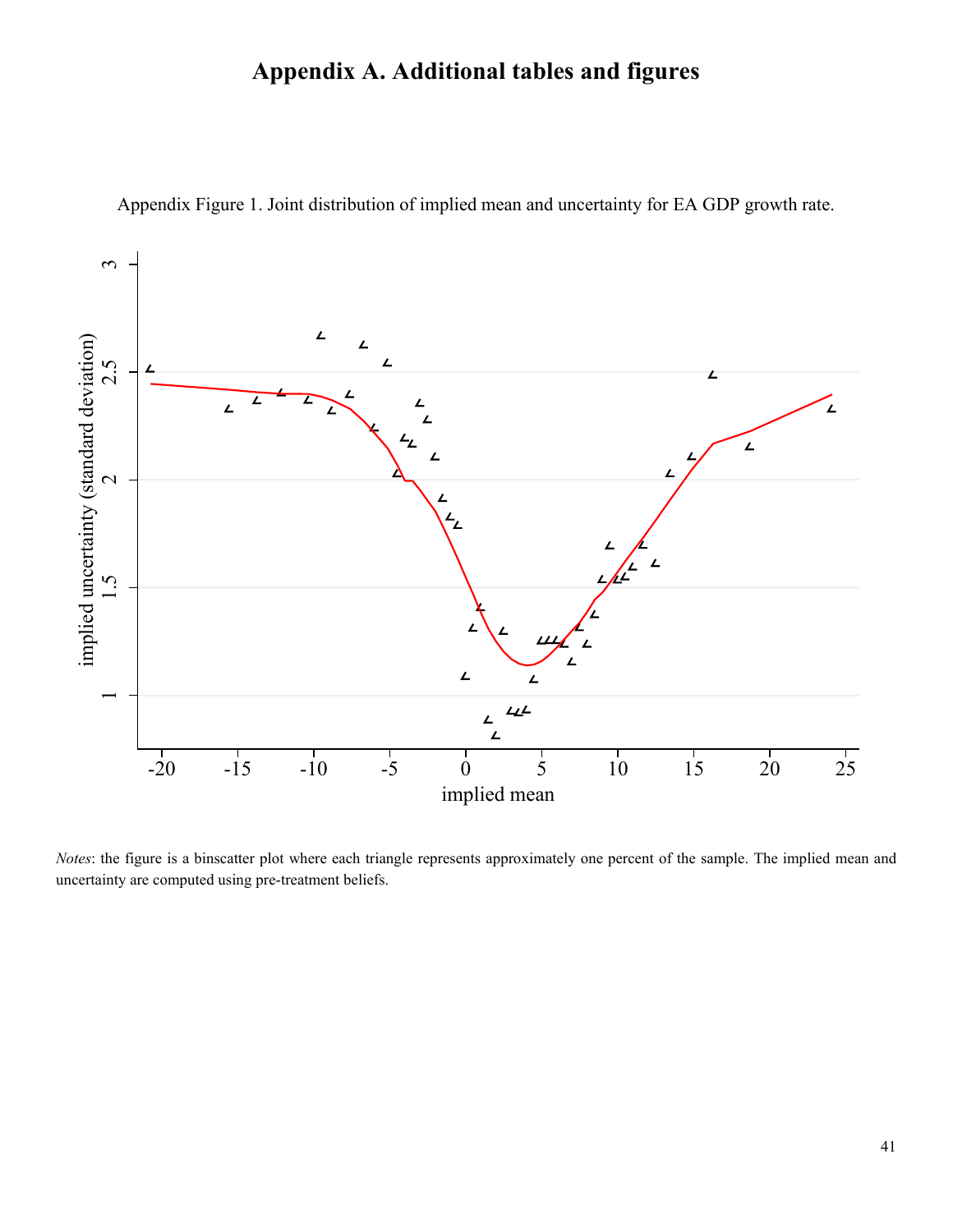|                                   | Home      | Durable   | Car       | Holiday    | Luxury    |
|-----------------------------------|-----------|-----------|-----------|------------|-----------|
|                                   | (1)       | (2)       | (3)       | (4)        | (5)       |
| Posterior: mean                   | $-0.02$   | $-0.78**$ | $0.12**$  | 0.08       | $-0.06$   |
|                                   | (0.06)    | (0.35)    | (0.05)    | (0.07)     | (0.11)    |
| Posterior: uncertainty            | 0.06      | $-0.73$   | 0.04      | 0.12       | $-0.69$   |
|                                   | (0.23)    | (1.78)    | (0.31)    | (0.28)     | (0.53)    |
| Prior: mean                       | 0.01      | 0.26      | $-0.03$   | $-0.01$    | 0.07      |
|                                   | (0.02)    | (0.16)    | (0.02)    | (0.03)     | (0.05)    |
| Prior: uncertainty                | $-0.21**$ | 1.11      | $-0.26*$  | $-0.41***$ | 0.02      |
|                                   | (0.11)    | (0.72)    | (0.15)    | (0.12)     | (0.25)    |
| Plan to buy a given durable       | $0.04***$ | $0.15***$ | $0.03***$ | $0.02**$   | $0.14***$ |
|                                   | (0.01)    | (0.02)    | (0.01)    | (0.01)     | (0.03)    |
| Education: secondary              | 0.26      | 0.69      | 0.30      | $1.01*$    | $-0.69$   |
|                                   | (0.51)    | (2.80)    | (0.61)    | (0.59)     | (1.07)    |
| Education: tertiary               | $-0.11$   | 1.76      | 0.13      | $1.46***$  | $-0.62$   |
|                                   | (0.45)    | (2.57)    | (0.56)    | (0.56)     | (1.05)    |
| Age                               | 0.00      | 0.02      | 0.00      | $-0.02$    | $-0.04**$ |
|                                   | (0.01)    | (0.05)    | (0.01)    | (0.02)     | (0.02)    |
| Household size                    | 0.15      | 0.85      | 0.09      | 0.06       | $0.65**$  |
|                                   | (0.13)    | (0.64)    | (0.14)    | (0.21)     | (0.32)    |
| Log(household income)             | 0.04      | 0.17      | $0.36***$ | 0.18       | $1.10***$ |
|                                   | (0.17)    | (0.93)    | (0.13)    | (0.24)     | (0.24)    |
| Liquidity status                  | $-0.34$   | $7.16***$ | 0.34      | $-0.37$    | $1.25*$   |
|                                   | (0.45)    | (1.73)    | (0.35)    | (0.74)     | (0.65)    |
| Observations                      | 4,146     | 4,154     | 4,148     | 4,139      | 4,142     |
| R-squared                         | 0.02      | 0.04      | 0.01      | 0.01       | 0.04      |
| $1st$ -stage F stat (mean)        | 127       | 129.6     | 24.75     | 128.2      | 24.58     |
| $1st$ -stage F stat (uncertainty) | 24.78     | 25.28     | 129.9     | 25.79      | 124.8     |

Appendix Table 1. Effects of 1<sup>st</sup> and 2<sup>nd</sup> moments for expected growth rate of EA GDP on actual purchases of durable/luxury goods and services four months after the treatment.

*Notes*: the table reports estimates of specification (5). The dependent variable is an indicator variable (×100) equal to one if a household purchased a given type of durable/luxury good/service in the previous 12 months. The first stage is given by specification (3). Heteroskedasticity robust standard errors are reported in parentheses. \*\*\*, \*\*, \* denote statistical significance at 1, 5 and 10 percent levels.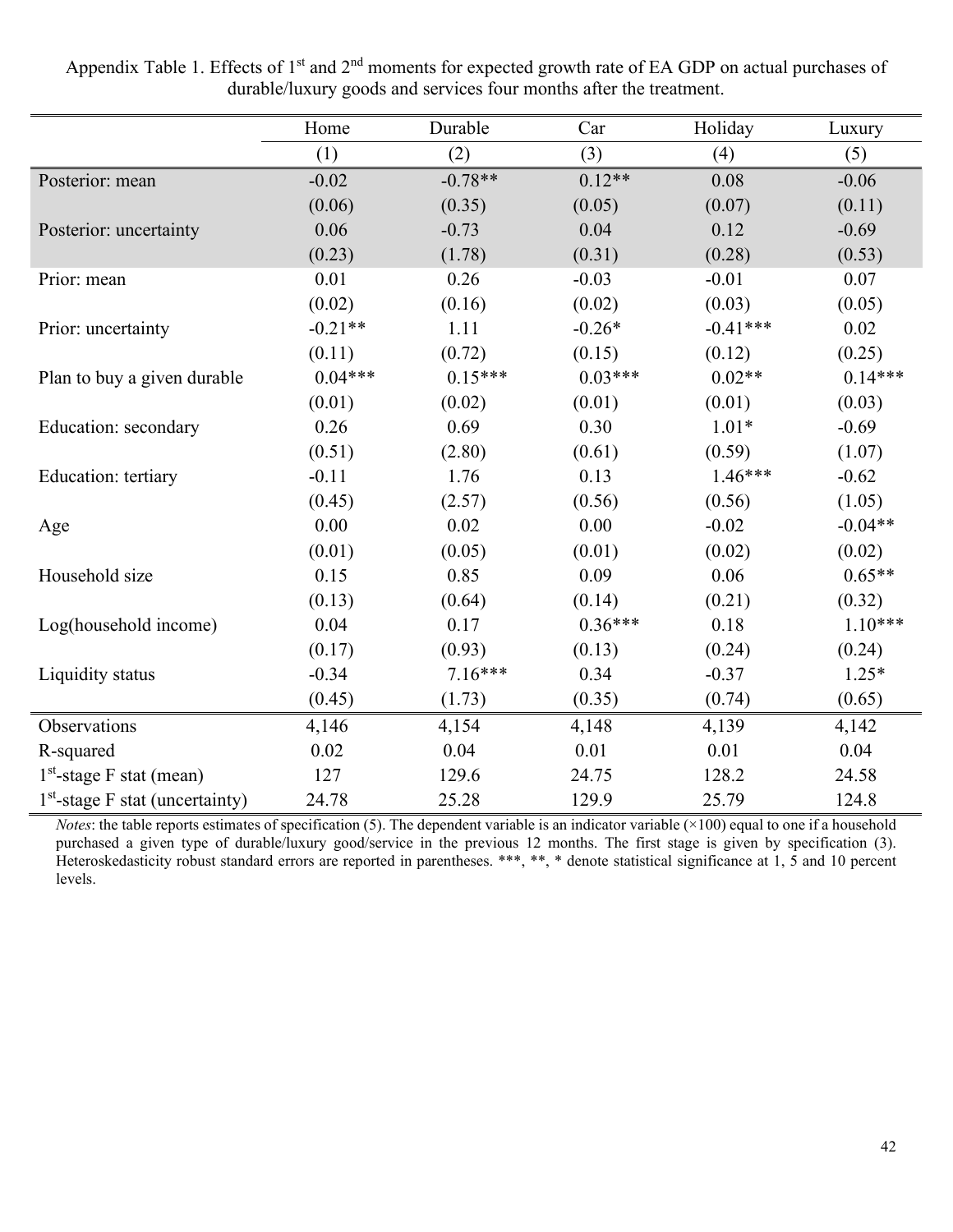|                                   |            | Housing, utilities, |            |            |            |            | Education |
|-----------------------------------|------------|---------------------|------------|------------|------------|------------|-----------|
|                                   | Food       | furniture, home     | Clothing   | Healthcare | Transport  | Recreation | and other |
|                                   |            | equipment           |            |            |            |            |           |
|                                   | (1)        | (2)                 | (3)        | (4)        | (5)        | (6)        | (7)       |
| Posterior: mean                   | $-0.82$    | $-1.39*$            | $-1.84**$  | $-0.01$    | 0.31       | 0.22       | $-1.42$   |
|                                   | (0.55)     | (0.72)              | (0.88)     | (1.05)     | (0.78)     | (1.44)     | (1.38)    |
| Posterior: uncertainty            | $-2.51$    | $-3.08$             | $-4.23$    | $-5.56$    | 4.13       | $-12.09*$  | $-9.37$   |
|                                   | (2.42)     | (3.15)              | (3.74)     | (4.83)     | (3.54)     | (6.73)     | (5.81)    |
| Prior: mean                       | $-0.11$    | 0.15                | $1.09***$  | $-0.46$    | $-0.18$    | 0.73       | 0.09      |
|                                   | (0.25)     | (0.33)              | (0.42)     | (0.49)     | (0.35)     | (0.70)     | (0.74)    |
| Prior: uncertainty                | 1.32       | $3.05**$            | 0.94       | 3.35       | $-1.77$    | $5.34*$    | $4.19*$   |
|                                   | (1.02)     | (1.31)              | (1.78)     | (2.09)     | (1.41)     | (2.82)     | (2.50)    |
| Education: secondary              | 2.56       | $-2.55$             | 1.22       | 8.54       | $-3.54$    | $-14.63$   | $-7.93$   |
|                                   | (3.49)     | (4.98)              | (6.03)     | (6.71)     | (5.11)     | (9.53)     | (8.21)    |
| Education: tertiary               | 8.98***    | $8.04*$             | $11.03**$  | $23.25***$ | $-0.56$    | $-15.58*$  | 7.47      |
|                                   | (3.09)     | (4.57)              | (5.47)     | (5.99)     | (4.69)     | (8.12)     | (7.53)    |
| Age                               | $0.65***$  | $0.30***$           | $0.33***$  | $1.51***$  | $-0.06$    | $-0.35**$  | 0.10      |
|                                   | (0.08)     | (0.11)              | (0.12)     | (0.15)     | (0.10)     | (0.18)     | (0.18)    |
| Household size                    | $15.32***$ | 4.89***             | $12.35***$ | $9.63***$  | $12.19***$ | 0.54       | 9.83***   |
|                                   | (0.90)     | (1.17)              | (1.40)     | (1.68)     | (1.14)     | (2.09)     | (2.06)    |
| Log(household income)             | 9.81***    | $6.15***$           | $12.53***$ | $9.36***$  | $10.48***$ | $18.64***$ | 23.12***  |
|                                   | (1.33)     | (1.61)              | (2.40)     | (2.37)     | (1.77)     | (4.09)     | (4.27)    |
| Liquidity status                  | 14.81***   | $-0.58$             | $17.05***$ | $16.38***$ | $9.53***$  | $34.31***$ | 9.40      |
|                                   | (2.74)     | (3.72)              | (4.32)     | (4.77)     | (3.69)     | (6.74)     | (6.02)    |
| Observations                      | 4,564      | 4,522               | 2,772      | 3,449      | 4,153      | 2,419      | 2,038     |
| R-squared                         | 0.16       | 0.08                | 0.10       | 0.15       | 0.15       | 0.08       | 0.09      |
| $1st$ -stage F stat (mean)        | 122.9      | 125.6               | 72.53      | 97.28      | 118.1      | 69.21      | 47.11     |
| $1st$ -stage F stat (uncertainty) | 27.29      | 27.63               | 19.00      | 22.91      | 24.66      | 10.92      | 11.23     |

Appendix Table 2. Effects of 1<sup>st</sup> and 2<sup>nd</sup> moments for expected growth rate of EA GDP on categories of nondurable consumption.

*Notes*: the table reports estimates of specification (5) with the dependent variable being 100×log(spending category k). The first stage is given by specification (3). Heteroskedasticity robust standard errors are reported in parentheses. \*\*\*, \*\*, \* denote statistical significance at 1, 5 and 10 percent levels.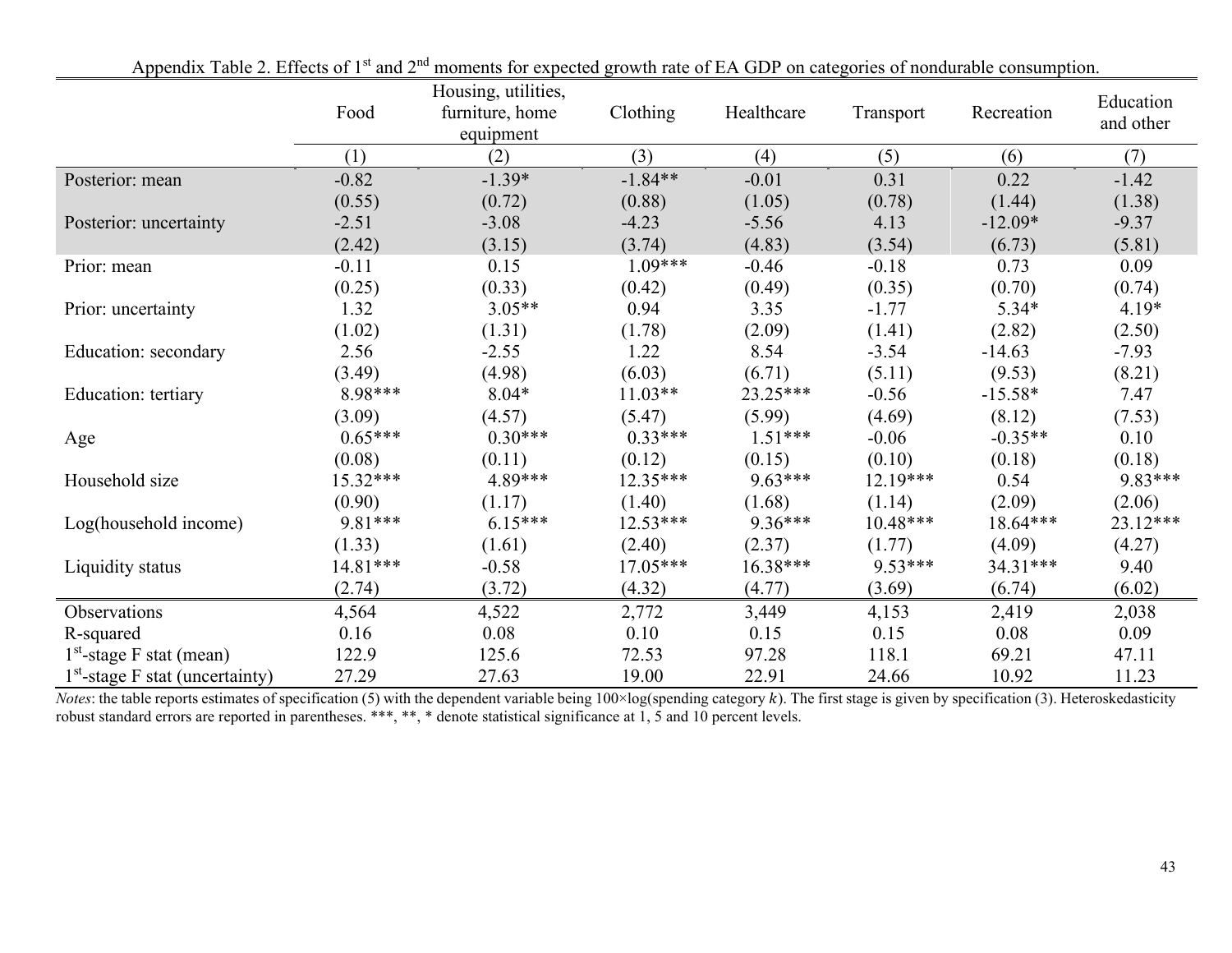<span id="page-46-0"></span>

|                                   | One month after treatment |                |                      | Four months after treatment |                |                      |
|-----------------------------------|---------------------------|----------------|----------------------|-----------------------------|----------------|----------------------|
|                                   | All countries             | South<br>IT/ES | North<br>FR/DE/BE/NL | All countries               | South<br>IT/ES | North<br>FR/DE/BE/NL |
|                                   | (1)                       | (2)            | (3)                  | (4)                         | (5)            | (6)                  |
| Posterior: mean                   | $-0.75$                   | 0.05           | $-1.10$              | $-0.23$                     | $-0.48$        | 0.54                 |
|                                   | (0.55)                    | (0.91)         | (0.74)               | (0.54)                      | (0.96)         | (0.68)               |
| Posterior: uncertainty            | $-4.88**$                 | $-6.60*$       | $-3.56$              | $-4.55**$                   | $-7.23*$       | $-1.82$              |
|                                   | (2.18)                    | (3.80)         | (2.66)               | (2.07)                      | (3.73)         | (2.58)               |
| Prior: mean                       | $-0.08$                   | $-0.11$        | $-0.17$              | $-0.09$                     | 0.27           | $-0.59$              |
|                                   | (0.27)                    | (0.37)         | (0.37)               | (0.27)                      | (0.39)         | (0.37)               |
| Prior: uncertainty                | $2.78***$                 | $3.05*$        | $2.34**$             | $2.16**$                    | $4.13***$      | 0.59                 |
|                                   | (0.95)                    | (1.69)         | (1.14)               | (0.90)                      | (1.42)         | (1.16)               |
| Education: secondary              | $-0.89$                   | 8.51           | $-7.33*$             | $7.64**$                    | 8.87           | 7.10                 |
|                                   | (3.43)                    | (5.61)         | (4.23)               | (3.59)                      | (5.97)         | (4.38)               |
| Education: tertiary               | $10.54***$                | 18.49***       | 4.80                 | $19.11***$                  | $21.56***$     | $17.39***$           |
|                                   | (3.10)                    | (5.04)         | (3.78)               | (3.21)                      | (5.10)         | (3.99)               |
| Age                               | $0.52***$                 | $0.43***$      | $0.55***$            | $0.55***$                   | $0.52***$      | $0.58***$            |
|                                   | (0.07)                    | (0.14)         | (0.08)               | (0.07)                      | (0.14)         | (0.08)               |
| Household size                    | $10.63***$                | $9.43***$      | $11.24***$           | $11.62***$                  | $11.00***$     | $12.09***$           |
|                                   | (0.81)                    | (1.48)         | (0.96)               | (0.91)                      | (1.66)         | (1.07)               |
| Log(household income)             | $11.57***$                | $10.48***$     | $11.95***$           | $11.17***$                  | $10.01***$     | $12.29***$           |
|                                   | (1.33)                    | (1.95)         | (1.76)               | (1.39)                      | (2.06)         | (1.72)               |
| Liquidity status                  | $14.58***$                | $15.45***$     | 13.98***             | $10.26***$                  | $10.96***$     | $9.10***$            |
|                                   | (2.59)                    | (4.04)         | (3.31)               | (2.50)                      | (4.16)         | (3.02)               |
| Observations                      | 4,265                     | 1,600          | 2,665                | 3,836                       | 1,501          | 2,335                |
| R-squared                         | 0.19                      | 0.11           | 0.21                 | 0.18                        | 0.11           | 0.21                 |
| $1st$ -stage F stat (mean)        | 123.7                     | 57.22          | 65.73                | 117.9                       | 54.96          | 62.67                |
| $1st$ -stage F stat (uncertainty) | 29.81                     | 19.33          | 16.57                | 27.82                       | 17.03          | 15.38                |

Appendix Table 3. Effects of 1<sup>st</sup> and 2<sup>nd</sup> moments for expected growth rate of EA GDP on nondurable consumption, flexible triangular distribution.

*Notes*: the table reports estimates of specification (2). The dependent variable is log(nondurable consumption)×100. The first stage is given by specification (3). Pre-treatment expectations are compute using the generalized triangular distribution (i.e., the assumption of symmetric triangular distribution is relaxed); see Appendix B for more details. Heteroskedasticity robust standard errors are reported in parentheses. \*\*\*, \*\*, \* denote statistical significance at 1, 5 and 10 percent levels.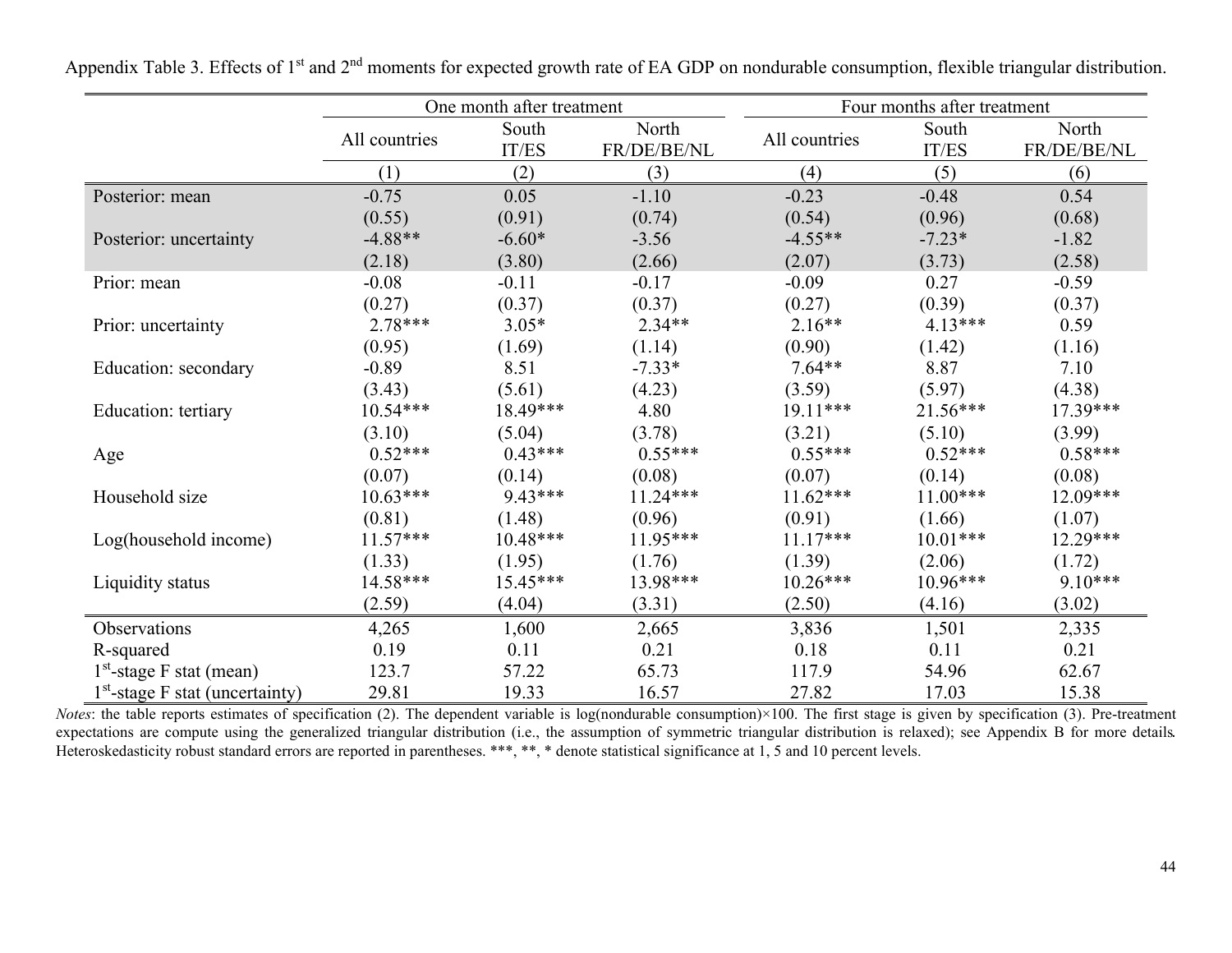|                                           | Worth investing in real estate |             |                 |
|-------------------------------------------|--------------------------------|-------------|-----------------|
|                                           | Total sample                   | Home owners | Non-home owners |
|                                           | (1)                            | (2)         | (3)             |
| Posterior: mean                           | 0.01                           | 0.01        | 0.01            |
|                                           | (0.01)                         | (0.01)      | (0.01)          |
| Posterior: uncertainty                    | $-0.01$                        | $-0.03$     | 0.01            |
|                                           | (0.03)                         | (0.04)      | (0.05)          |
| Prior: mean                               | 0.00                           | 0.00        | $-0.00$         |
|                                           | (0.00)                         | (0.00)      | (0.01)          |
| Prior: uncertainty                        | 0.00                           | 0.01        | 0.01            |
|                                           | (0.01)                         | (0.01)      | (0.02)          |
| Prior beliefs on investing in real estate | $0.47***$                      | $0.49***$   | $0.42***$       |
|                                           | (0.02)                         | (0.02)      | (0.03)          |
| Education: secondary                      | 0.07                           | 0.08        | 0.05            |
|                                           | (0.05)                         | (0.06)      | (0.08)          |
| Education: tertiary                       | $0.12***$                      | $0.10*$     | $0.15**$        |
|                                           | (0.05)                         | (0.06)      | (0.07)          |
| Age                                       | 0.00                           | 0.00        | $-0.00$         |
|                                           | (0.00)                         | (0.00)      | (0.00)          |
| Household size                            | 0.00                           | 0.00        | $-0.00$         |
|                                           | (0.01)                         | (0.01)      | (0.02)          |
| Log(household income)                     | 0.01                           | $-0.02$     | 0.03            |
|                                           | (0.01)                         | (0.02)      | (0.02)          |
| Liquidity status                          | 0.04                           | 0.00        | 0.04            |
|                                           | (0.03)                         | (0.05)      | (0.05)          |
| Observations                              | 4,619                          | 2,990       | 1,629           |
| R-squared                                 | 0.24                           | 0.26        | 0.21            |
| 1st-stage F stat (mean)                   | 129.5                          | 97.51       | 37.71           |
| 1st-stage F stat (uncertainty)            | 28.19                          | 18.30       | 11.98           |

Appendix Table 4. Effects of 1<sup>st</sup> and 2<sup>nd</sup> moments for expected growth rate of EA GDP on investment attitudes towards real estate.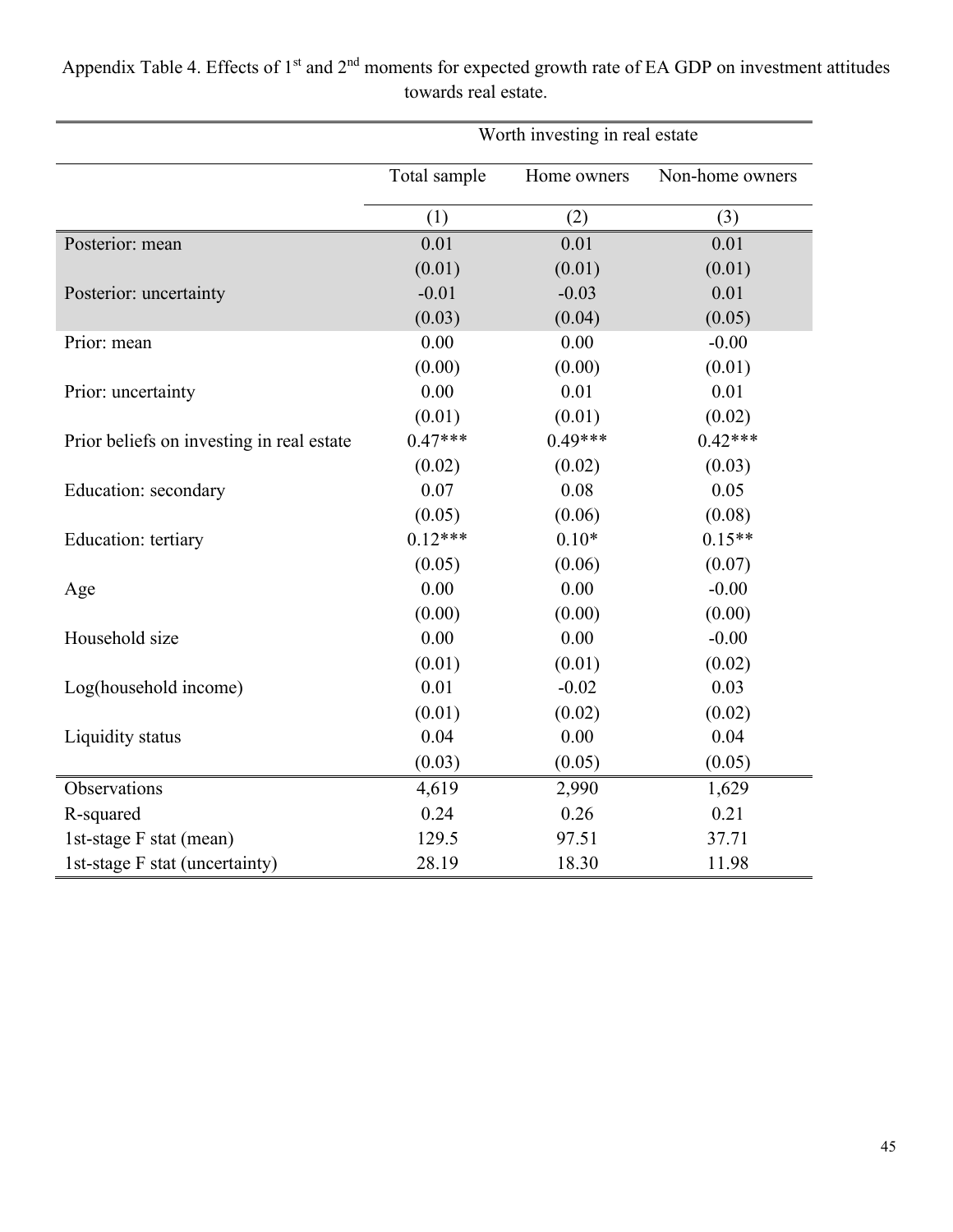# **Appendix B.**

*1. Mean prediction and uncertainty implied by distributions reported in the pre-treatment stage.* 

Let  $f_i(y)$  denote the distribution of variable y for person i. The survey provides information on the support of the distribution  $[y_{m,i}, y_{M,i}]$  and on the probability mass to the right of the mid-point of the support  $\pi_i = Prob_i(y >$  $(y_{m,i} + y_{M,i})/2$ ). We assume that the distribution  $f_i(y)$  is triangula over each of the two intervals  $[y_{m,i}, (y_{m,i} + y_{M,i})/2]$  and  $[(y_{m,i} + y_{M,i})/2, y_{M,i}]$  as shown in the figure below. If  $\pi_i = 0.5$ , the distribution collapses to a simple triangular distribution over the interval  $[y_{m,i}, y_{M,i}]$ .



Knowing the support of the distribution, the expected value and variance of  $y$  can be expressed as

$$
E_i(y) = \int_{y_{m,i}}^{y_{M,i}} y f_i(y) dy,
$$
  

$$
Var_i(y) = \int_{y_{m,i}}^{y_{M,i}} [y - E_i(y)]^2 f_i(y) dy.
$$

Note that  $E_i(y)$  and  $Var_i(y)$  depend only on three known parameters  $\{y_{m,i}, y_{M,i}, \pi_i\}$ . We measure uncertainty as the standard deviation  $(\sqrt{Var_i(y)})$  of the reported distribution. For  $\pi_i = 0.5$  (our baseline),  $E_i(y) =$  $(y_{m,i} + y_{M,i})/2$  and  $Var_i(y) = (y_{m,i} - y_{M,i})^2/24$ .

*2. Mean prediction and uncertainty implied by distributions reported in the post-treatment stage.* 

At the post-treatment stage, respondents are asked to assign realizations for variable  $y$  in three scenarios: lowest  $(y_i^{(l)})$ , medium  $(y_i^{(m)})$ , and highest  $(y_i^{(h)})$ . Then they are asked to assign probabilities for each scenario:  $\pi_i^{(l)}, \pi_i^{(m)}, \pi_i^{(h)}$ . We compute the mean d variance of the implied distribution as follows:

$$
E_i(y) = \sum_{s \in \{l,m,h\}} \pi_i^{(s)} y_i^{(s)},
$$
  

$$
Var_i(y) = \sum_{s \in \{l,m,h\}} \pi_i^{(s)} [y_i^{(s)} - E_i(y)]^2.
$$

46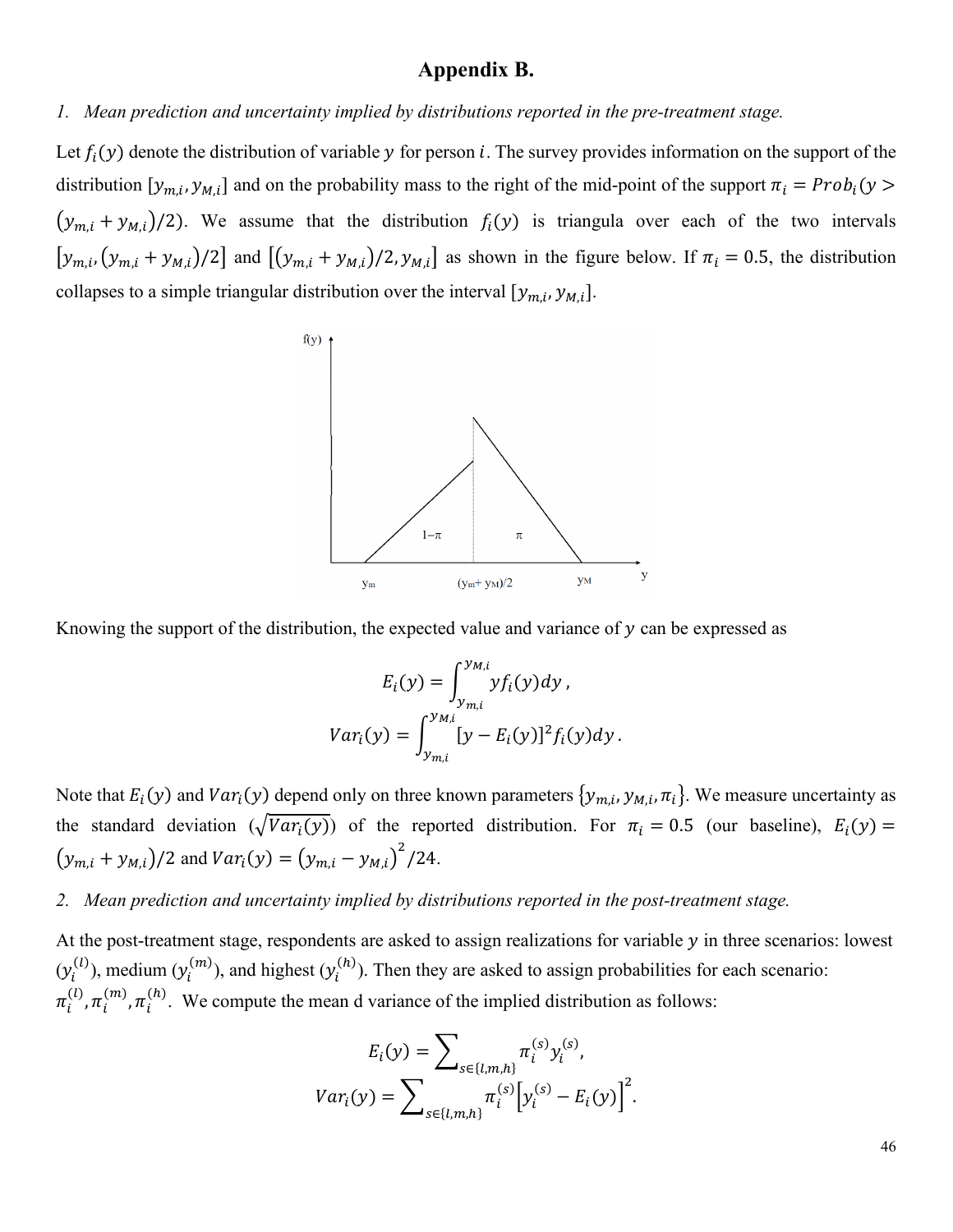# **Appendix C. Survey Questionnaire**

Q1. What is the highest level of school you have completed, or the highest degree you have received? [asked in

#### background survey]

| Primary or no education               |
|---------------------------------------|
| Lower secondary education             |
| <b>Upper secondary education</b>      |
| Post-secondary non-tertiary education |
| Short-cycle tertiary education        |
| <b>Bachelor or equivalent</b>         |
| Master or equivalent                  |
| Doctoral or equivalent                |

Q2. How many people – including children and yourself – normally live with you as members of this household? By household we mean everyone who usually lives at your main place of residence (including yourself) and, that shares a common budget (that is, excluding flatmates and lodgers). [asked in background survey]

Q3. What was your household's total **net** income (that is, after tax and compulsory deductions) **over the past 12 months** from all sources?

If you don't know the exact figure, please give an estimate.

Please consider the income of all household members, and from all sources: wages or salaries; income from selfemployment or farming; pensions; unemployment/redundancy benefit; any other social benefits or grants; income from investment, savings, insurance or property; income from other sources. [asked in background survey]

| [RANGE: 0-999999]    |
|----------------------|
| Prefer not to answer |
| Don't know           |
| Skipped              |

Q4. Perhaps you can provide the approximate range instead. What category best matches your household's total **net** income (that is, after tax and compulsory deductions) **over the past 12 months**?

We greatly appreciate your response and assure you that everything you say will be treated in the strictest confidence. [asked in background survey]

| Less than €10,000    |
|----------------------|
| €10,000-€14,999      |
| €15,000-€19,999      |
| €20,000-€24,999      |
| €25,000-€29,999      |
| €30,000-€39,999      |
| €40,000-€49,999      |
| €50,000-€59,999      |
| €60,000-€74,999      |
| €75,000 or more      |
| Prefer not to answer |
| Don't know           |
| Skipped              |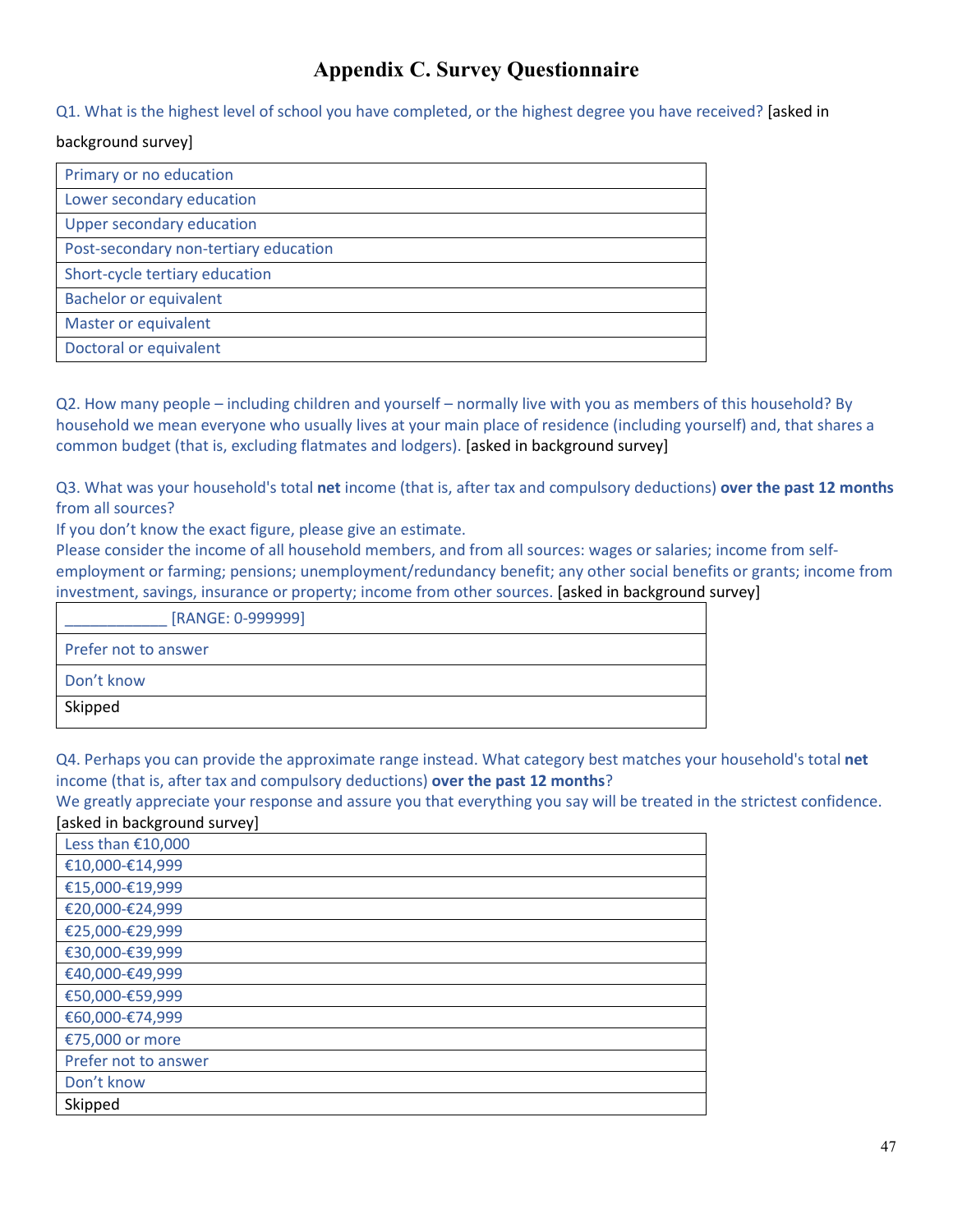Q5. Please think about your available financial resources, including access to credit, savings, loans from relatives or friends, etc. Suppose that you had to make an unexpected payment equal to one month of your household income. Would you have sufficient financial resources to pay for the entire amount? [asked in August, September (pre-RCT), October, November and December waves]

| <b>Yes</b>            |  |
|-----------------------|--|
| l No<br>and the state |  |

| Q6. What best describes your current employment situation?                   |  |  |  |
|------------------------------------------------------------------------------|--|--|--|
| [asked in August, September (pre-RCT), October, November and December waves] |  |  |  |
| Working full-time (self-employed or working for someone else)                |  |  |  |
| Working part-time (self-employed or working for someone else)                |  |  |  |
| Temporarily laid-off (you expect to return to your previous workplace)       |  |  |  |
| On extended leave (disability, sick, maternity or other leave)               |  |  |  |
| Unemployed and actively looking for a job                                    |  |  |  |
| Unemployed, interested in having a job but not actively looking for a job    |  |  |  |
| Unable to work because of disability or other medical reasons                |  |  |  |
| In retirement or early retirement                                            |  |  |  |
| Studying, at school, or in training                                          |  |  |  |
| Looking after children or other persons, doing housework                     |  |  |  |
| Other                                                                        |  |  |  |

## if Q6="Full time", "Part time", "Temporarily laid off" or "On extended leave":

Q7a. In which sector/industry do you currently work? If you have more than one job, please consider the job in which you work the most hours per week.

[asked in August wave]

# if Q6 "Unemployed", "Unable to work", "Retired", "Studying", "Housework" or "Other":

Q7b. In which sector/industry did you work in your last paid job?

| [asked in August wave]                    |
|-------------------------------------------|
| Agriculture                               |
| Industry                                  |
| Construction                              |
| Trade                                     |
| <b>Transport</b>                          |
| Hotels, bars and restaurants              |
| Information and communication services    |
| Administrative and support services       |
| Public administration, including military |
| Education                                 |
| <b>Health sector</b>                      |
| Arts and entertainment                    |
| Other                                     |

#### Q8. Do you or anyone in your household own financial assets in each of the following categories? [asked in August wave] [Multiple responses possible]

Savings and current accounts

Stocks and shares

Mutual funds and collective investments

Retirement and pension products (other than a state pension), and whole life insurances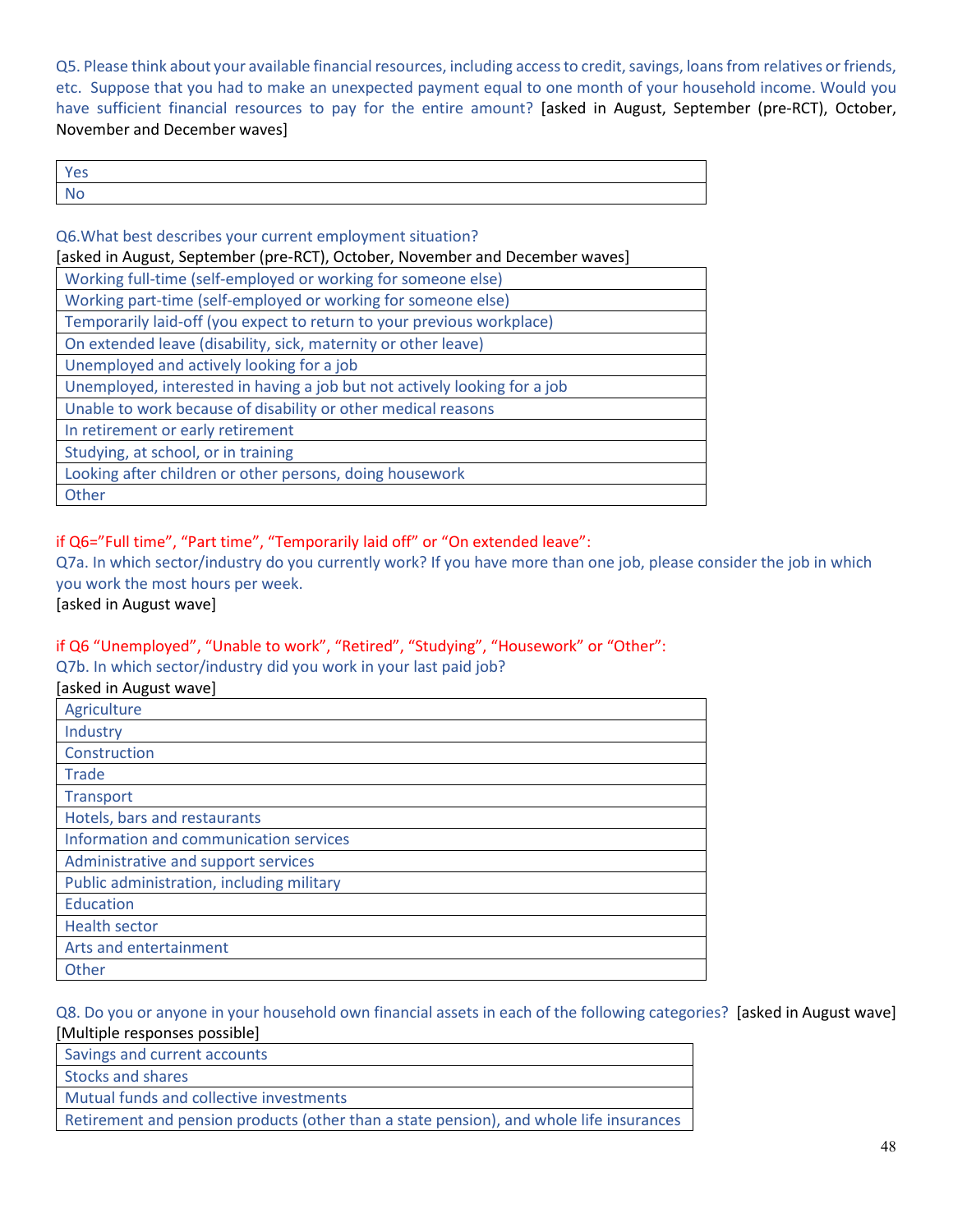| Bonds (including short-term and long-term bonds) |
|--------------------------------------------------|
| Other financial assets not included above        |

#### Additional info on financial instruments displayed:

| <b>Stocks and shares</b>                                                                   | an ownership share in a public or private company                                                                                                                                                  |
|--------------------------------------------------------------------------------------------|----------------------------------------------------------------------------------------------------------------------------------------------------------------------------------------------------|
| Mutual funds and collective investments                                                    | a portfolio of stocks, bonds or other securities                                                                                                                                                   |
| Retirement and pension products (other than a<br>state pension), and whole life insurances | a voluntary plan for setting aside money to be spent after<br>retirement; an insurance policy which is guaranteed to remain<br>in force for the insured's entire lifetime or to the maturity date. |
| Bonds (including short-term and long-term<br>bonds)                                        | a fixed income investment that pays back the principal amount<br>at a future date                                                                                                                  |

#### if in Q8 at least one category of financial products was selected:

Q9. Please provide an estimate of the total value of the financial assets that you and your household own in the following categories. [asked in August wave]

[Brackets] For each item [see below list of brackets]

| Savings and current accounts                                                                      | <drop-down menu=""></drop-down> |
|---------------------------------------------------------------------------------------------------|---------------------------------|
| <b>Stocks and shares</b>                                                                          | <drop-down menu=""></drop-down> |
| Mutual funds and collective investments                                                           | <drop-down menu=""></drop-down> |
| Retirement and pension products (other than a state pension), and whole life insurances (the      | <drop-down menu=""></drop-down> |
| amount of money that has been accumulated so far, excluding the current face value of the policy) |                                 |
| Bonds (including short-term and long-term bonds)                                                  | <drop-down menu=""></drop-down> |
| Other financial assets not included above                                                         | <drop-down menu=""></drop-down> |

| <drop-down menu=""></drop-down> |
|---------------------------------|
| €1-€999                         |
| €1,000-€4,999                   |
| €5,000-€9,999                   |
| €10,000-€14,999                 |
| €15,000-€19,999                 |
| €20,000-€29,999                 |
| €30,000-€39,999                 |
| €40,000-€49,999                 |
| €50,000-€69,999                 |
| €70,000-€99,999                 |
| €100,000-€149,999               |
| €150,000-€199,999               |
| More than €200,000              |
| Prefer not to answer            |
| Don't know                      |
| Skipped                         |

Q10. Below you see 8 possible ways in which your household's total net income could change **over the next 12 months**. Please distribute 100 points among them, to indicate how likely you think it is that each income change will happen. The sum of the points you allocate should total to 100. [asked in August, September (pre-RCT), October, November and December waves]

Instruction: *You can allocate points by typing a percentage in each box. (Note that your answers should sum to 100 – if your sum exceeds 100, you should first decrease the points again in one option before you can add points in another).* 

**Percent chance points**

| Increase by 8% or more |  |
|------------------------|--|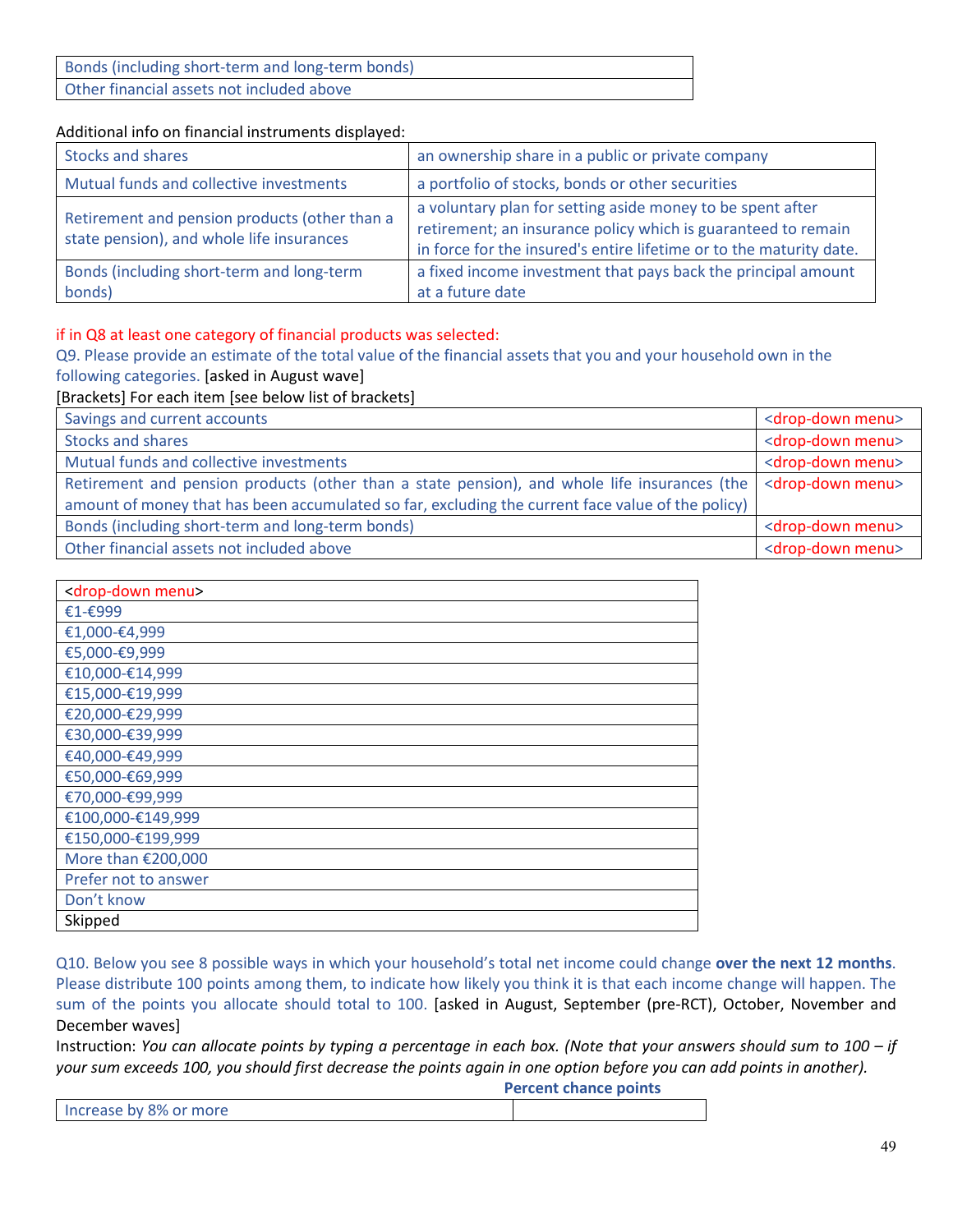| Increase by 4% or more, but less than 8% |     |
|------------------------------------------|-----|
| Increase by 2% or more, but less than 4% |     |
| Increase by less than 2%                 |     |
| Decrease by less than 2%                 |     |
| Decrease by 2% or more, but less than 4% |     |
| Decrease 4% or more, but less than 8%    |     |
| Decrease by 8% or more                   |     |
| Total (the points should sum to 100)     | 100 |
| Skipped                                  |     |

# Q11. Which of the following have you purchased **in the past 30 days**? Please select all that apply. [asked in August, September (pre-RCT), October, November and December waves]

# [Multiple responses possible]

| A house/apartment                                               |
|-----------------------------------------------------------------|
| A car or other vehicle                                          |
| A home appliance, furniture or electronic items (incl. gadgets) |
| A holiday                                                       |
| Luxury items, including jewellery and watches                   |
| Other major item, not listed above                              |
| None of the above                                               |

## Q12. Which of the following do you plan to purchase **in the next 12 months**? Please select all that apply. [asked in August, September (pre-RCT), October, November and December waves]

| [Multiple responses possible]                                   |
|-----------------------------------------------------------------|
| A house/apartment                                               |
| A car or other vehicle                                          |
| A home appliance, furniture or electronic items (incl. gadgets) |
| A holiday                                                       |
| Luxury items, including jewellery and watches                   |
| Other major item, not listed above                              |
| None of the above                                               |

## **Introduction (separate screen):**

(intro). In the next questions, we ask you to give your best guess about the rate at which the euro area economy will grow or shrink. The growth rate of an economy is the percentage by which the total value of all goods and services produced in a specific period changes. A positive growth rate indicates that the economy will grow, while a negative growth rate (with a '-' sign in front of it) indicates that the economy will shrink.

Q13. Please give your best guess about the **lowest** growth rate (your prediction for the most pessimistic scenario for the euro area growth rate over the next 12 months) and the **highest** growth rate (your most optimistic prediction). [asked in September (pre-RCT) wave]

Instruction: *Please use the sliders below to indicate the growth rates. If you think that the economy will shrink rather than grow you can provide a negative percentage.* 

Q13a. What do you think the **lowest** growth rate of the euro area economy will be **over the next 12 months**? Q13b. What do you think the **highest** growth rate of the euro area economy will be **over the next 12 months**? *Slider with range from -50% to 50%*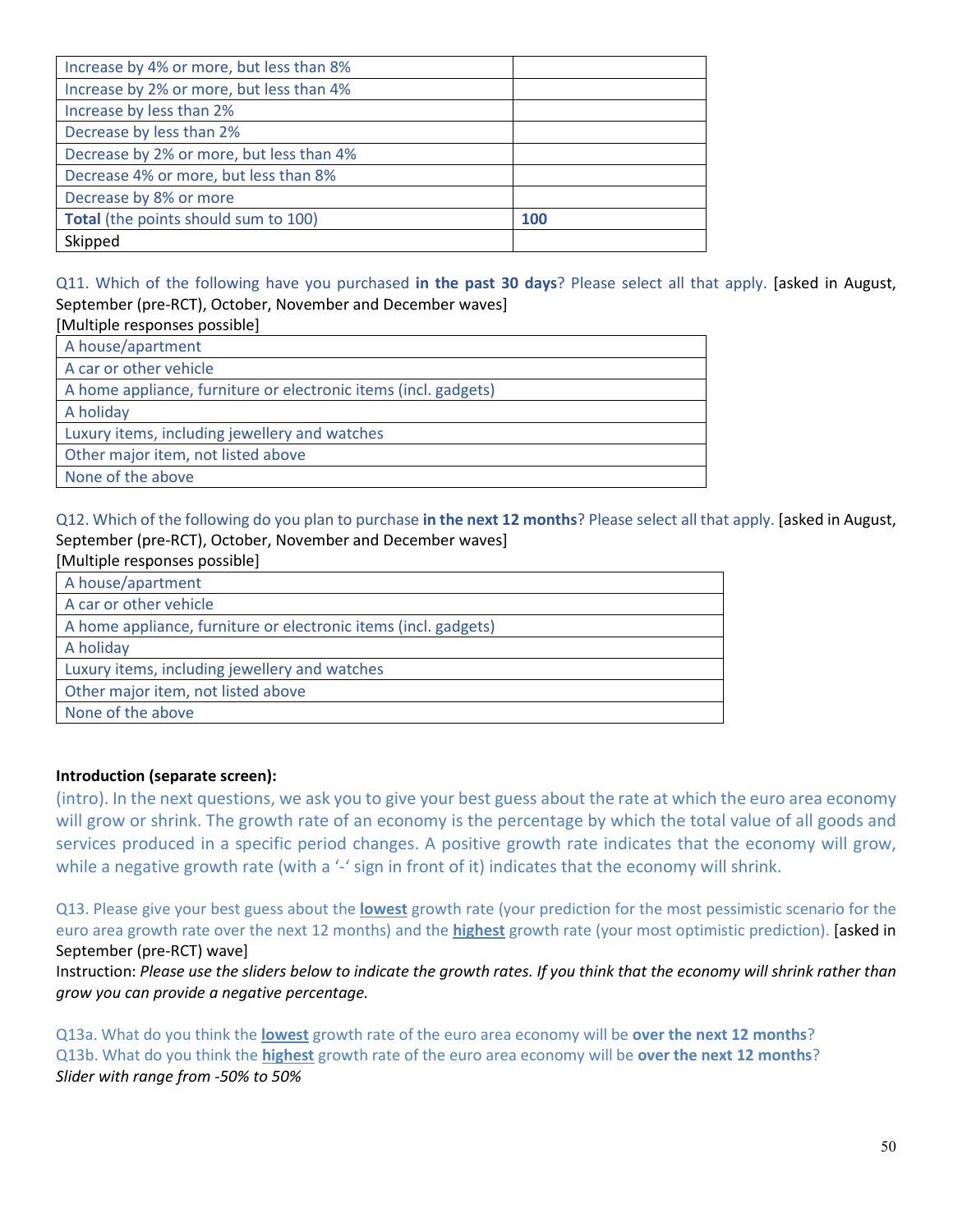Q14. What do you think is the percentage chance that the growth rate of the euro area economy **over the next 12 months** will be greater than (Q1a + Q1b)/2 %? [asked in September (pre-RCT) wave] Instruction: *Please use the slider below to select the percentage chance.* 

*Slider with range from 0% to 100%* 

# Randomization/Treatment

| <b>Group A</b> |  |
|----------------|--|
| <b>Group B</b> |  |
| <b>Group C</b> |  |
| <b>Group D</b> |  |
| <b>Group E</b> |  |

Info screens for each experimental group. Subsequently, all questions identical among groups. [asked in September wave]

| <b>Group</b>   | <b>Statement for screen:</b>                                                                                                                                                                                                                                                                                                                                                                                                                                                    |
|----------------|---------------------------------------------------------------------------------------------------------------------------------------------------------------------------------------------------------------------------------------------------------------------------------------------------------------------------------------------------------------------------------------------------------------------------------------------------------------------------------|
| A              | No additional screen                                                                                                                                                                                                                                                                                                                                                                                                                                                            |
| $\overline{B}$ | Growth rate forecast for 2021 month in the euro area - first moment<br>Screen 1: On the next screen, we describe some predictions that have been made about economic<br>growth in the euro area. We would like to ask you to review this information carefully. Please note that<br>this information will be shown only once and you will not be able to go back to it.                                                                                                         |
|                | Screen 2: The average prediction among professional forecasters is that the euro area economy will grow at<br>a rate of 5.6% in 2021. By historical standards, this is a strong growth.                                                                                                                                                                                                                                                                                         |
| $\mathsf{C}$   | Growth rate forecast for 2021 in the euro area - second moment<br>Screen 1: On the next screen, we describe some predictions that have been made about economic<br>growth in the euro area. We would like to ask you to review this information carefully. Please note that<br>this information will be shown only once and you will not be able to go back to it.<br>Screen 2: Professional forecasters are uncertain about economic growth in the euro area in 2021, with the |
|                | difference between the most optimistic and the most pessimistic predictions being 4.8 percentage points.<br>By historical standards, this is a big difference.                                                                                                                                                                                                                                                                                                                  |
| D              | Growth rate forecast for 2021 in the euro area - first & second moment<br>Screen 1: On the next screen, we describe some predictions that have been made about economic growth<br>in the euro area. We would like to ask you to review this information carefully. Please note that this<br>information will be shown only once and you will not be able to go back to it.                                                                                                      |
|                | Screen 2: The average prediction among professional forecasters is that the euro area economy will grow at<br>a rate of 5.6% in 2021. By historical standards, this is a strong growth. At the same time, professional<br>forecasters are uncertain about economic growth in the euro area in 2021, with the difference between the<br>most optimistic and the most pessimistic predictions being 4.8 percentage points. By historical standards,<br>this is a big difference.  |
| E              | Growth rate forecast for 2021 in own country - second moment<br>Screen 1: On the next screen, we describe some predictions that have been made about economic<br>growth in the country you currently live in. We would like to ask you to review this information carefully.<br>Please note that this information will be shown only once and you will not be able to go back to it.                                                                                            |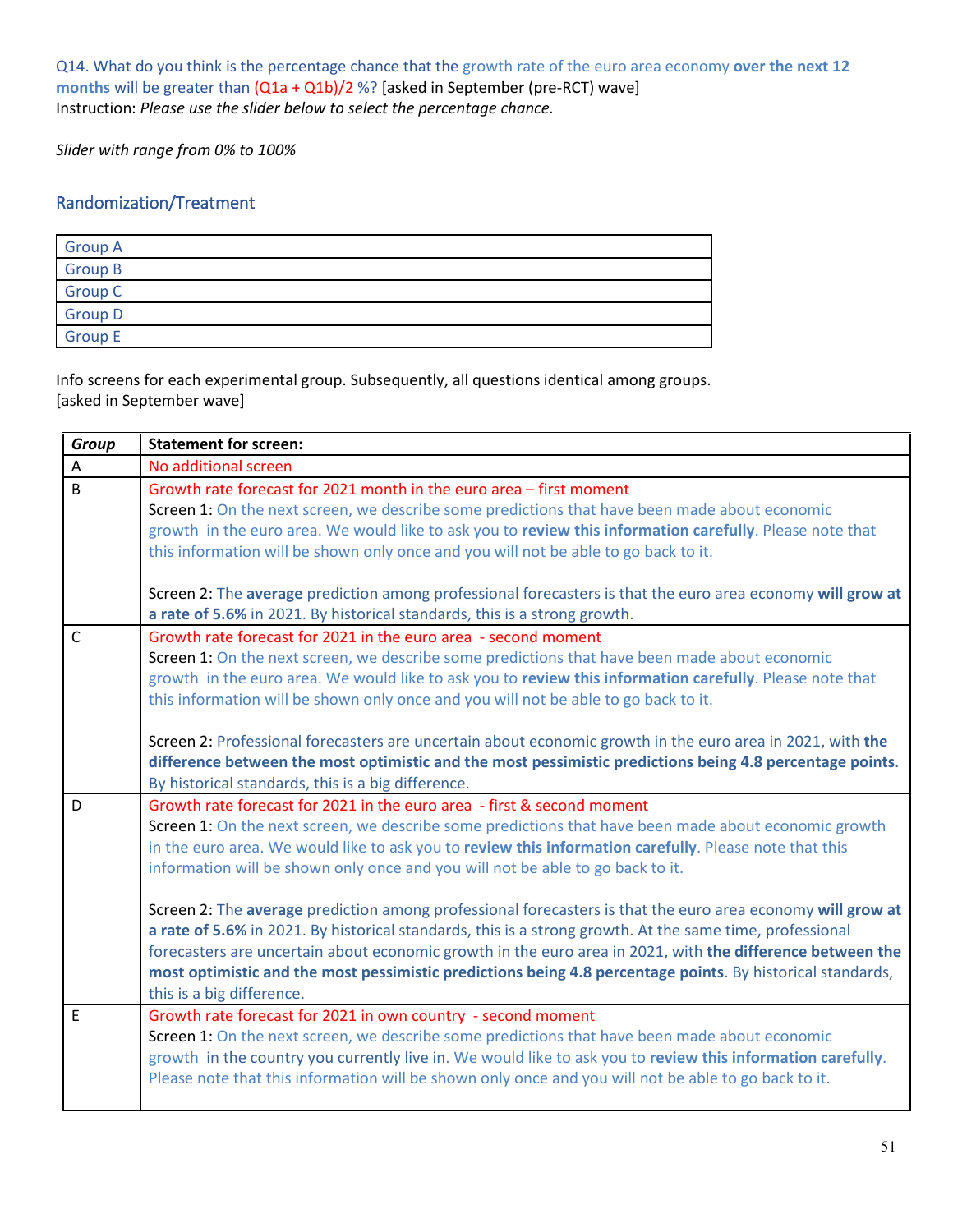Screen 2: Professional forecasters are uncertain about economic growth in the country you are living in in 2021, with **the difference between the most optimistic and the most pessimistic predictions being <X%> percentage points**. By historical standards, this is a big difference.

Replaced "in the country you are living in" by the actual country name (France for FR, Germany for DE, Italy for IT, Spain for ES) and **<X%>** by the corresponding value for the respective country.

Q15. We would now like to ask you again about possible growth rates in the euro area. What do you think will be the approximate growth rate in the euro area **over the next 12 months** for each of the scenarios below? We start with your prediction for the most pessimistic scenario for the euro area growth rate over the next 12 months (LOWEST growth rate) and end with your most optimistic prediction (HIGHEST growth rate). [asked in September (post-RCT) wave]

## Instruction: *If you think that the euro area economy will shrink rather than grow in one or more scenarios, please provide a negative number.*

Info button after growth rates (first sentence): The growth rate of an economy is the percentage by which the total value of all goods and services produced in a specific period changes.

| l Sentence                                                       | Value field          |
|------------------------------------------------------------------|----------------------|
| The LOWEST growth rate in the euro area economy would be about:  | % [RANGE: -50 to 50] |
| A MEDIUM growth rate in the euro area economy would be about:    | % [RANGE: -50 to 50] |
| The HIGHEST growth rate in the euro area economy would be about: | % [RANGE: -50 to 50] |

Q16. Now we ask you to think about the **chance of the growth rates you entered in the previous screen actually happening** in the euro area economy over the next 12 months.

Please assign a **percentage chance** to each growth rate to indicate how likely you think it is that this growth rate will actually happen in the euro area economy over the next 12 months. Your answers can range from 0 to 100, where 0 means there is absolutely no chance that this growth rate will happen, and 100 means that it is absolutely certain that this growth rate will happen. The sum of the points you allocate should total to 100. [asked in September (post-RCT) wave] *Instruction: You can allocate the points by typing a number in each box. (Your answers should sum to 100 – if your sum exceeds 100, you should first decrease the points again in one option before you can add points in another).*

| Sentence                                                                         | Value field           |
|----------------------------------------------------------------------------------|-----------------------|
| LOWEST: The chance of a <a>% growth rate in the euro area economy would be:</a>  | % [RANGE: 0-100]      |
| MEDIUM: The chance of a $5$ % growth rate in the euro area economy would be:     | % [RANGE: 0-100]      |
| HIGHEST: The chance of a <c>% growth rate in the euro area economy would be:</c> | % [RANGE: 0-100]      |
| Total                                                                            | [sum of values above] |

Q17. Imagine that you receive €10,000 to save or invest in financial assets. Please indicate in which of the following asset categories you will save/invest this amount. [asked in September (post-RCT) wave]

Instruction: *You can allocate €10,000 by typing an amount in each box. (Note that your answers should sum to €10,000 – if your sum exceeds €10,000, you should first decrease the amount in one option before you increase the amount in another).* **Euro**

| Savings or current accounts             |  |
|-----------------------------------------|--|
| <b>Stocks and shares</b>                |  |
| Mutual funds and collective investments |  |
| Retirement or pension products          |  |
| Short-term bonds                        |  |
| Long-term bonds                         |  |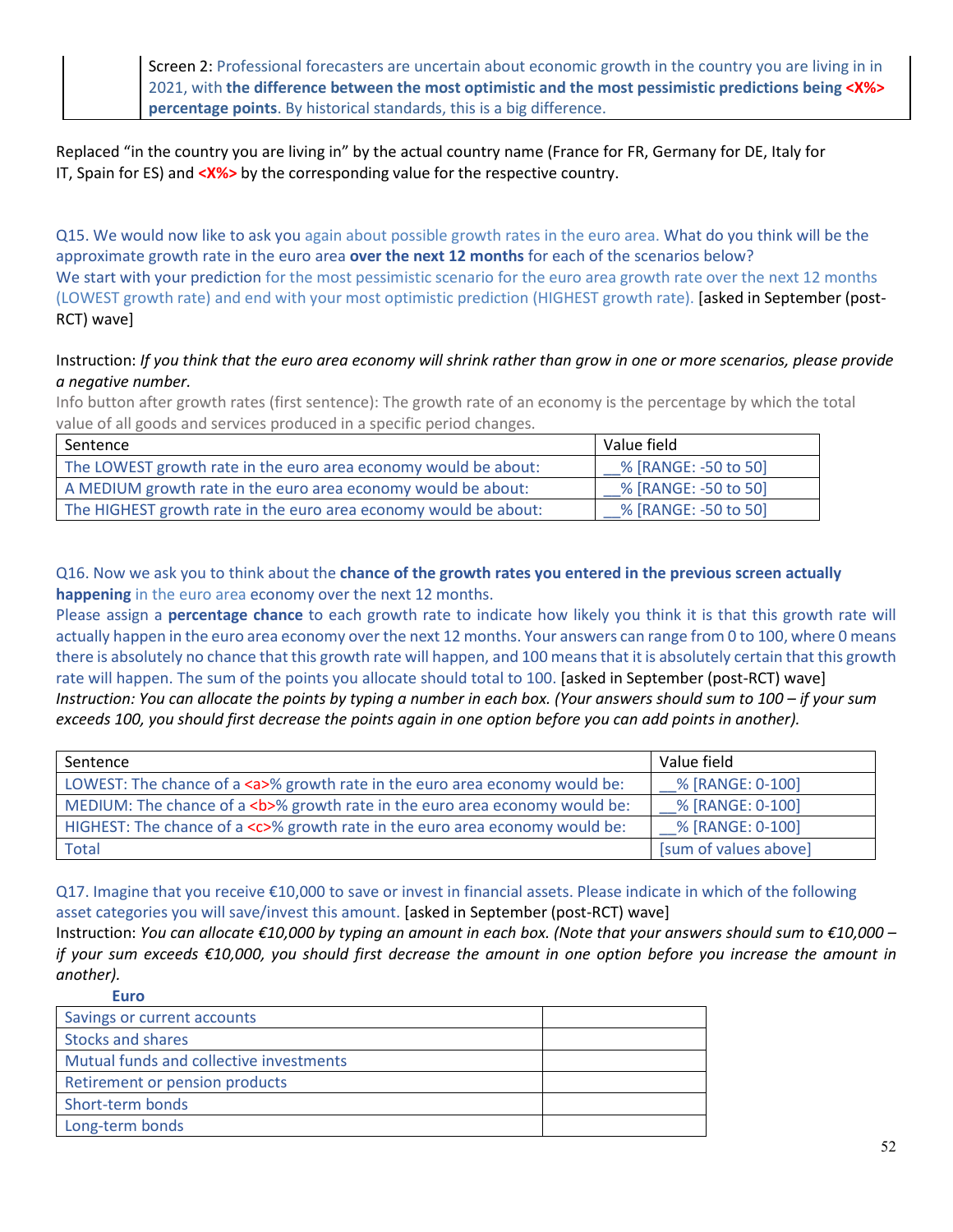| Bitcoin and/or other crypto assets                        |         |
|-----------------------------------------------------------|---------|
| <b>Total</b> (the values should sum to $\epsilon$ 10,000) | €10,000 |
| Skipped                                                   |         |

#### Show info buttons of definitions for financial instruments:

| <b>Stocks and shares</b>               | an ownership share in a public or private company                                                |
|----------------------------------------|--------------------------------------------------------------------------------------------------|
| Mutual fund and collective investments | a portfolio of stocks, bonds, or other securities (incl. ETFs)                                   |
| Retirement or pension products         | a plan for setting aside money to be spent after retirement                                      |
| Short-term bonds                       | a fixed income investment that pays back the principal amount in<br>three years or less          |
| Long-term bonds                        | a fixed income investment that pays back the principal amount in<br>ten years or more            |
| Bitcoin and other crypto assets        | virtual or digital means of payment that takes the form of tokens<br>and secured by cryptography |

#### Q18. Is buying real estate in your neighbourhood today a good or a bad investment?

# [asked in September (pre-RCT) and October waves]

| Very bad             |
|----------------------|
| <b>Bad</b>           |
| Neither good nor bad |
| Good                 |
| Very good            |

Q19a. During **September 2020**, how much did your household spend on the goods and services listed below? [asked in October and January waves]

Instruction: *If your household has not spent any money on a specific item or service in the last month, then tick the "No money spent last month" box.*

#### **Screen I**

|                                                                         | <b>Amount spent</b> | No money spent |
|-------------------------------------------------------------------------|---------------------|----------------|
|                                                                         | last month          | last month     |
| Food, beverages, groceries, tobacco                                     | [RANGE: 0 to 99999] | [tick box]     |
| <b>Restaurants</b> (including take-out food, delivery), cafes/ canteens | [RANGE: 0 to 99999] | [tick box]     |

#### **Screen II**

|                |                                                                                 | Amount spent          | No money spent |
|----------------|---------------------------------------------------------------------------------|-----------------------|----------------|
|                |                                                                                 | last month            | last month     |
| 3              | Housing (including rent, maintenance/repair costs, home owner/renter            | € [RANGE: 0 to 99999] | [tick box]     |
|                | insurance, but excluding mortgage payments)                                     |                       |                |
| $\overline{4}$ | Utilities (including water, sewer, electricity, gas, heating oil, phone, cable, | € [RANGE: 0 to 99999] | [tick box]     |
|                | internet)                                                                       |                       |                |
|                | Furnishings (furniture, carpets), household equipment (textiles,                | € [RANGE: 0 to 99999] | [tick box]     |
|                | appliances, garden tools), small appliances and routine maintenance of          |                       |                |
|                | the house (cleaning, gardening)                                                 |                       |                |
| -6             | Debt repayments (instalments in mortgage, consumer loans, auto loans,           | € [RANGE: 0 to 99999] | [tick box]     |
|                | credit cards, student loans, other loans)                                       |                       |                |

#### **Screen III**

|                           | Amount spent        | No money spent |
|---------------------------|---------------------|----------------|
|                           | last month          | llast month    |
| <b>Clothing, footwear</b> | [RANGE: 0 to 99999] | [tick box]     |